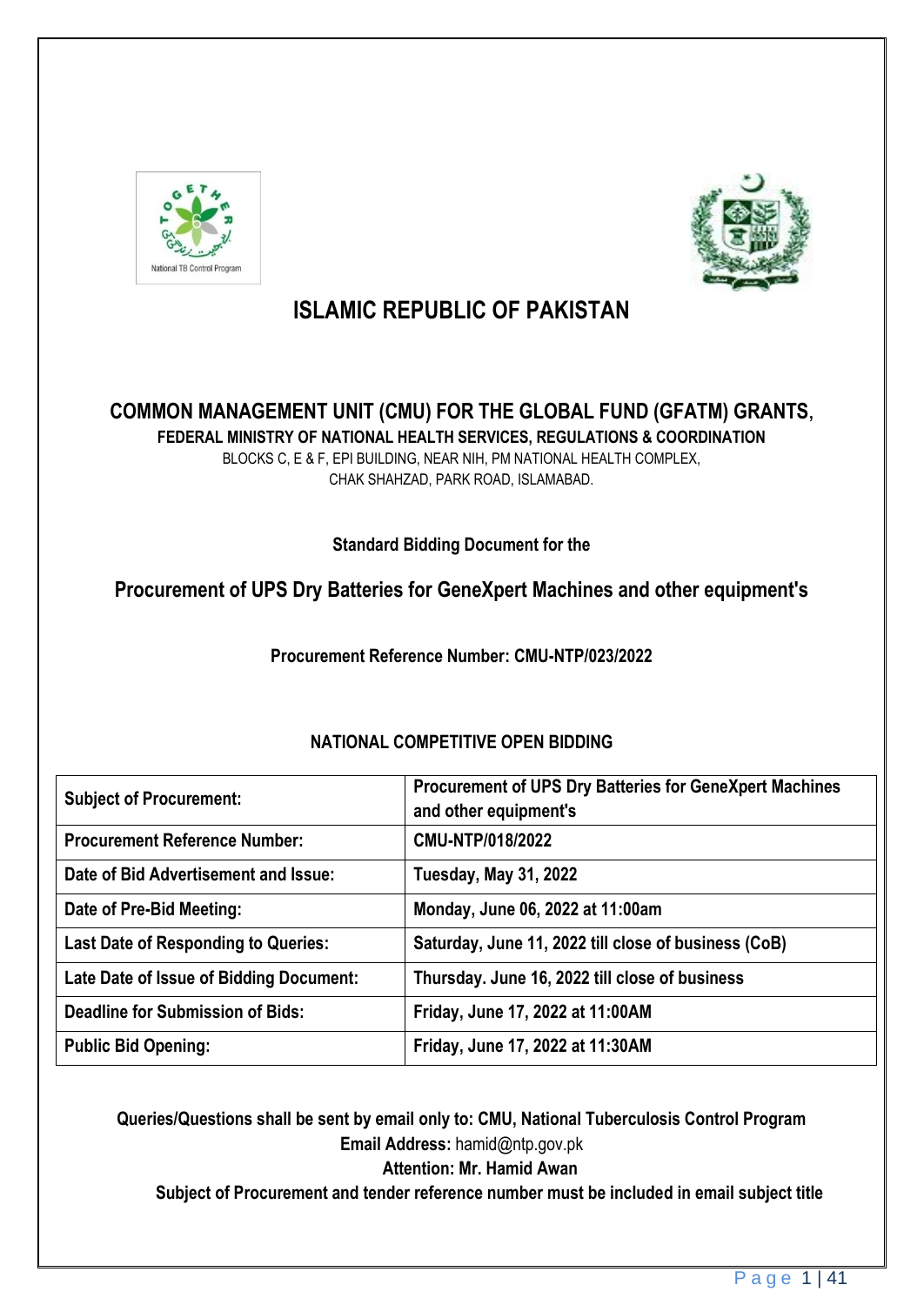# **Standard Bidding Document**

Table of Contents

| <b>PARTS</b>       | <b>SECTIONS</b>                                        | <b>PAGES</b> |
|--------------------|--------------------------------------------------------|--------------|
| <b>Part One:</b>   | Section I. Instructions to Bidders (ITB)               | 4            |
|                    | Section II. Bid Data Sheet (BDS)                       | 17           |
|                    | Section III. Evaluation methodology and criteria       | 20           |
| <b>Part Two:</b>   | <b>Section I. Schedule of Requirements</b>             | 24           |
|                    | Section II. Technical Specifications and compliance    | 24           |
|                    | <b>Section III. Standard Forms</b>                     | 26           |
|                    | Form 1: Bid Form/ Cover Letter/Signed & Stamped)       | 26           |
|                    | Form 2: Price Schedule                                 | 27           |
|                    | Form 3: Delivery Schedule                              | 28           |
|                    | Form 4. Contract Form                                  | 29           |
|                    | Form 5: Form of Integrity Pact                         | 30           |
|                    | Form 6: Form of Tender or bid Security                 | 31           |
|                    | Form 7: Form of Performance Security or Guarantee      | 33           |
|                    | Form 8: Undertaking                                    | 34           |
|                    |                                                        |              |
| <b>Part Three:</b> | <b>Section I. General Conditions of Contract (GCC)</b> | 35           |
|                    | Section II. Special Conditions of Contract (SCC)       | 40           |
|                    | Annexure - A (Delivery sites / locations               | 41           |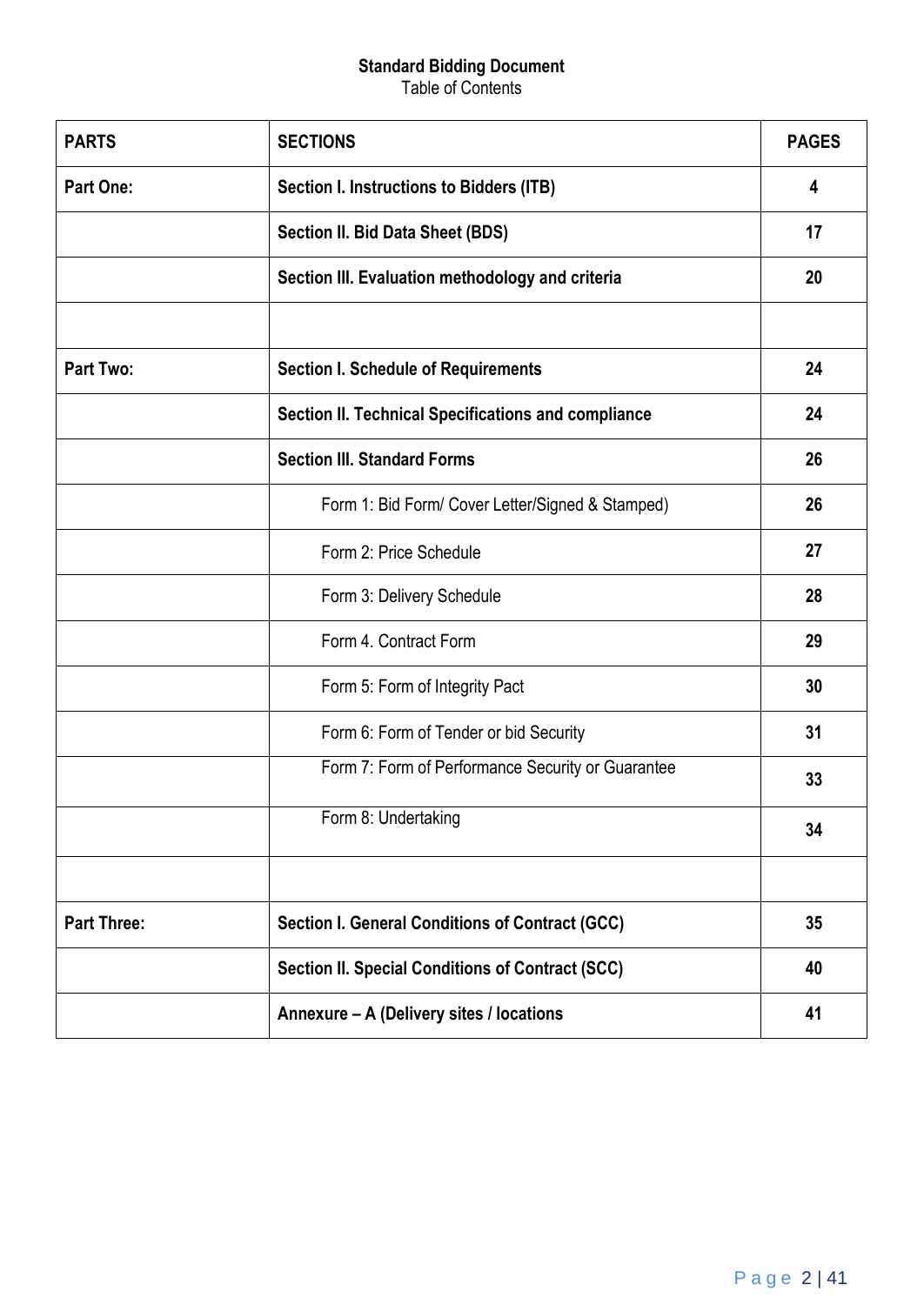



# **COMMON MANAGEMENT UNIT (CMU) FOR THE GLOBAL FUND (GFATM) GRANTS, FEDERAL MINISTRY OF NATIONAL HEALTH SERVICES, REGULATIONS & COORDINATION BLOCKS C, E & F, EPI BUILDING, NEAR NIH, PM NATIONAL HEALTH COMPLEX, CHAK SHAHZAD, PARK ROAD, ISLAMABAD.**

# **INVITATION FOR BID**

- 1. The National Tuberculosis Control Program (NTP) under the Common Management Unit (CMU) for the Global Fund (GFATM) grants invites sealed bids for the **Procurement of UPS Dry Batteries for GeneXpert Machines and other equipment's**, under procurement reference Number: **CMU/023/2022**.
- 2. Bidding shall be conducted under National Competitive Bidding through **Single Stage-Two Envelopes Procedure** Bidding Procedure detailed in the Public Procurement Rules (PPRA Rules) 2004 (as amended) and the GFATMapproved NTP Procurement Manual.
- 3. Eligible original Service providers firm (s) who have the experience in designing and monitoring the installation of Cooling systems in warehouses, registered with Income Tax and Sales Tax Departments and are on Active Taxpayers List of the Federal Board of Revenue (FBR) may collect / download from [www.ntp.gov.pk/tenders/,](http://www.ntp.gov.pk/tenders/) the bidding documents in English, at free of cost, from the office of the undersigned during office working hours up to **Thursday, June 16, 2022 (close of business)**. The Bidding Documents can also be secured through sending email at [hamid@ntp.gov.pk](mailto:hamid@ntp.gov.pk) **starting from Tuesday, May 31, 2022**.
- 4. There shall be **a pre–bid meeting** at the office of the undersigned on **Monday, June 06, 2022 at 11:00am.** Written questions and inquiries about the bids from potential bidders shall be emailed to **[hamid@ntp.gov.pk](mailto:hamid@ntp.gov.pk) not later than five (05) days** to the deadline for bid submission.
- 5. The bid must be accompanied with a refundable Bid Security or Earnest money of **at least two percent (02%)** of the total bid value in Pakistan Rupees in the shape of Bank Demand Draft, Call Deposit Receipt or Bank Guarantee in the name of **National TB Control Program**. Original Bid Security or Earnest money shall be attached with the original financial bid **whereas a copy with completely concealed and blank un-readable amount shall be attached in the technical bid**.
- 6. The sealed bids shall reach to the office of undersigned through registered Mail Services, Courier Services or by hand submission on or before **Friday, June 17, 2022 at 11:00AM**. Late bids shall be rejected. The bids shall be opened publicly on the same day by the Procurement committee in the presence of representatives of the bidders who choose to attend at **11:30 AM** at the office of the undersigned.

# **Head - Procurement and Supply Chain Management PHONE NO. 051-8438081. 9255621-3**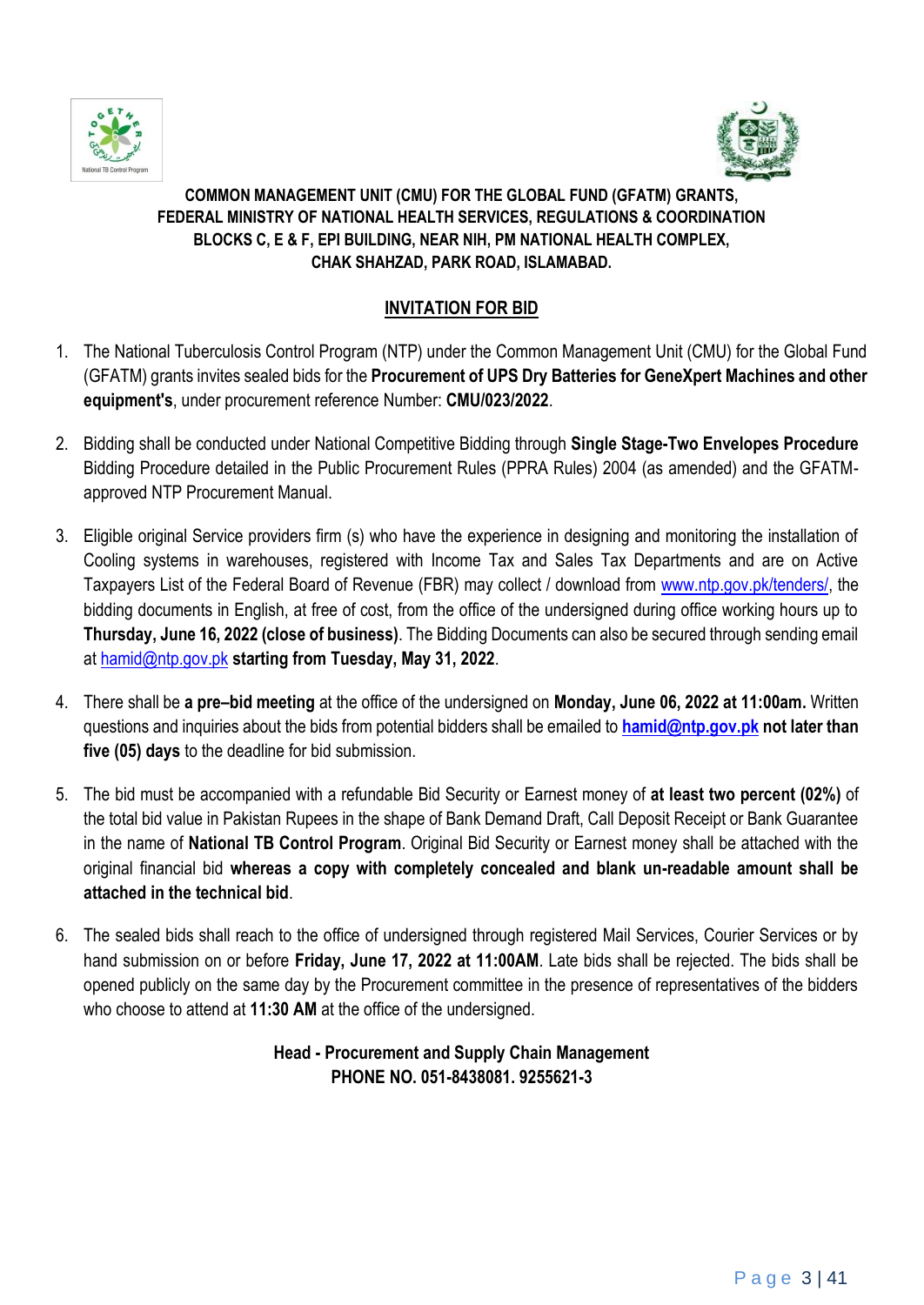# **Part One: Section I.**

# **Instructions to Bidders (ITB)**

# **A. Introduction**

**1. Name of Purchaser and address and source of funding**  1.1 Common Management Unit (CMU) for the Global Fund (GFATM) Grants, National Tuberculosis Control Program. Federal Ministry Of National Health Services, Regulations & Coordination, Blocks C, E & F, EPI Building, Near NIH, PM National Health Complex, Chak Shahzad, Park Road, Islamabad. 1.2 The Global Fund to Fight AIDS, Tuberculosis and Malaria has awarded a grant to National TB Control Program under the Common Management Unit (CMU) for the Global Fund (GFATM) Grants and part of the funds shall be utilized for the **Procurement of UPS Dry Batteries for GeneXpert Machines and other equipment's. 2. Eligible Bidders and eligible goods**  2.1 This Invitation for Bids is open to eligible original manufacturer / authorized distributors/ authorized dealers / General Order Suppliers registered with Income Tax and General Sales Tax Departments and are on Active Taxpayers List of the Federal Board of Revenue (FBR), with a National Tax Number 2.2 Bidders shall not be eligible to bid if they are under a declaration of ineligibility for corrupt and fraudulent practices issued by any Government of Pakistan (Federal, Provincial), a local body or a public sector / international organization in accordance with ITB Clause 32.

> For evidence of blacklist by any public organization, the reference source of information shall be the public database of the respective Federal and Provincial Public Procurement Regulatory Authority.

> The law mandates public entities to notify the Federal and Provincial Public Procurement Regulatory Authorities of any supplier blacklisted by a public entity; therefore, the Federal and Provincial Public Procurement Regulatory Authorities databases shall serve as the primary and the only reference point for any blacklisted supplier by any public organization.

> CMU shall not verify blacklisting information with any individual public entities where such information is not published on the public database of the respective Federal and Provincial Public Procurement Regulatory Authority.

2.3 **Bidders shall not be eligible to bid if their Directors, Managing Partners, Chief Executives Officer have any relative working in CMU or worked with CMU during the last seven (07) years.** 

**The interested bidders shall sign and submit an integrity pact (annexed to this document) to disclose any relative working with CMU.**

2.4 Bidders shall not be eligible to bid if the bidder has poor market reputation and have previously defaulted on quality while supplying goods to CMU.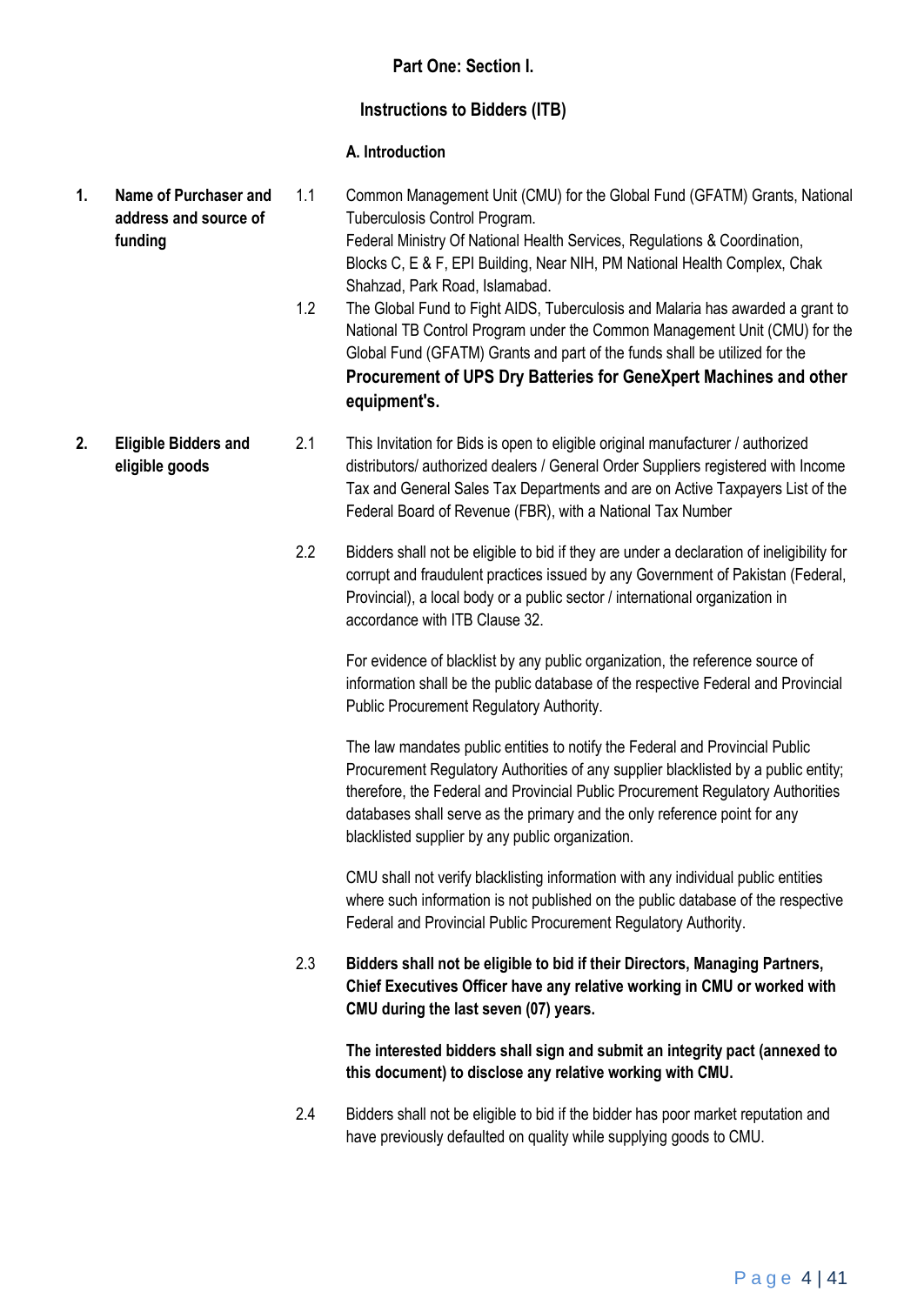- 2.5 All goods and related services to be supplied under the contract shall have their origin in eligible source countries of the world with whom the Islamic Republic of Pakistan has commercial relations and its Bidding Documents and all expenditures made under the contract will be limited to such goods and services.
- 2.6 For purposes of this clause, "origin" means the place where the goods are mined, grown, or produced, or the place from which the related services are supplied. Goods are produced when, through manufacturing, processing, or substantial and major assembly of components, a commercially-recognized product results that is substantially different in basic characteristics or in purpose or utility from its components.
- 2.7 The origin of goods and services is distinct from the nationality of the Bidder.
- **3. Cost of Bidding** 3.1 The Bidder shall bear all costs associated with the preparation and submission of its bid, and the purchaser named in the Bid Data Sheet, hereinafter referred to as "the Purchaser." will in no case be responsible or liable for those costs, regardless of the conduct or outcome of the bidding process

# **B. The Bidding Documents**

- 4.1 The Goods required, bidding procedures, and contract terms are prescribed in the bidding documents. In addition to the Invitation To Bid, the bidding documents include:
	- Instructions to Bidders (ITB)
	- Bid Data Sheet (BDS)
	- General Conditions of Contract (GCC)
	- Special Conditions of Contract (SCC)
	- Schedule of Requirements
	- Technical Specifications
	- Bid Form and Price Schedules
	- Contract Form
	- All clarifications and addendums issued during the bidding period
	- 4.2 The Bidder is expected to examine all instructions, forms, terms and specifications in the bidding documents. Failure to furnish all information required by the bidding documents or to submit a bid not substantially responsive to the bidding documents in every respect will be at the Bidder's risk and may result in the rejection of its bid.

**4. Content of Bidding Documents**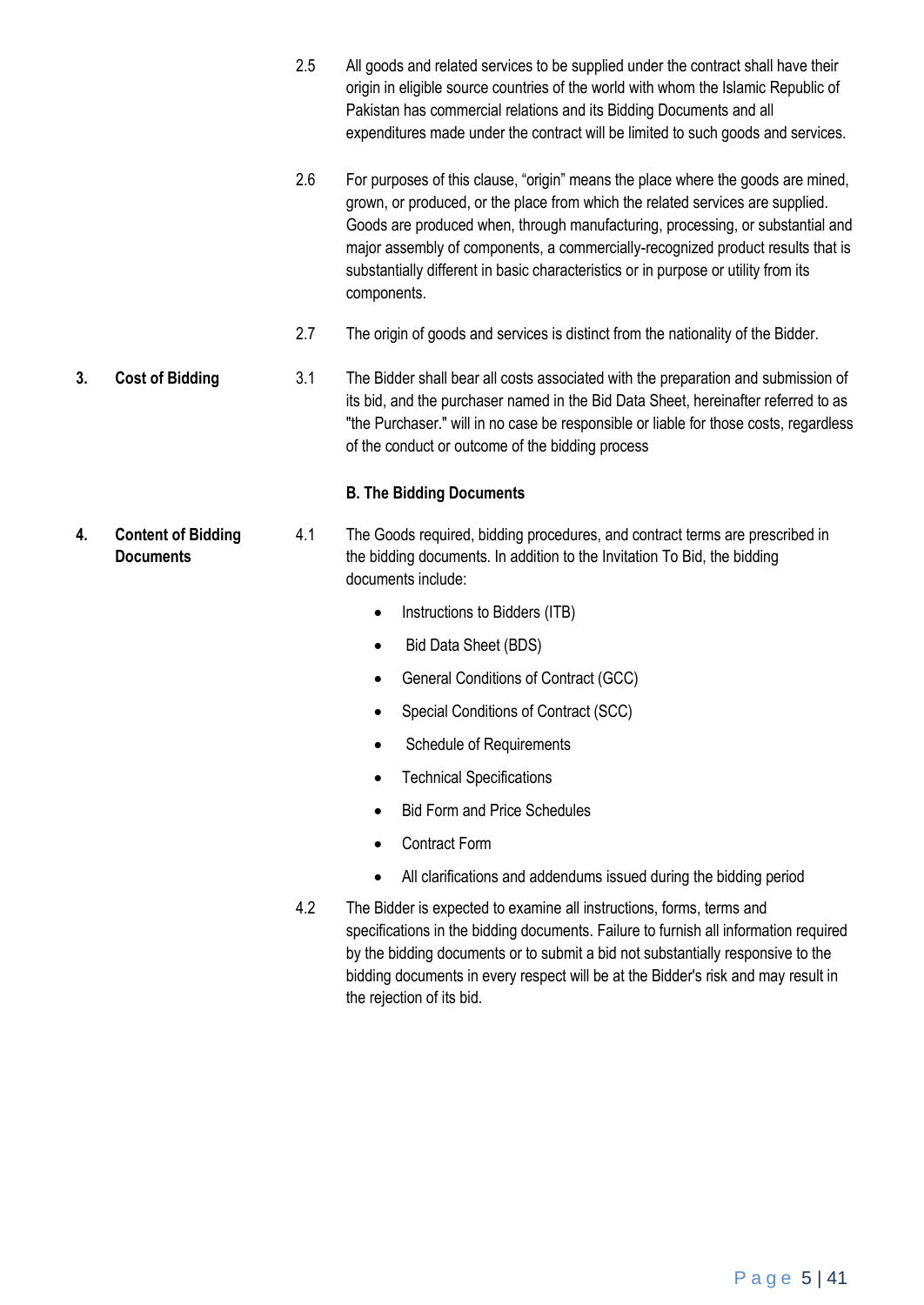**5. Clarification of Bidding Documents** 5.1 A prospective Bidder requiring any clarification of the bidding documents may notify the purchaser in writing at the purchaser's address indicated in Bid Data Sheet (BDS). The purchaser will respond in writing to any request for clarification of the bidding documents which it receives no later than five (05) days prior to the deadline for the submission of bids prescribed in the Bid Data Sheet.

> Written copies of the Purchaser's response (including an explanation of the query but without identifying the source of inquiry) will be sent to all prospective bidders that have received the bidding documents directly from the purchaser.

- **6. Amendment of Bidding Documents** 6.1 At any time prior to the deadline for submission of bids, the purchaser, for any reason, whether at its own initiative or in response to a clarification requested by a prospective Bidder, may modify the bidding documents by amendment, without substantially changing nature of procurement.
	- 6.2 All bidders those have obtained the bidding documents, from the Purchaser, will be notified of the amendment in writing which will be binding on them.
	- 6.3 In order to allow prospective bidders reasonable time in which to take the amendment into account in preparing their bids, the Purchaser, at its discretion, may extend the deadline for the submission of bids.

#### **C. Preparation of Bids and Bidding Procedure**

- 7.1 **Single stage – two envelopes** bidding procedure shall be applied:
	- (i) The bid shall comprise a single package containing two **separate envelopes**. Each envelope shall contain separately the financial proposal and the technical proposal;
	- (ii) the envelopes shall be marked as "FINANCIAL PROPOSAL" and "TECHNICAL PROPOSAL" in bold and legible letters to avoid confusion;
	- (iii) initially, only the envelope marked "TECHNICAL PROPOSAL" shall be publically opened in the presence of bidder's representatives who are able to attend the public technical bid opening ceremony;
	- (iv) the envelope marked as "FINANCIAL PROPOSAL" shall be retained in the custody of Purchaser without being opened. During Technical Bid opening, the purchaser shall also examine the sealed financial proposal to make ensure that it is free of tempering. The purchaser shall initial/sign and stamp on the sealed financial proposal to ensuring that it cannot be opened and re-sealed without detection;
	- (v) the Purchaser shall evaluate the technical proposal, without reference to the price and reject any proposal which does not conform to the specified preliminary and technical requirements;
	- (vi) during the technical evaluation no amendments/modifications in the technical proposal shall be permitted, unless as provided for under ITB 22;
	- (vii)the financial proposals of bids shall be opened publicly at a time, date and venue as announced and communicated to the Bidders. Bidders who fail

**7 Single stage – two envelopes bidding procedure**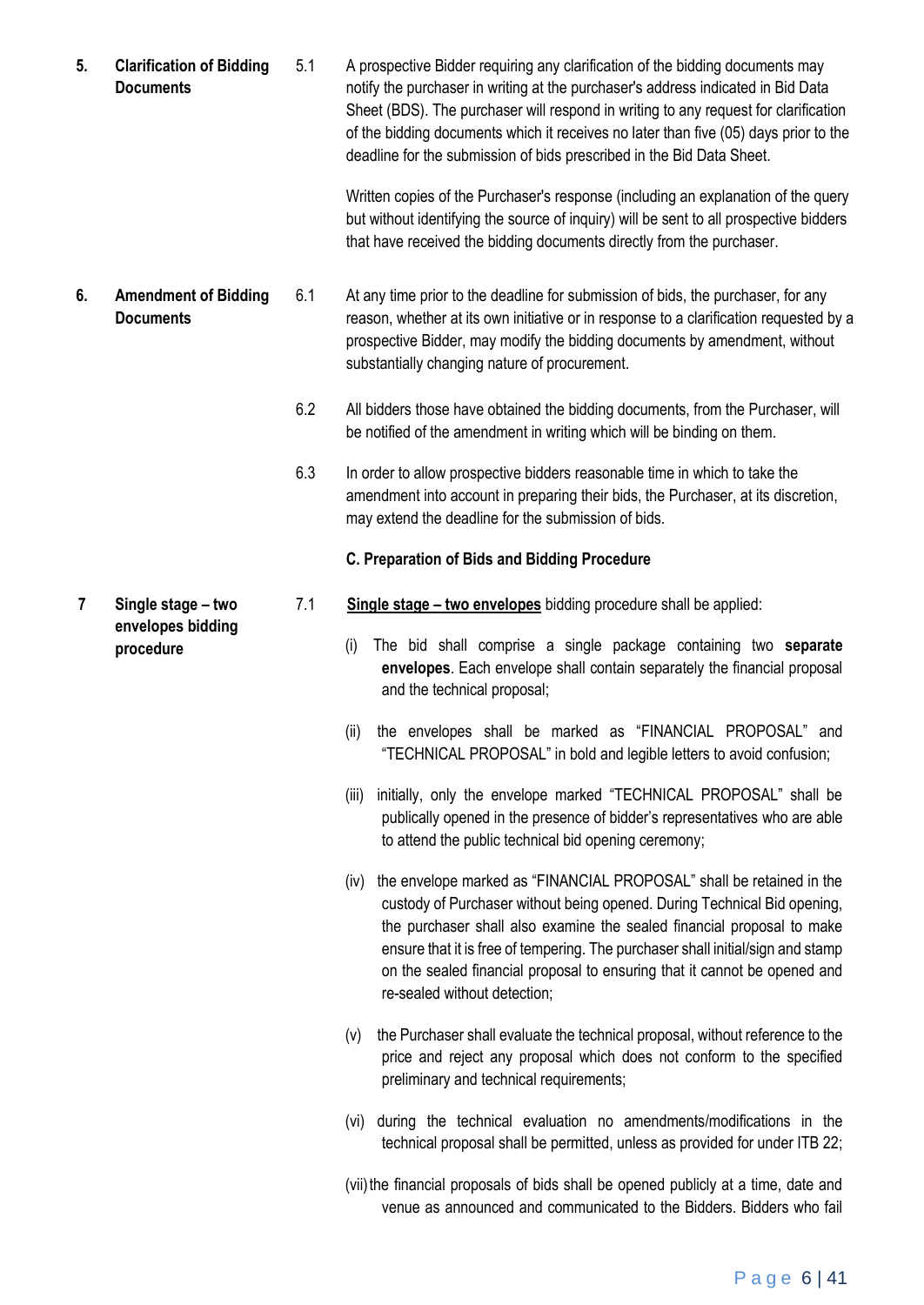|    |                             |     | preliminary and technical evaluation shall not be invited for the financial bid<br>opening ceremony;                                                                                                                                                                                                                                                                                                                              |
|----|-----------------------------|-----|-----------------------------------------------------------------------------------------------------------------------------------------------------------------------------------------------------------------------------------------------------------------------------------------------------------------------------------------------------------------------------------------------------------------------------------|
|    |                             |     | (viii) After the evaluation and approval of the technical proposal, the Purchaser<br>shall at a time within the bid validity period, publicly open the financial<br>proposals of the technically accepted bids only.                                                                                                                                                                                                              |
|    |                             |     | As per rules, the Purchaser is not mandated to share with bidders detailed<br>(ix)<br>results of preliminary and technical evaluation, prior to opening of financial<br>proposals. The Purchaser shall issue an Evaluation Report to all<br>participating suppliers after concluding the Financial Bid Evaluation, as<br>stipulated by the procurement rules.                                                                     |
|    |                             |     | The financial proposal of bidders found technically non-responsive shall be<br>(x)<br>returned un-opened to the respective Bidders; and                                                                                                                                                                                                                                                                                           |
|    |                             |     | (xi) the bid that passes preliminary and technical evaluation and found to be the<br>lowest priced evaluated bid shall be accepted.                                                                                                                                                                                                                                                                                               |
|    |                             |     | (xii) Financial comparative analysis of technically qualified bids shall be made by<br>comparing prices on a product by product basis, but not as a Lot or lump<br>sum.                                                                                                                                                                                                                                                           |
|    |                             |     | (xiii) A bidder shall not be permitted to withdraw a technical or financial bid after<br>the deadline for bid submission and before the public announcement of<br>results of financial bid evaluation, unless the bidder is declared technically<br>unqualified. All financial bids of technically qualified bidders shall be<br>opened, irrespective of whether the bidder has withdrawn from the<br>procurement process or not. |
| 8  | Language of Bid             | 8.1 | The bid prepared by the Bidder, as well as all correspondence and documents<br>relating to the bid exchanged by the Bidder and the Procuring agency shall be<br>written in the language specified in the Bid Data Sheet.                                                                                                                                                                                                          |
|    |                             |     | Supporting documents and printed literature furnished by the Bidder may be in<br>another language provided they are accompanied by an accurate translation of<br>the relevant passages in the language specified in the Bid Data Sheet, in which<br>case, for purposes of interpretation of the Bid, the translation shall govern.                                                                                                |
| 8. | <b>Documents Comprising</b> | 8.1 | The bid prepared by the Bidder shall comprise the following components:                                                                                                                                                                                                                                                                                                                                                           |
|    | the Bid                     |     | a Bid Form and a Price Schedule completed in accordance with ITB<br>a)<br>Clauses 9, 10 and 11.                                                                                                                                                                                                                                                                                                                                   |
|    |                             |     | documentary evidence established in accordance with ITB Clause 12 that<br>b)<br>the Bidder is eligible to bid and is qualified to perform the contract if its bid<br>is accepted;                                                                                                                                                                                                                                                 |
|    |                             |     | documentary evidence established in accordance with ITB Clause 13 that<br>C)<br>the goods and ancillary services to be supplied by the Bidder are eligible<br>goods and services and conform to the bidding documents; and                                                                                                                                                                                                        |
|    |                             |     | bid security furnished in accordance with ITB Clause 14.<br>d)                                                                                                                                                                                                                                                                                                                                                                    |
|    |                             |     | See under Part 1: Section III for Summary Evaluation Methodology and<br>e)                                                                                                                                                                                                                                                                                                                                                        |

# P a g e 7 | 41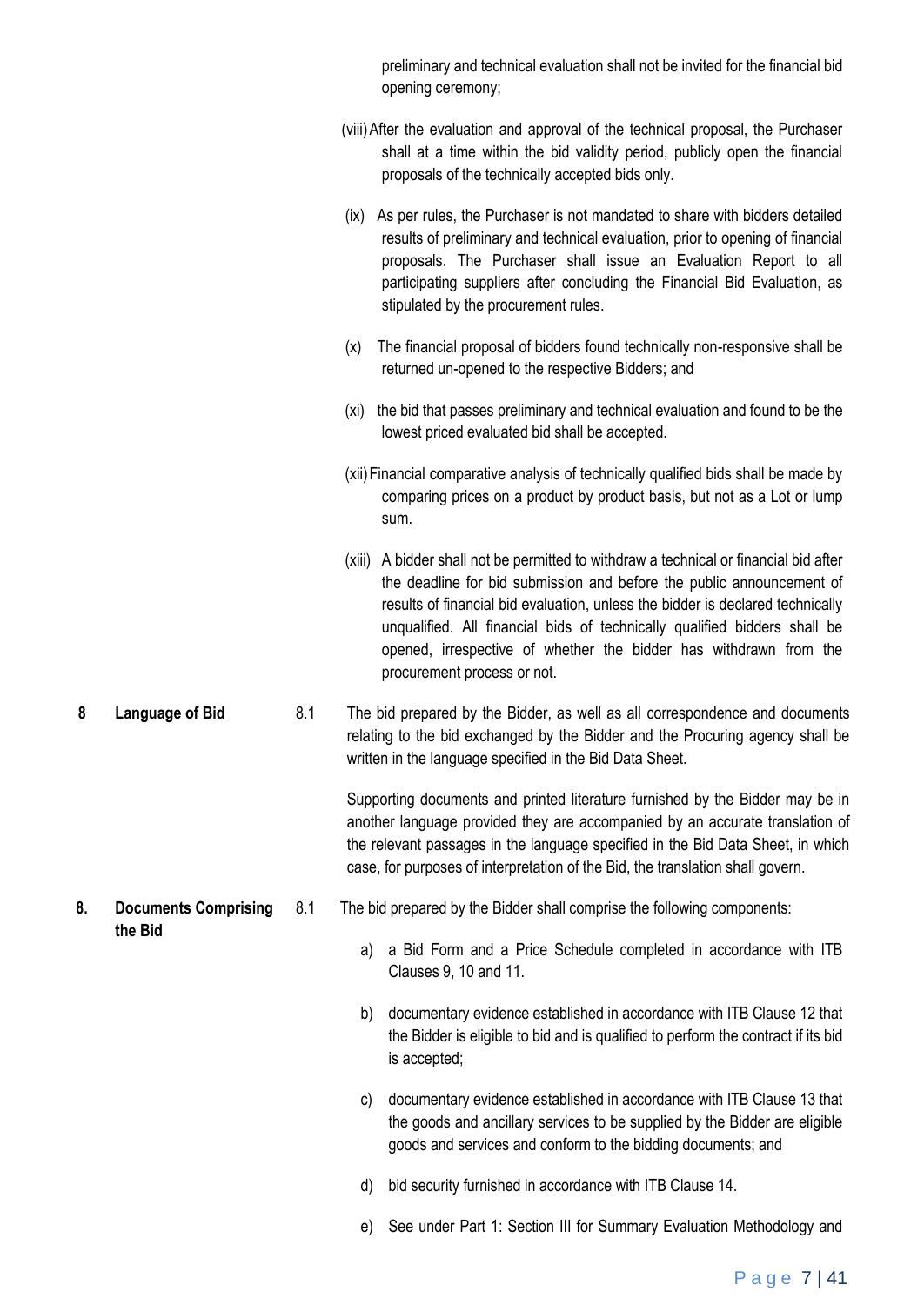| 9.  | <b>Bid Form</b>                                                                             | 9.1  | The Bidder shall complete the Bid Form and the appropriate Price Schedule<br>furnished in the bidding documents, indicating the goods to be supplied, a brief<br>description of the goods, country of origin, quantity, and prices.                                                                                                                                                    |  |  |  |
|-----|---------------------------------------------------------------------------------------------|------|----------------------------------------------------------------------------------------------------------------------------------------------------------------------------------------------------------------------------------------------------------------------------------------------------------------------------------------------------------------------------------------|--|--|--|
| 10. | <b>Bid Prices</b>                                                                           | 10.1 | The Bidder shall indicate on the appropriate Price Schedule the unit prices (where<br>applicable) and total bid price of the goods it proposes to supply under the<br>contract.                                                                                                                                                                                                        |  |  |  |
|     |                                                                                             | 10.2 | Prices indicated on the Price Schedule shall be delivered duty paid (DDP) prices.<br>The price of other (incidental) services, if any, listed in the Bid Data Sheet will be<br>entered separately.                                                                                                                                                                                     |  |  |  |
|     |                                                                                             | 10.3 | The Bidders' separation of price components in accordance with ITB Clause 10.2<br>above will be solely for the purpose of facilitating the comparison of bids by the<br>Purchaser and will not in any way limit Purchaser's right to contract on any of the<br>terms offered.                                                                                                          |  |  |  |
|     |                                                                                             | 10.4 | Prices quoted by the Bidder shall be fixed during the Bidder's performance of the<br>contract and not subject to variation on any account, unless otherwise specified<br>in the Bid Data Sheet. A bid submitted with an adjustable price quotation will be<br>treated as nonresponsive and will be rejected two or more prices for a single item<br>will be treated as non-responsive. |  |  |  |
| 11. | <b>Bid Currencies</b>                                                                       | 11.1 | Prices shall be quoted in Pakistan Rupees unless otherwise specified in the Bid<br>Data Sheet.                                                                                                                                                                                                                                                                                         |  |  |  |
| 12. | <b>Documents</b><br><b>Establishing Bidder's</b><br><b>Eligibility and</b><br>Qualification | 12.1 | Pursuant to ITB Clause 2 and 8, the Bidder shall furnish, as part of its bid,<br>documents establishing the Bidder's eligibility to bid and its qualifications to<br>perform the contract if its bid is accepted.                                                                                                                                                                      |  |  |  |
|     |                                                                                             | 12.2 | The documentary evidence of the Bidder's eligibility to bid shall establish to the<br>Procuring agency's satisfaction that the Bidder, at the time of submission of its<br>bid, is from an eligible country as defined under ITB Clause 2.                                                                                                                                             |  |  |  |
|     |                                                                                             | 13.3 | The documentary evidence of the Bidder's qualifications to perform the contract if its<br>bid is accepted shall establish to the Procuring agency's satisfaction:                                                                                                                                                                                                                      |  |  |  |
|     |                                                                                             |      | that the Bidder has the financial, technical, and production<br>a)<br>capability necessary to perform the contract;                                                                                                                                                                                                                                                                    |  |  |  |
|     |                                                                                             |      | that the Bidder meets the qualification criteria listed in the Bid Data<br>b)<br>Sheet.                                                                                                                                                                                                                                                                                                |  |  |  |

c) See Part 1: Section III: Evaluation Methodology and Criteria for a summary of minimum documents required to establishing bidder's eligibility and qualification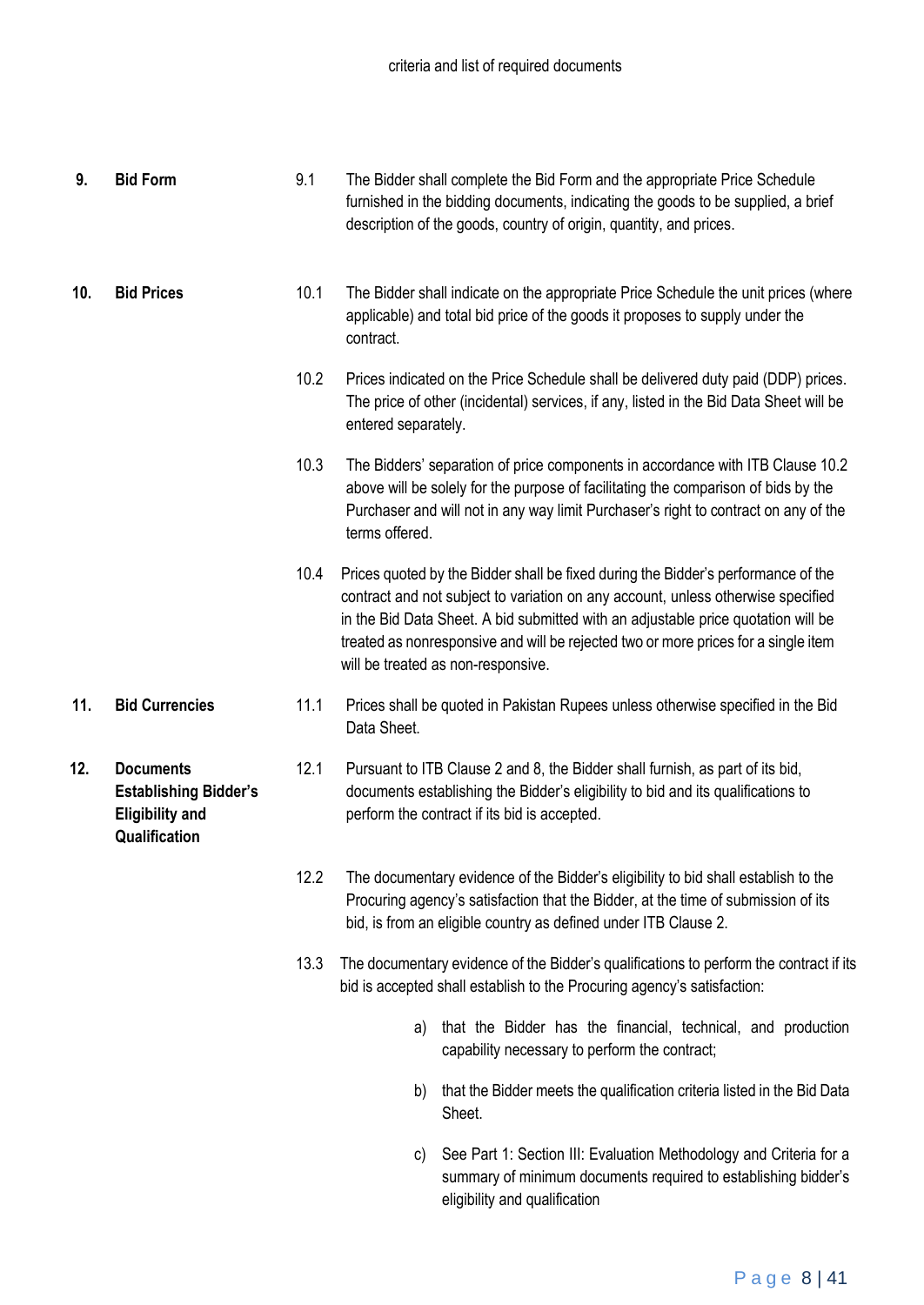- **13 Documents Establishing Goods' Eligibility and Conformity to Bidding Documents**
- 13.1 Pursuant to ITB Clause 2 and 8, the Bidder shall furnish, as part of its bid, documents establishing the eligibility and conformity to the bidding documents of all goods and services which the Bidder proposes to supply under the contract.
- 13.2 The documentary evidence of the eligibility of the goods and services shall consist of a statement in the Price Schedule of the country of origin of the goods and services offered which shall be confirmed by a certificate of origin issued at the time of shipment.
- 13.3 The documentary evidence of conformity of the goods and services to the bidding documents may be in the form of literature, drawings, and data, and shall consist of:
	- a) a detailed description of the essential technical and performance characteristics of the goods;
	- b) a list giving full particulars, including available sources and current prices of spare parts, special tools, etc., necessary for the proper and continuing functioning of the goods for a period to be specified in the Bid Data Sheet, following commencement of the use of the goods by the Procuring agency, if applicable; and
	- c) an item-by-item commentary on the Procuring agency's Technical Specifications demonstrating substantial responsiveness of the goods and services to those specifications, or a statement of deviations and exceptions to the provisions of the Technical Specifications.
- 13.4 For purposes of the commentary to be furnished pursuant to ITB Clause 13.3(c) above, the Bidder shall note that standards for workmanship, material, and equipment, as well as references to brand names or catalogue numbers designated by the Procuring agency in its Technical Specifications, are intended to be descriptive only and not restrictive. The Bidder may substitute alternative standards, brand names, and/or catalogue numbers in its bid, provided that it demonstrates to the Procuring agency's satisfaction that the substitutions ensure substantial equivalence to those designated in the Technical Specifications.
- **14. Bid Security** 14.1 Pursuant to ITB Clause 8, the bid must be accompanied with a refundable Bid Security or Earnest money of **at least two percent (02%) of the total bid value** in Pakistan Rupees in the shape of Bank Demand Draft, Call Deposit Receipt or Bank Guarantee in the name of **National TB Control Program (FTN Number 9010124-8)**. **Original Bid Security or Earnest money shall be attached with the original financial bid whereas a copy with completely concealed and blank un-readable amount shall be attached in the technical bid.**
	- 14.2 The bid security shall be valid for the entire bid validity period plus an additional twenty-eight (28) days. The additional twenty-eight (28) days shall be counted after the last day of the bid validity period.

**For avoidance of doubt, if the bid validity period is 120 days counted from the date of the deadline for bid submission, the bid security shall be valid for at least 148 days (120 days plus 28 days).**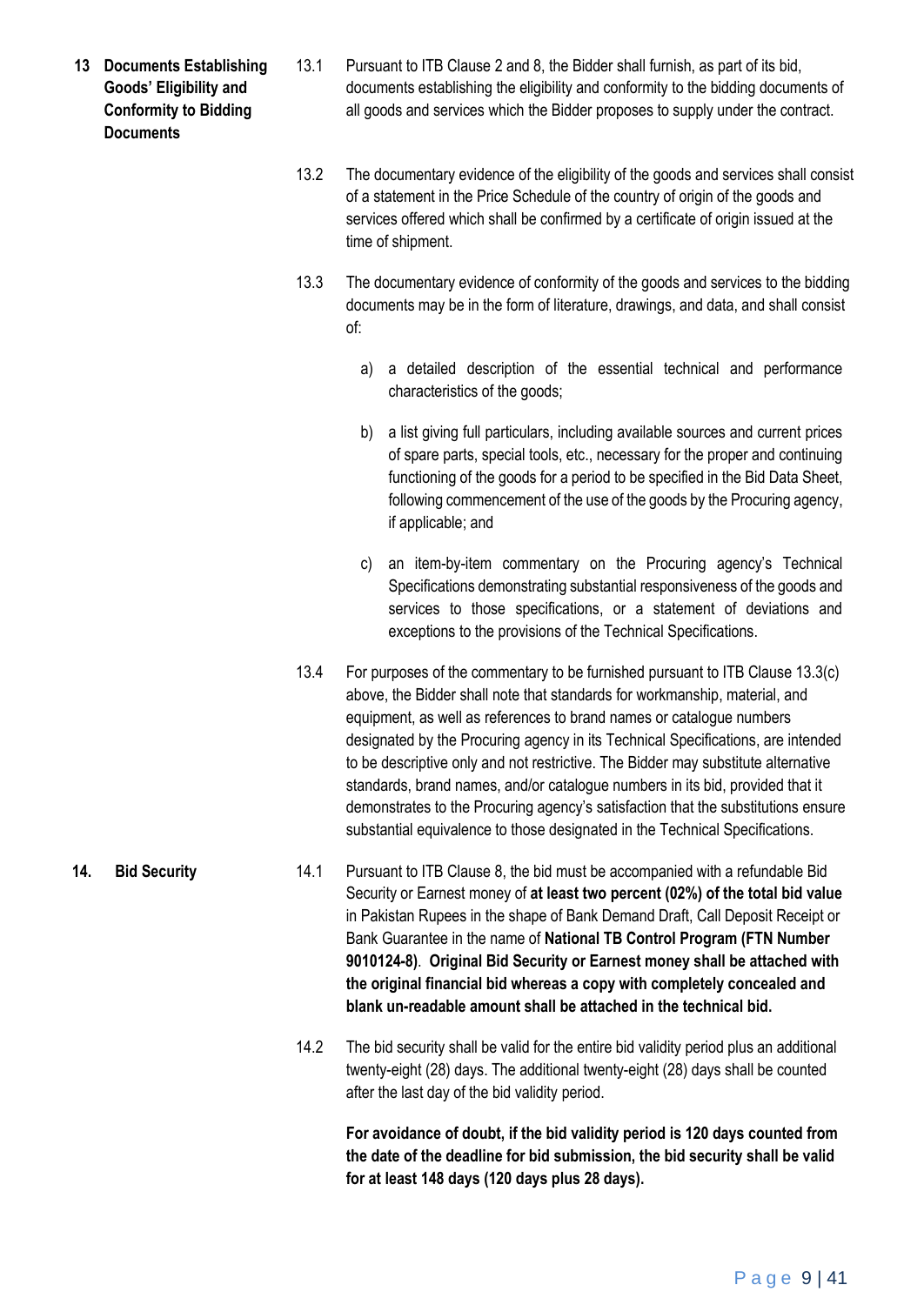- 14.3 The bid security is required to protect the Purchaser against the risk of Bidder's conduct which would warrant the security's forfeiture, pursuant to ITB Clause 14.7.
- 14.4 Any bid not secured in accordance with ITB clauses 14.1 and 14.2 will be rejected by the Purchaser as nonresponsive, pursuant to ITB Clause 23.
- 14.5 Unsuccessful bidders' bid security will be discharged or returned as promptly as possible but not later than thirty (30) days after the expiration of the period of bid validity prescribed by the Purchaser pursuant to ITB Clause 15.
- 14.6 The successful Bidder's bid security will be discharged upon the Bidder's submission of the performance bond specified under the bid contract terms and conditions.
- 14.7 The bid security may be forfeited:
	- (a) if a Bidder withdraws its bid during the period of bid validity.; or
	- (b) in the case of a successful Bidder, if the Bidder fails:
		- (i) to sign the Contract in accordance with ITB Clause 31;
		- or

**15. Period of Validity of** 

**Bids**

(ii) to complete the services in accordance with Clause 14 of the General Condition of Contract.

(c) Notwithstanding ITB clause 14.7 (a) above, a bidder shall not be permitted to withdraw a technical or financial bid after the deadline for bid submission and before the public announcement of results of financial bid evaluation, unless the bidder is declared technically unqualified.

- 14.7 A correction of non-material arithmetic errors in the bidder's bid price that results into an increase in the total bid price shall not invalidate an initially valid and sufficient bid security submitted based on the original total bid price. A bid shall not be rejected on the reason that the correction of non-material arithmetic errors has resulted into an increase in bid price; and therefore, the submitted bid security which was initially sufficient is now insufficient.
- 15.1 Bids shall remain valid for the period specified in the Bid Data Sheet after the date of bid opening prescribed by the Purchaser. A bid valid for a shorter period shall be rejected by the Purchaser as non-responsive.
	- 15.2 In Exceptional circumstances, the Purchaser may solicit the Bidder's consent to an extension of the period of validity. The request and the responses thereto shall be made in writing. The bid security provided under ITB Clause 14 shall also be suitably extended. A bidder may refuse the request without forfeiting its bid security. A bidder granting the request will not be required nor permitted to modify its bid.
- **16. Format and Signing of Bid** 16.1 The Bidder shall prepare an original and the number of copies of the bid indicated in the Bid Data Sheet, clearly marking each "ORIGNAL BID" and "COPY OF BID" as appropriate. In the event of any discrepancy between them, the original shall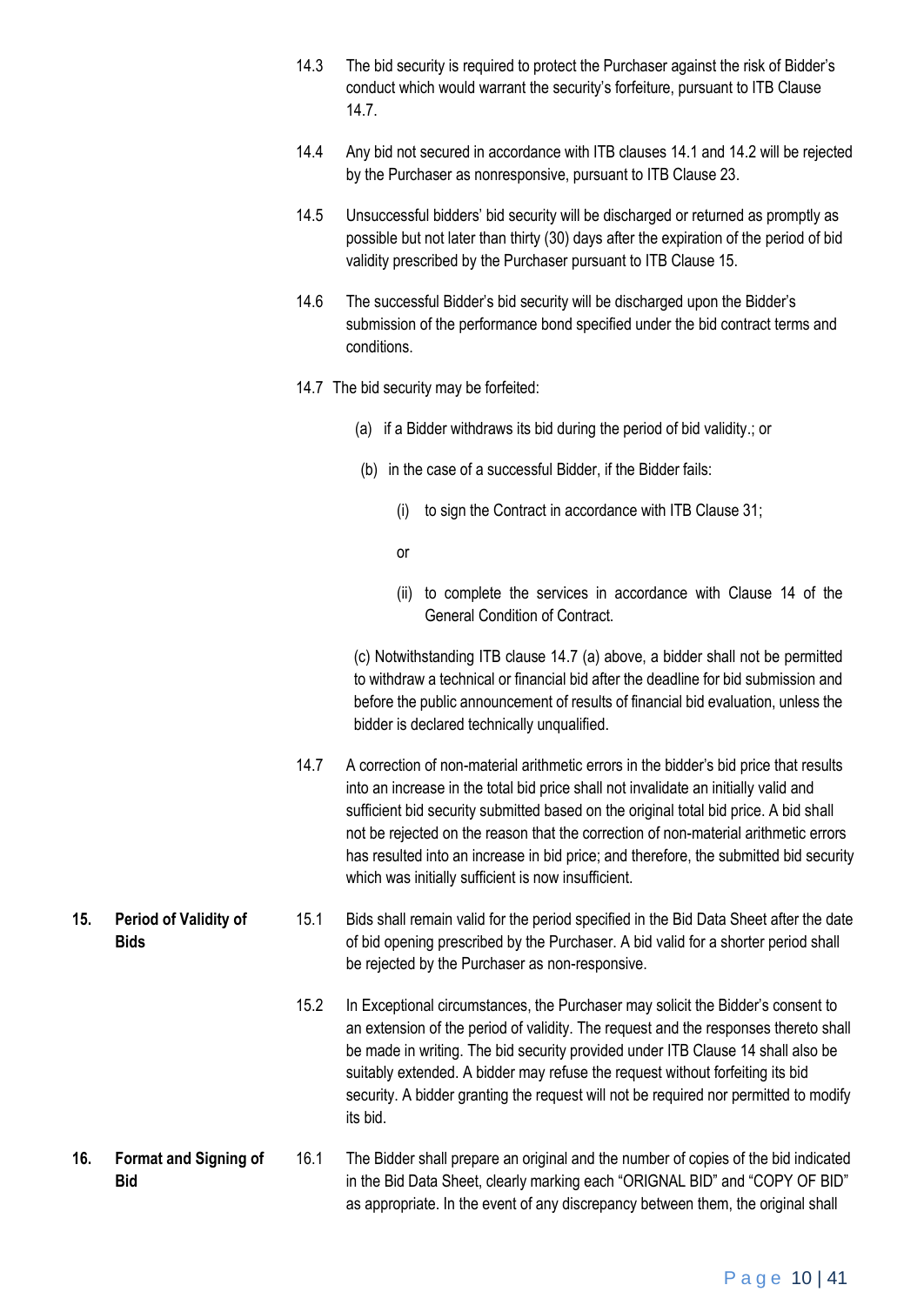govern.

16.2 The original and the copy or copies of the bid shall be typed or written in indelible ink and shall be signed by the Bidder or a person or persons duly authorized to bind the Bidder or the contract.

All pages of the bid, except for un-amended printed literature, shall be initialed by the person or persons signing the bid.

16.3 Any interlineations, erasures, or overwriting shall not be valid even if they are initialed by the person or persons signing the bid. The bid should be duly binded and each page signed/stamped by authorized person.

#### **D. Submission of Bids**

#### **17. Sealing and Marking of Bids** 17.1 The Bidder shall seal the original and each copy of the bid in separate envelopes, duly marking the envelopes as "ORIGNAL" and "COPY." The envelopes shall then be sealed in an outer envelope. The outer envelope should be clearly marked with Tender No and Tender title given on the title of this Document

17.2 The inner and outer envelopes shall: Be addressed to the Purchaser at the address given in the Bid Data Sheet; and

> Bear the name indicated in the Bid Data Sheet, the invitation for Bids title (Subject of Procurement) and number (Procurement reference Number) indicated in the Bid Data Sheet, and a statement: "DO NOT OPEN BEFORE: "**Friday**, **June 17, 2022 at 11:30am**" to be completed with the time and the date specified in the Bid Data Sheet, pursuant to ITB Clause 18.

- 17.3 The inner envelopes shall also indicate the name and address of the Bidder to enable the bid to be returned unopened in case it is declared "late".
- 17.4 If the outer envelope is not sealed and marked as required by ITB Clause 17.2, the Purchaser will assume no responsibility for the bid's misplacement or premature opening.
- **18. Deadline for Submission of Bids** 18.1 Bids must be received by the Purchaser at the address specified in the Bid Data Sheet no later than the time and date specified in the Bid Data Sheet.
	- 18.2 The Purchaser may, at its discretion, extend this deadline for the submission of bids by amending the bidding documents in accordance with ITB Clause 6, in which case all rights and obligations of the Purchaser and bidders previously subject to the deadline will thereafter be subject to the deadline as extended.
- **19. Late Bids** 19.1 Any bid received by the Purchaser after the deadline for submission of bids prescribed by the Purchaser pursuant to ITB Clause 18 will be rejected and returned unopened to the Bidder.
- **20. Modification and Withdrawal of Bids** 20.1 The Bidder may modify or withdraw its bid after the bid's submission, provided that written notice of the modification, including substitution or withdrawal of the bids, is received by the Purchaser prior to the deadline prescribed for submission of bids in ITB 18.1.

A bidder shall not be permitted to withdraw a technical or financial bid after the deadline for bid submission and before the public announcement of results of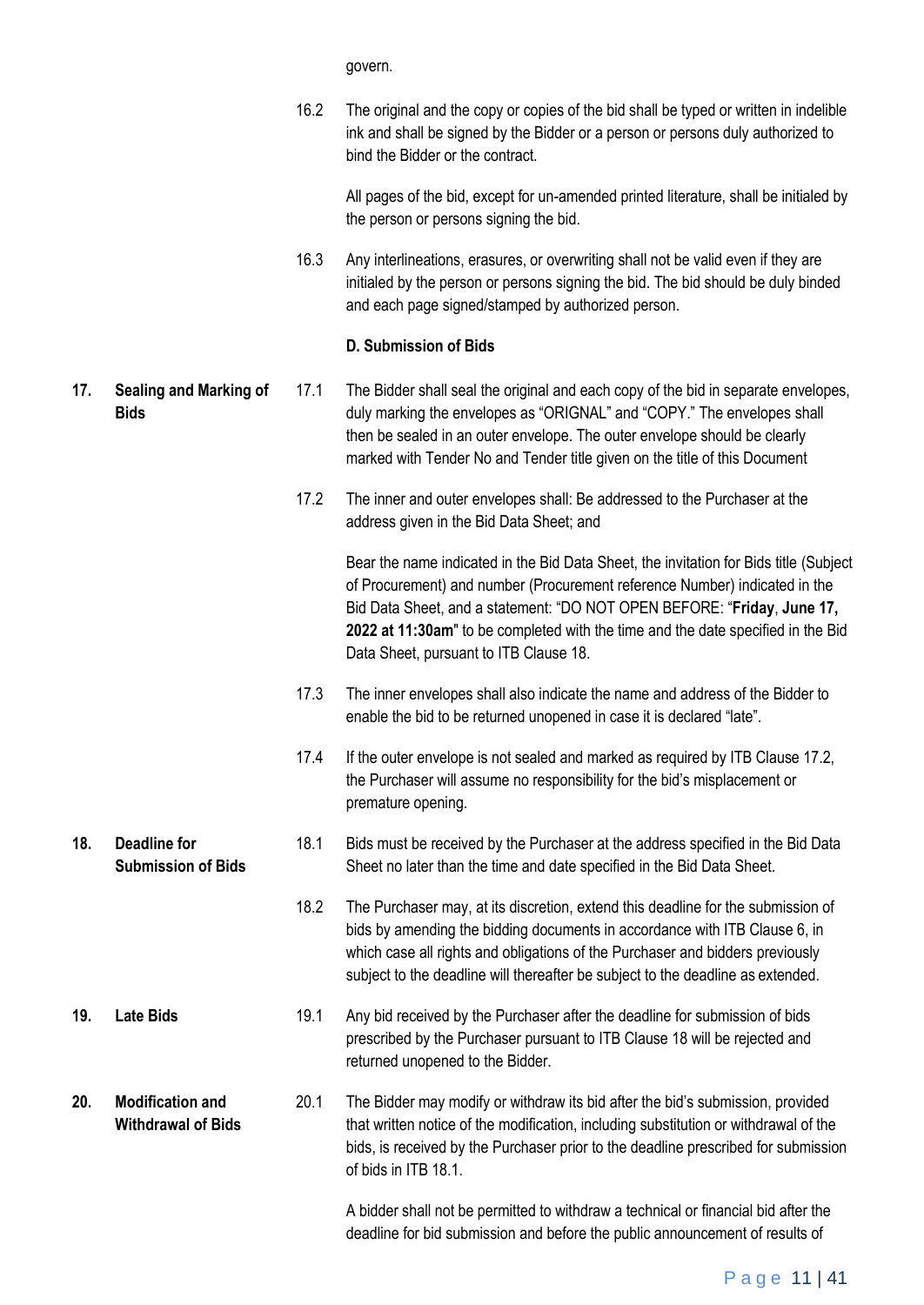financial bid evaluation, unless the bidder is declared technically unqualified. All financial bids of technically qualified bidders shall be opened, irrespective of whether the bidder has withdrawn from the procurement process or not.

- 20.2 The Bidder's modification or withdrawal notice shall be prepared sealed, marked and dispatched in accordance with the provision of ITB Clause 17. A withdrawal notice may also be sent by cable, but followed by a signed confirmation copy, postmarked not later than the deadline for submission of bids.
- 20.3 No bid may be modified after the deadline for submission of bids, except as provided for in ITB 22.
- 20.4 No bid may be withdrawn in the interval between the deadline for submission of bids and the expiration of the period of bid validity specified by the Bidder on the Bid Form. Withdrawal of a bid during this interval shall result in the Bidder's forfeiture of its bid security, pursuant to the ITB Clause 14.7

#### **E. Opening and Evaluation of Bids**

- **21 Opening of Bids by the Purchaser** 21.1 The Purchaser will open all bids in the presence of bidders' representatives who choose to attend, at the time, on the date and at the place specified in the Bid Data Sheet in accordance the **Single stage – two envelopes bidding procedure detailed in ITB 7**. The bidders' representatives who are present shall sign a register/ attendance sheet evidencing their attendance.
	- 21.2 The bidders' names, bid modifications or withdrawals, total bid prices, discounts, and the presence or absence of requisite bid security and such other details as the Purchaser, at its discretion, may consider appropriate, will be announced at the opening. No bid shall be rejected at bid opening, except for late bids, which shall be returned unopened to the Bidder pursuant to ITB Clause 19.
	- 21.3 Bids that are not opened and read out at bid opening shall not be considered further for evaluation, irrespective of the circumstances. Bids withdrawn before the deadline for bid submission of bids shall be returned unopened to the bidders.
	- 21.4 A bidder shall not be permitted to withdraw a technical or financial bid after the deadline for bid submission and before the public announcement of results of financial bid evaluation, unless the bidder is declared technically unqualified. All financial bids of technically qualified bidders shall be opened, irrespective of whether the bidder has withdrawn from the procurement process or not.
	- 21.5 The Purchaser will prepare minutes of the bid opening.
- **22. Clarification of Bids** 22.1 To assist in evaluation and comparison of Bids the Procuring Entity may, at its discretion, ask the bidder for a clarification of its Bid and submission of additional supporting information. The request for clarification and the response shall be in writing and shall not change the unit prices or technical specifications of the Bid.
	- 22.2 For avoidance of doubt, the purchaser shall not ask for clarifications that result into amendment of the **unit prices**, material amendment of the **technical specifications**, as well as the **Bid Form**.
	- 22.3 The purchaser shall be at liberty to request for any historical documents from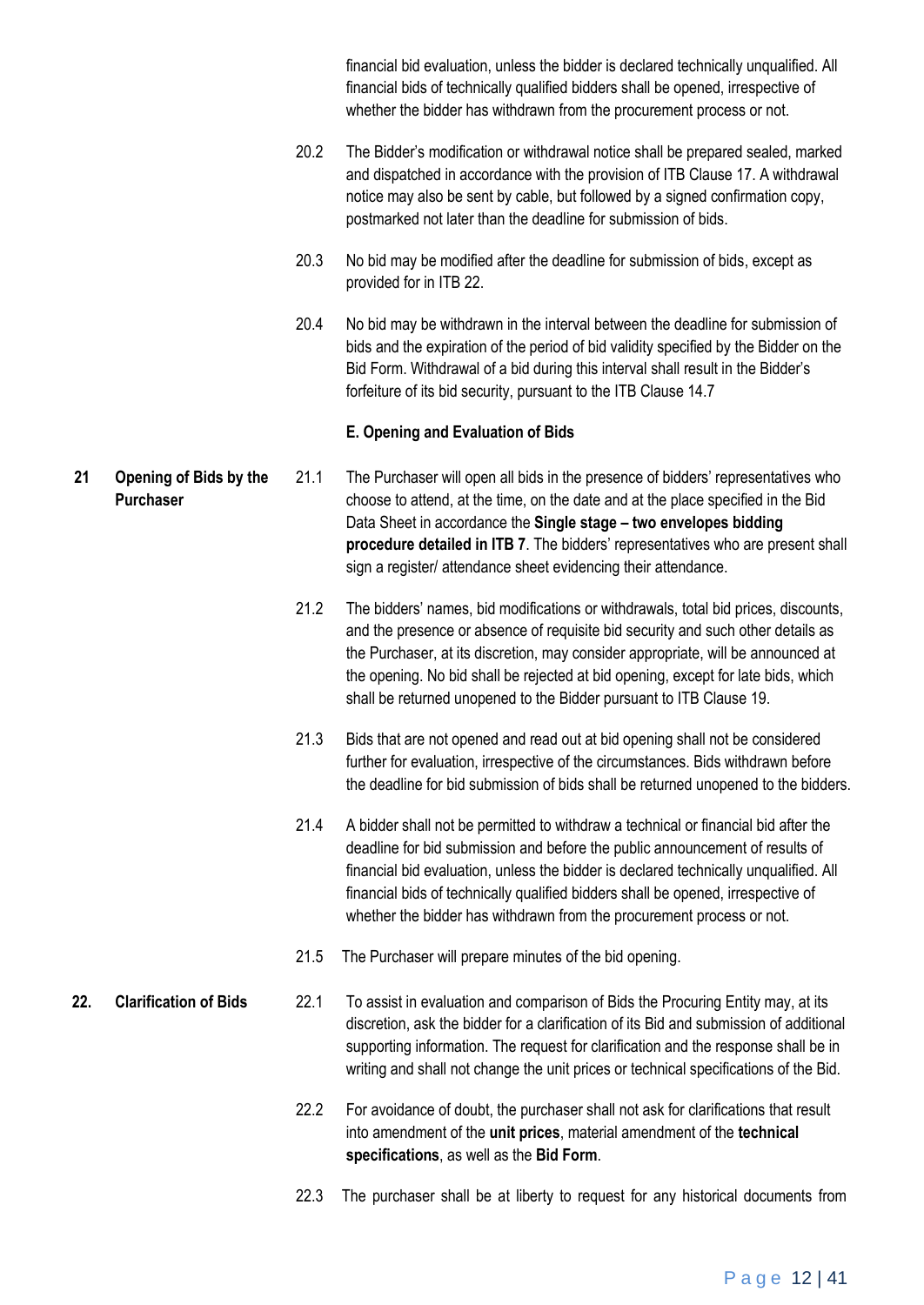bidders during the bid evaluation process.

Historical documents are non-material and shall not constitute change in the technical nature of the bid.

For avoidance of doubt, historical documents are documents and information that **existed prior to the public announcement of the bid**, and may include and not limited to company registration documents; manufacturers and dealers authorization; firm and product quality certifications; bidder and staff practicing licenses and trading licenses and authorization; previous importation documents; previous contracts, contract performance certificates and purchase orders, work orders; product registration status; bidder's bank information, bank certificates and bank statement; tax registration certificates and status; and company's operating capacity;

- **23. Preliminary examination** 23.1 The Purchaser will examine the bids to determine whether they are complete, whether any computational errors have been made, whether required sureties have been furnished, whether the documents have been properly signed, and whether the bids are generally in order.
	- 23.2 Arithmetical errors will be rectified on the following basis. If there is a discrepancy between the unit price and the total price that is obtained by multiplying the unit price and quantity, the unit price shall prevail, and the total price shall be corrected. If the Supplier does not accept the correction of the errors, its bid will be rejected, and its bid security may be forfeited. If there is a discrepancy between words and figures, the amount in words will prevail.
	- 23.3 The Purchaser may waive any minor informality, nonconformity, or irregularity in a bid which does not constitute a material deviation, provided such waiver does not prejudice or affect the relative ranking of any Bidder.
	- 23.4 Prior to the detailed evaluation, pursuant to ITB Clause 23 the Purchaser will determine the substantial responsiveness of each bid to the bidding documents. For purposes of these Clauses, a substantially responsive bid is one which conforms to all the terms and conditions of the bidding documents without material deviations. Deviations from, or objections or reservation to critical provisions, such as those concerning Bid Security and Taxes and Duties will be deemed to be a material deviation. The Purchaser's determination of a bid's responsiveness is to be based on the contents of the bid itself without recourse to extrinsic evidence, unless as provided for under ITB 22.
	- 23.5 If a bid is not substantially responsive, it will be rejected by the Purchaser and may not subsequently be made responsive by the Bidder by correction of the nonconformity.
	- 24.1 The Purchaser will evaluate and compare the bids which have been determined to be substantially responsive, pursuant to ITB Clause 23.
		- 24.2 The Purchaser's evaluation of a bid, further elaborated under Bid Data Sheet, will be on Delivered Duty Paid (DDP) price inclusive of prevailing duties, taxes and transportation charges, and it will exclude any allowance for price adjustment during the period of execution of the contract, if provided in the bid.

# **24. Evaluation and comparison of Bids**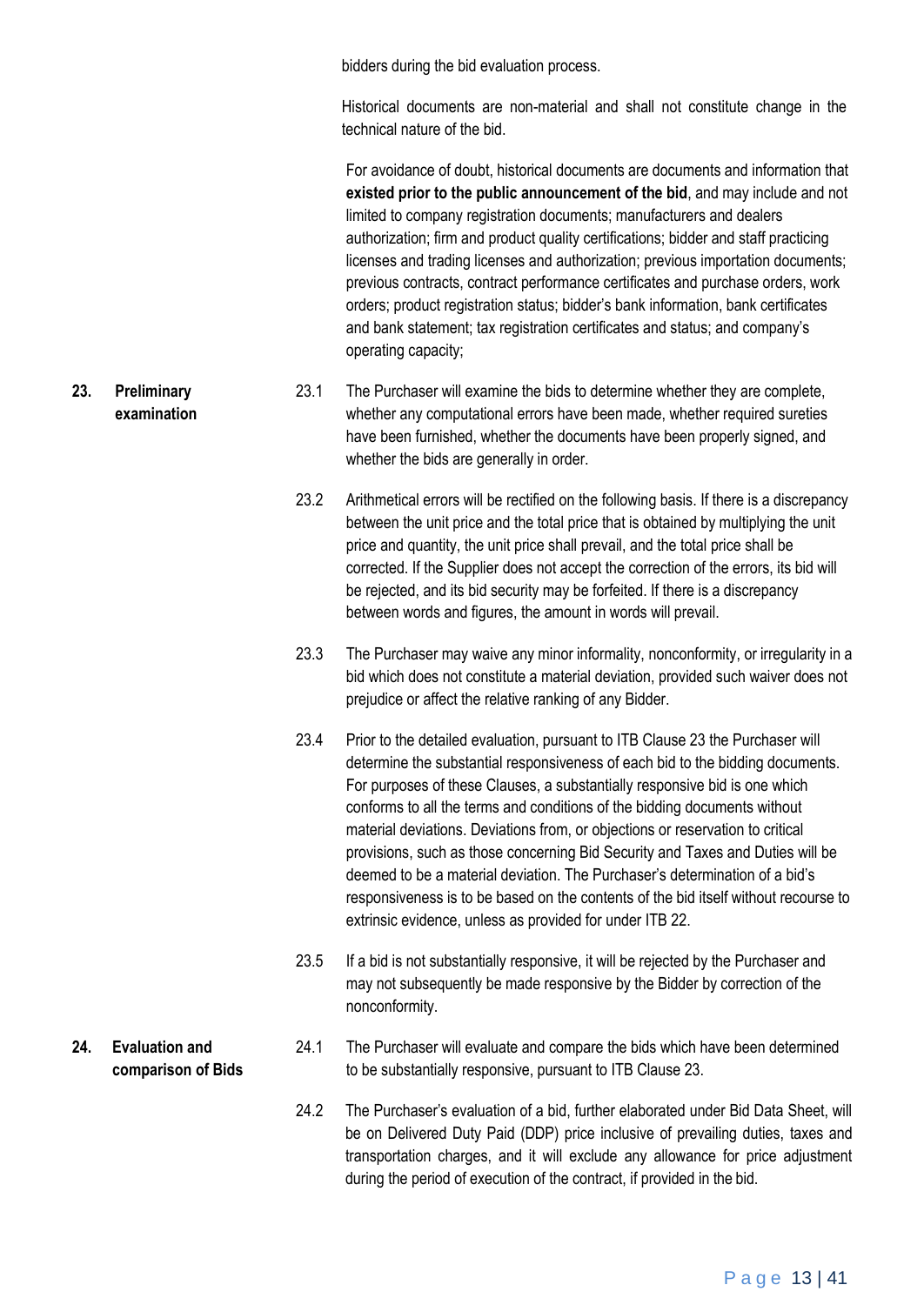|     |                                                                                | 24.3 | See Part 1: Section III for the detailed Evaluation Methodology and Criteria                                                                                                                                                                                                                                                                                                                                                       |
|-----|--------------------------------------------------------------------------------|------|------------------------------------------------------------------------------------------------------------------------------------------------------------------------------------------------------------------------------------------------------------------------------------------------------------------------------------------------------------------------------------------------------------------------------------|
|     |                                                                                | 24.4 | The Purchaser shall announce to all participating bidders the results of technical<br>bid evaluation in the form of a technical evaluation report giving justification for<br>technical acceptance or rejection of bids at least seven (07) days prior to the<br>opening of financial bids in case of single stage two envelops methods.                                                                                           |
| 25. | <b>Contacting the</b><br><b>Purchaser</b>                                      | 25.1 | Subject to ITB Clause 22, no Bidder shall contact the Purchaser on any matter<br>relating to its bid, from the time of the bid opening to the time the contract is<br>awarded. If the Bidder wishes to bring additional information to the notice of the<br>Purchaser, it should do so in writing.                                                                                                                                 |
|     |                                                                                | 25.2 | Any effort by a Bidder to influence the Purchaser in its decisions on bid evaluation,<br>bid comparison, or contract award may result in the rejection of the Bidder's bid.                                                                                                                                                                                                                                                        |
|     |                                                                                |      | F. Award of Contract:                                                                                                                                                                                                                                                                                                                                                                                                              |
|     | 26. Post- qualification                                                        | 26.1 | In the absence of prequalification, the Procuring agency will determine to its<br>satisfaction whether the Bidder that is selected as having submitted the lowest<br>evaluated responsive bid is qualified to perform the contract satisfactorily, in<br>accordance with the criteria listed in ITB Clause 12.                                                                                                                     |
|     |                                                                                | 26.2 | The determination will take into account the Bidder's financial, technical, and<br>production capabilities. It will be based upon an examination of the documentary<br>evidence of the Bidder's qualifications submitted by the Bidder, pursuant to ITB<br>Clause 12, as well as such other information as the Procuring agency deems<br>necessary and appropriate.                                                                |
|     |                                                                                | 26.3 | An affirmative determination will be a prerequisite for award of the contract to the<br>Bidder. A negative determination will result in rejection of the Bidder's bid, in which<br>event the Procuring agency will proceed to the next lowest evaluated bid to make<br>a similar determination of that Bidder's capabilities to perform satisfactorily.                                                                            |
| 27. | <b>Award Criteria</b>                                                          | 27.1 | Subject to ITB Clause 28, the Purchaser will award the contract to the successful<br>Bidder whose bid has been determined to be substantially responsive and has<br>been determined to be the lowest evaluated bid, provided further that the Bidder is<br>determined to be qualified to perform the contract satisfactorily.                                                                                                      |
| 28. | <b>Purchaser's Right to</b><br><b>Vary Quantities at Time</b><br>of Award      | 28.1 | The Purchaser reserves the right at the time of contract award to increase or<br>decrease, by the percentage indicated in the Bid Data Sheet, the quantity of<br>goods and services originally specified in the Schedule of Requirements without<br>any change in unit price or other terms and conditions.                                                                                                                        |
| 29. | <b>Purchaser's Right to</b><br>Accept any Bid and to<br>Reject any or All Bids | 29.1 | The Purchaser reserves the right to accept or reject any bid, and to annul the<br>bidding process and reject all bids at any time prior to contract award, without<br>thereby incurring any liability to the affected Bidder or bidders. The Purchaser will<br>inform the affected Bidder or bidders of the grounds for the Purchaser's action, if<br>so requested, by the Purchaser shall not be required to justify the grounds. |
| 30. | <b>Notification of Award</b>                                                   | 30.1 | Prior to the expiration of the period of bid validity, the Purchaser will notify the<br>successful Bidder in writing by registered letter or by cable, to be confirmed in<br>writing by registered letter, that its bid has been accepted.                                                                                                                                                                                         |

# P a g e 14 | 41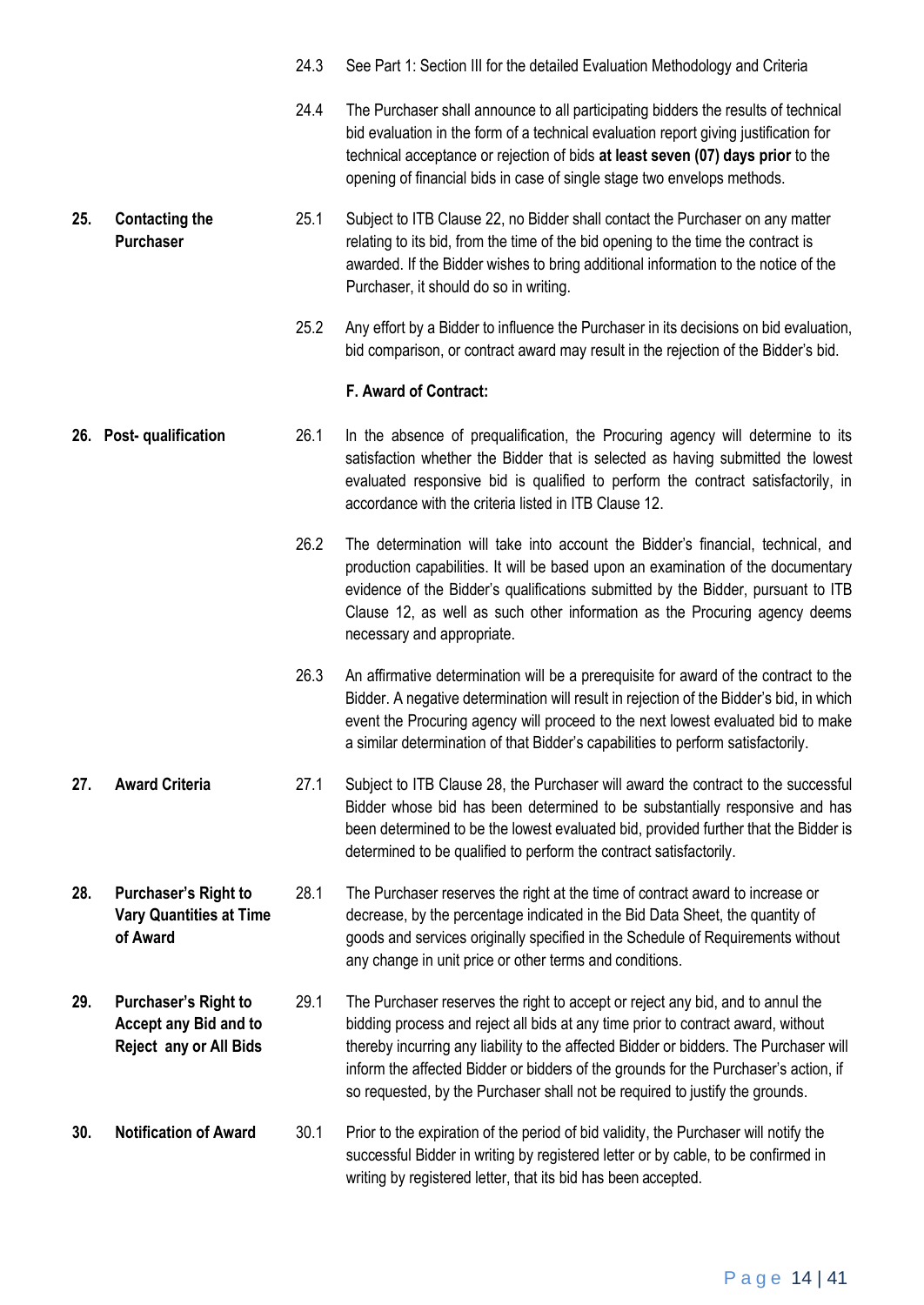|     |                                                  | 30.2 | The notification of award under ITB 30.1 will constitute the formation of the<br>Contract.                                                                                                                                                                                                                                                                                                                                                                                                                                                   |
|-----|--------------------------------------------------|------|----------------------------------------------------------------------------------------------------------------------------------------------------------------------------------------------------------------------------------------------------------------------------------------------------------------------------------------------------------------------------------------------------------------------------------------------------------------------------------------------------------------------------------------------|
|     |                                                  | 30.3 | The Purchaser shall announce to all participating bidders the results of bid<br>evaluation in the form of a report giving justification for acceptance or rejection of<br>bids at least fifteen (15) days prior to the award of contract in shape of Final<br>Evaluation Report (FER). Provided that in case where technical proposal is to be<br>evaluated separately, prior to opening of financial proposal, the Technical<br>Evaluation Report (TER) shall be announced for seven (07) days before<br>opening of the financial proposal. |
|     |                                                  | 30.4 | Within the period specified in ITB 30.3 above, a bidder may seek clarification or<br>challenge the award decision. Prior to signing of a formal contract, the Purchaser<br>shall endeavor to resolve all complaints, disputes, and issue clarifications thereof.                                                                                                                                                                                                                                                                             |
|     |                                                  |      | In case the Purchaser establishes that the complaint or request for clarification<br>submitted by the bidders to be truthful and/or of material nature, the Purchaser<br>shall recall the notification of award, at no liability and costs to the Purchaser from<br>the notified successful bidder(s). The Purchaser shall review the award decision<br>and issue a new notification of award.                                                                                                                                               |
|     |                                                  |      | Lodging of a compliant or seeking clarification on an award decision by a bidder<br>may not stop the Purchaser from proceeding with the contracting process and<br>issue a purchase order or sign a contract to some or all successful bidders,<br>provided that the bidder's query is considered to be non-material or of no<br>consequence to the resulting contract or affects only limited bidders.                                                                                                                                      |
| 31. | <b>Signing of Contract</b>                       | 31.1 | At the same time as the Purchaser notifies the successful Bidder that its bid has<br>been accepted, the Purchaser will send the Bidder the Contract form provided in<br>the bidding documents, incorporation all agreements between the parties.                                                                                                                                                                                                                                                                                             |
|     |                                                  | 31.2 | Within seven (07) days of receipt of the Contract Form, the successful Bidder<br>shall sign and date the contract and return it to the Purchaser.                                                                                                                                                                                                                                                                                                                                                                                            |
|     |                                                  | 31.3 | The resulting contract shall be as specified in the Bid Data Sheet, for the specified<br>period or renewable as specified in the Bid Data Sheet. The quantities ordered<br>under the contract and price shall be as specified in the Bid Data Sheet.                                                                                                                                                                                                                                                                                         |
| 32. | <b>Performance Security</b>                      | 32.1 | The successful bidder shall furnish to the purchaser a Performance Security in the<br>form, validity period, and the amount stipulated in the Bid Data Sheet within a<br>period of twenty-eight (28) days after submission of the bidder's Letter of<br>Acceptance.                                                                                                                                                                                                                                                                          |
|     |                                                  | 32.2 | Failures of the successful bidder to comply with the requirements of Sub-Clause<br>31.2 or Clause 32.1 shall constitute sufficient grounds for the annulment of the<br>award and forfeiture of the Bid Security.                                                                                                                                                                                                                                                                                                                             |
| 33. | <b>Corrupt Practices or</b><br><b>Fraudulent</b> | 33.1 | The Purchaser observes the highest standard of ethics during the procurement<br>and execution of such contracts. In pursuance of its policy, the purchaser:                                                                                                                                                                                                                                                                                                                                                                                  |
|     |                                                  | 33.2 | defines, for the purposes of this provision, the terms set forth below as<br>follows:                                                                                                                                                                                                                                                                                                                                                                                                                                                        |
|     |                                                  |      | "corrupt and fraudulent practices" includes the offering, giving, receiving,                                                                                                                                                                                                                                                                                                                                                                                                                                                                 |

or soliciting of anything of value to influence the action of a public official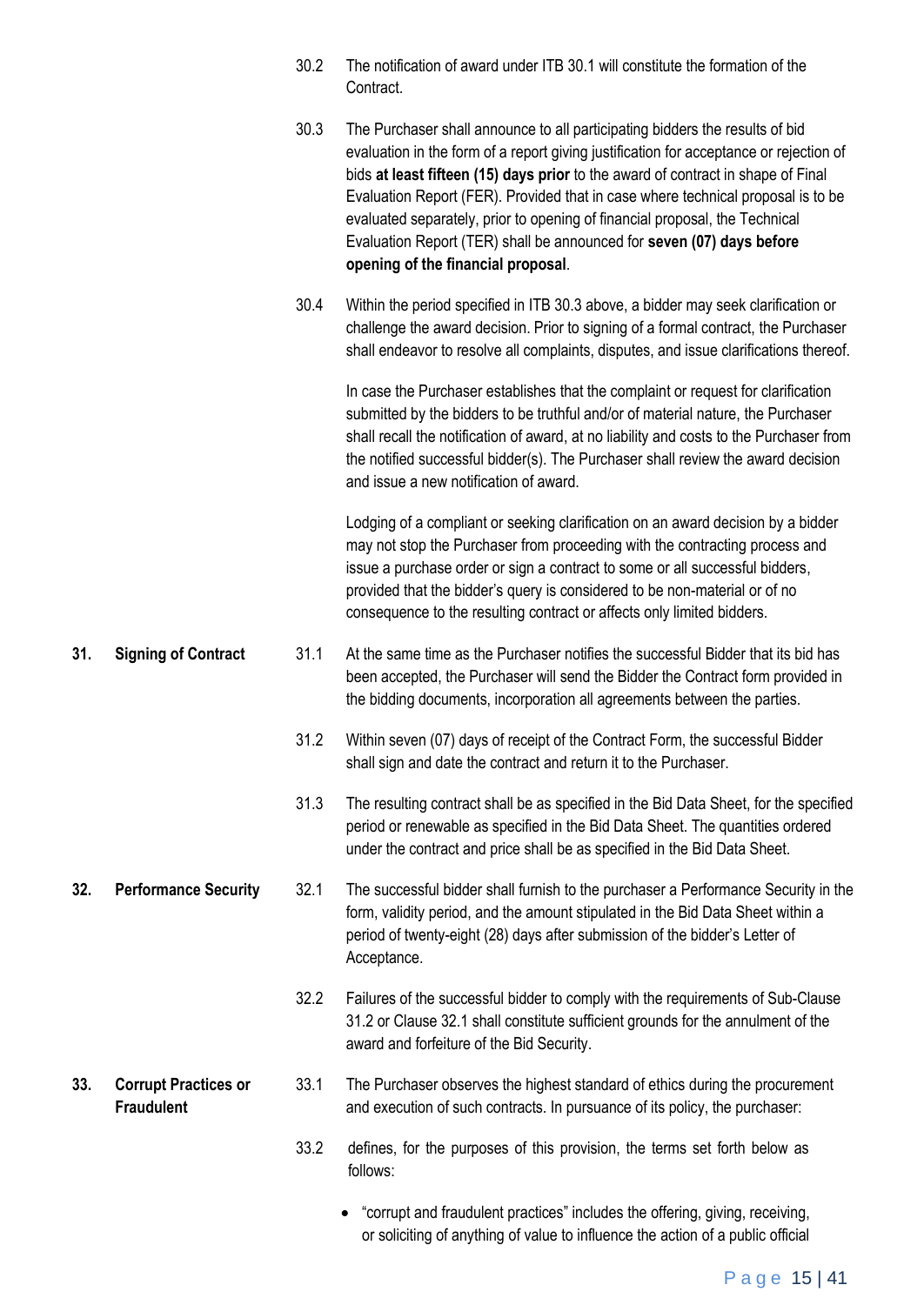or the supplier or contractor in the procurement process or in contract execution to the detriment of the procuring agencies; or misrepresentation of facts in order to influence a procurement process or the execution of a contract, collusive practices among bidders (prior to or after bid submission) designed to establish bid prices at artificial, noncompetitive levels and to deprive the procuring agencies of the benefits of free and open competition and any request for, or solicitation of anything of value by any public official in the course of the exercise of his duty

- Will reject a proposal for award if it determines that the Bidder recommended for award has engaged in corrupt or fraudulent practices in competing for the contract in question;
- Will declare a firm ineligible, either indefinitely or for a stated period of time, if it at any time determines that the firm has engaged in corrupt and fraudulent practices in competing for, or in executing, a contract.
- Will declare a firm ineligible if the firm is Blacklisted by any government and non-government organization. And a certificate to this effect by bidder must be attached with the bid.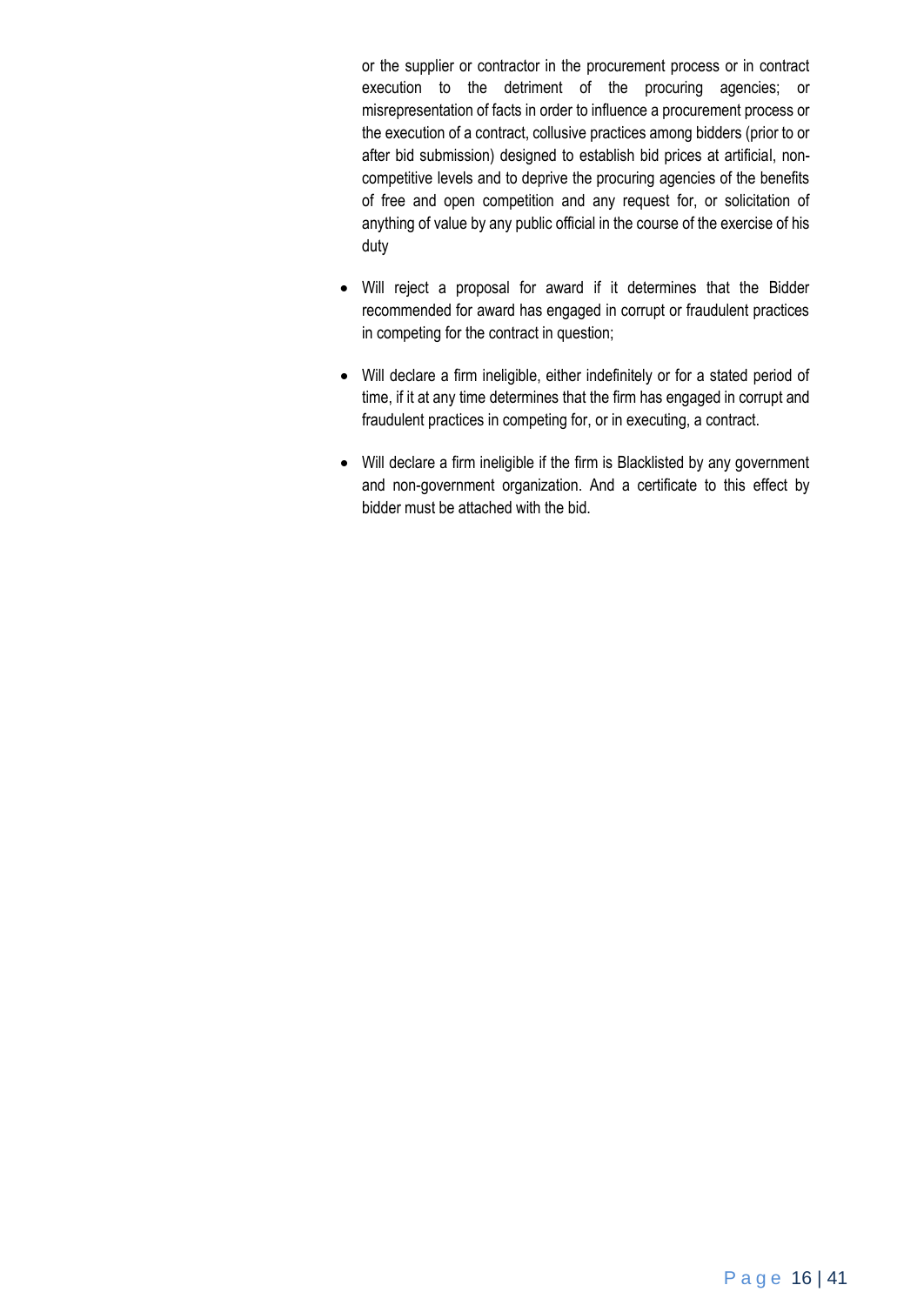# **Part One: Section II**

# **Bid Data Sheet (BDS)**

The following specific data for the goods to be procured shall complement, supplement, or amend the provisions in the instructions to Bidders (ITB): Section I. Whenever there is a conflict; the provisions herein shall prevail over those in ITB.

|                 |                                    | A. Introduction                                                                                                                                                                                                                                                                                                                                                                                                                                                                                                                                                           |  |  |  |
|-----------------|------------------------------------|---------------------------------------------------------------------------------------------------------------------------------------------------------------------------------------------------------------------------------------------------------------------------------------------------------------------------------------------------------------------------------------------------------------------------------------------------------------------------------------------------------------------------------------------------------------------------|--|--|--|
| <b>ITB 3.1</b>  | The purchasers name<br>and address | Common Management Unit (CMU) for the Global Fund (GFATM)<br>Grants, National Tuberculosis Control Program<br>Blocks C, E & F, EPI Building, Near NIH, PM National Health Complex,<br>Chak Shahzad, Park Road, Islamabad.                                                                                                                                                                                                                                                                                                                                                  |  |  |  |
|                 |                                    | <b>B. The Bidding Documents</b>                                                                                                                                                                                                                                                                                                                                                                                                                                                                                                                                           |  |  |  |
| <b>ITB 5.1</b>  | <b>Purchaser's address</b>         | Blocks C, E & F, EPI Building, Near NIH, PM National Health Complex,<br>Chak Shahzad, Park Road, Islamabad.<br>Queries/Questions can also be sent by email only to: CMU, National<br>Tuberculosis Control Program at email Address: hamid@ntp.gov.pk<br><b>Attention: Mr. Hamid Awan</b><br>Subject of Procurement and tender reference number must be included in<br>email subject title                                                                                                                                                                                 |  |  |  |
|                 |                                    | C. Preparation of Bids and Bidding Procedure                                                                                                                                                                                                                                                                                                                                                                                                                                                                                                                              |  |  |  |
| <b>ITB 8.1</b>  | Language of the Bid                | Language of the Bid and communications shall be English                                                                                                                                                                                                                                                                                                                                                                                                                                                                                                                   |  |  |  |
| <b>ITB 10.2</b> | The price quoted<br>shall be:      | DDP Incoterm in Pakistan Rupees i.e. inclusive of all applicable taxes &<br>transportation charges                                                                                                                                                                                                                                                                                                                                                                                                                                                                        |  |  |  |
| <b>ITB 10.4</b> | The price shall be:                | Fixed and must include the Income Tax, other taxes and duties, where<br>applicable as per law and exclusive of General Sales Tax (GST). If there is<br>no mention of taxes, the offered / quoted price(s) will be considered as<br>inclusive of all prevailing taxes / duties. The procuring agency being<br>exempt from the GST, will deduct the amount involved and process the<br>payment excluding GST. However, the successful bidder may secure GST<br>exemption certificate from the procuring agency to claim for the same while<br>submitting its tax return(s). |  |  |  |
| <b>ITB 11.1</b> | <b>Bid Currencies</b>              | Pakistan Rupees                                                                                                                                                                                                                                                                                                                                                                                                                                                                                                                                                           |  |  |  |
| <b>ITB 13.3</b> | Qualification<br>requirements      | (i) A Bidder may bid for all or some of the listed products provided in the<br>Schedule of Requirements. However, for each selected product,<br>the bidder shall be bid for the entire quantity.                                                                                                                                                                                                                                                                                                                                                                          |  |  |  |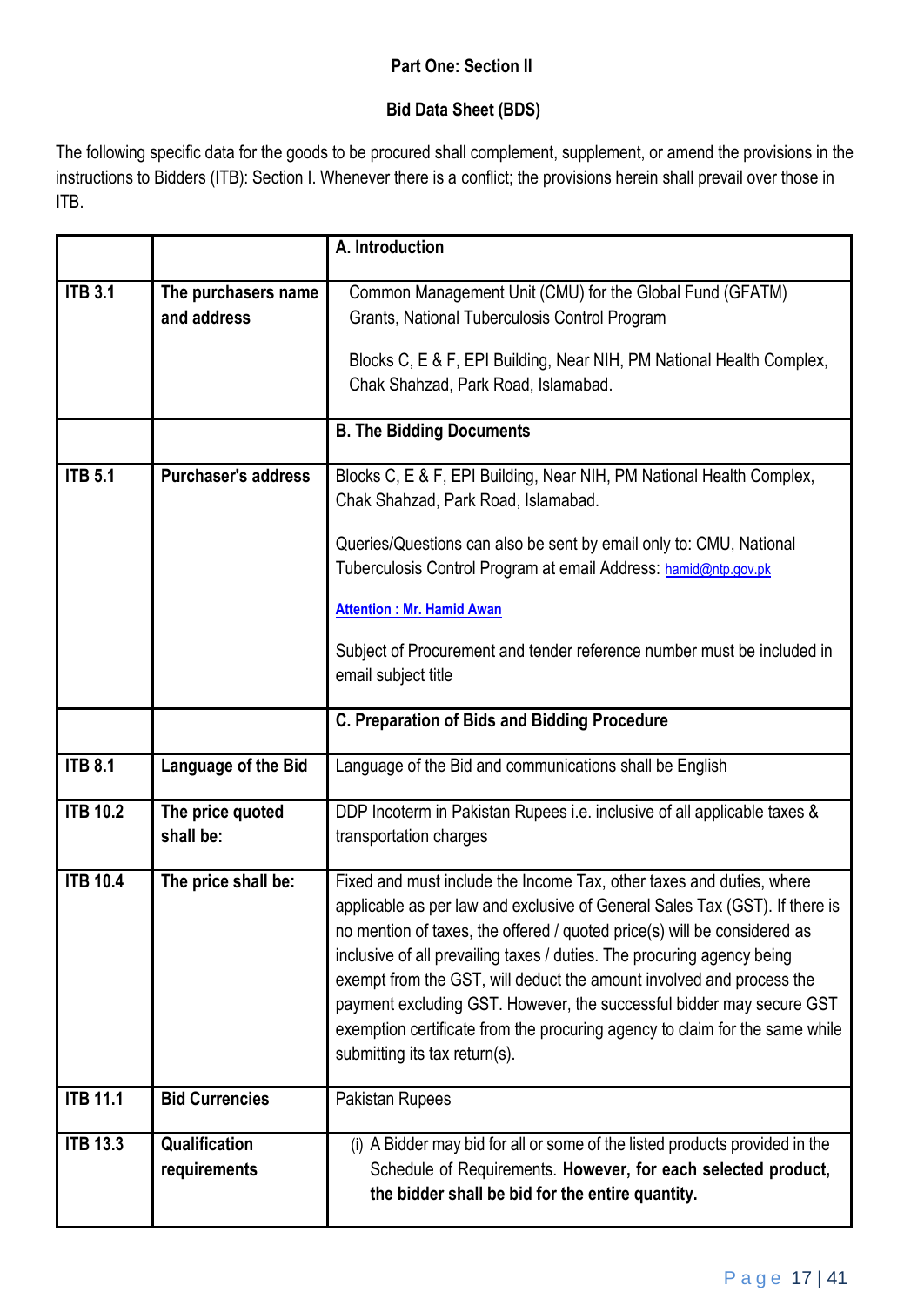|                 |                                      | (ii) Alternative quotations for a single product shall not be accepted.                                                                                                                                                                                                                                                                                                                                                                                                                                |
|-----------------|--------------------------------------|--------------------------------------------------------------------------------------------------------------------------------------------------------------------------------------------------------------------------------------------------------------------------------------------------------------------------------------------------------------------------------------------------------------------------------------------------------------------------------------------------------|
|                 |                                      | (iii) A bidder is free to modify the unit pack, provided the total quantity<br>equals to the total quantity indicated in the Schedule of<br>Requirements. Bidders should ensure that the unit price quoted<br>is for the pack size offered by the bidder. Changes in unit prices<br>or pack sizes shall not be accepted after the deadline for bid<br>submission.<br>(iv) For a Summary of the Evaluation methodology and criteria, and<br>documents, see Part 1: Section III of this biding document. |
| <b>ITB 14.1</b> | <b>Amount of bid</b><br>security     | 2% of the total quoted bid price.                                                                                                                                                                                                                                                                                                                                                                                                                                                                      |
| <b>ITB 14.1</b> | <b>Form of Bid Security</b>          | The tenders found deficient of the amount as bid security compared to total<br>bid price will not be considered.                                                                                                                                                                                                                                                                                                                                                                                       |
|                 |                                      | 1-A correction of an arithmetic error that changes the total bid price shall<br>not invalidate a valid bid security that was correctly calculated and<br>submitted based on the original bid price. An originally valid bid security<br>shall remain valid even when after the correction of an arithmetic error that<br>results into an increase in the total bid price.                                                                                                                              |
|                 |                                      | 2- The Bid security should be in the form of Pay Order/Demand Draft in<br>favor of National TB Control Program, Islamabad (FNT No. 9010124-8).<br>No personal cheques will be acceptable at any cost.                                                                                                                                                                                                                                                                                                  |
|                 |                                      | 3-The previous bid security will not be considered or carried forward.                                                                                                                                                                                                                                                                                                                                                                                                                                 |
| <b>ITB 15.1</b> | Period of Validity of<br><b>Bids</b> | The bid validity shall be One Hundred and Twenty (120) days counted<br>from the date of the deadline for bid submission                                                                                                                                                                                                                                                                                                                                                                                |
| <b>ITB 16.1</b> | Number of copies of                  | One original and One Additional Copy;                                                                                                                                                                                                                                                                                                                                                                                                                                                                  |
|                 | the bid                              | The Original and the additional copy;                                                                                                                                                                                                                                                                                                                                                                                                                                                                  |
|                 |                                      | The original and the additional copy shall be prepared in accordance with<br>the one stage- two envelope bid submission.                                                                                                                                                                                                                                                                                                                                                                               |
|                 |                                      | Original Bid Security or Earnest money shall be attached with the original<br>financial bid whereas a copy with completely concealed and blank un-<br>readable amount shall be attached in the technical bid.                                                                                                                                                                                                                                                                                          |
|                 |                                      | D. Submission of Bids                                                                                                                                                                                                                                                                                                                                                                                                                                                                                  |
| <b>ITB 17.2</b> | <b>Purchaser at the</b><br>address   | Same as ITB 3.1                                                                                                                                                                                                                                                                                                                                                                                                                                                                                        |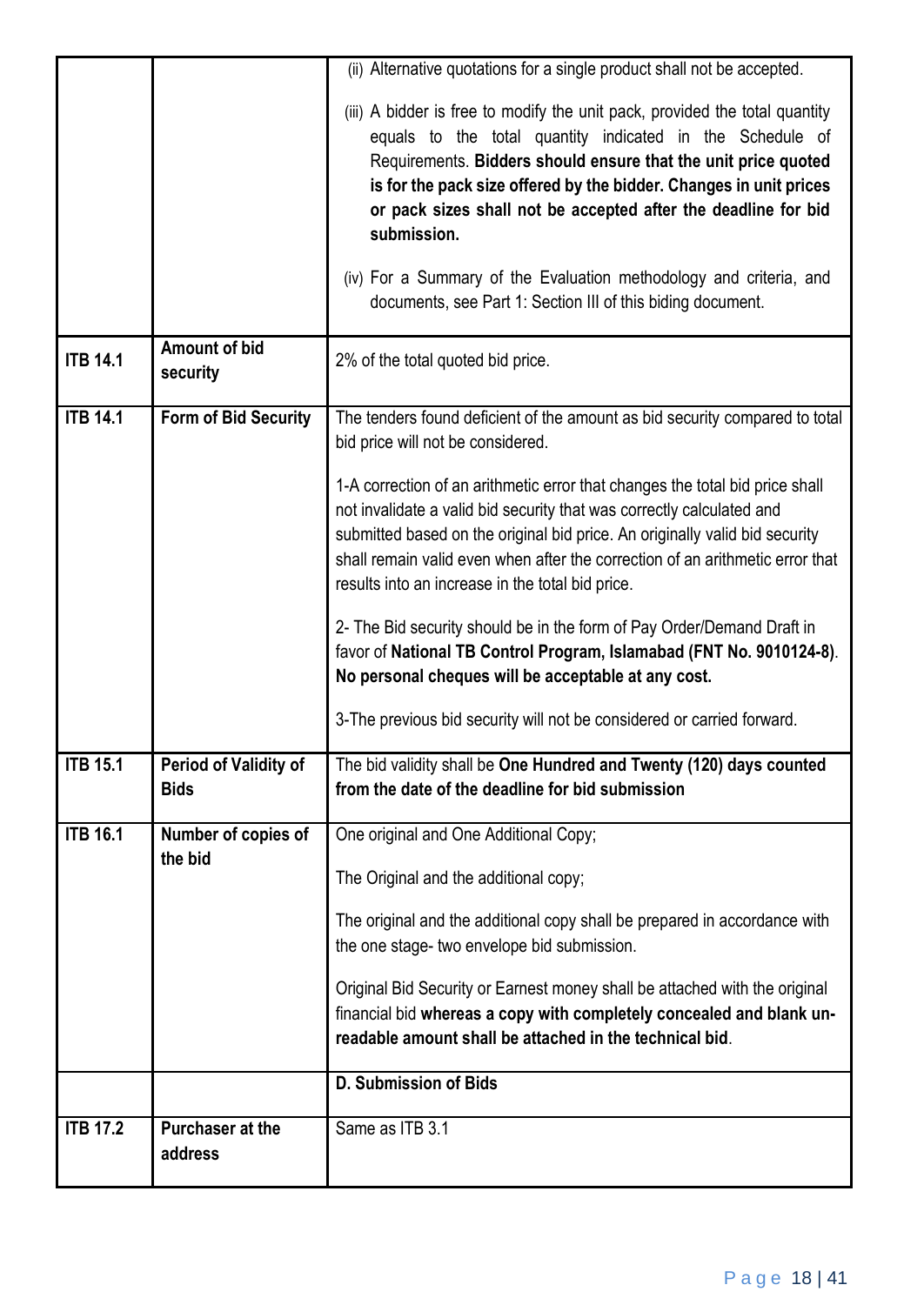| <b>ITB 17.2</b> | <b>Bids title (Subject of</b> | Bid title: Procurement of UPS Dry Batteries for GeneXpert Machines                                                              |  |  |
|-----------------|-------------------------------|---------------------------------------------------------------------------------------------------------------------------------|--|--|
|                 | Procurement) and              | and other equipment's                                                                                                           |  |  |
|                 | number<br>(Procurement        | Number: CMU-NTP/023/2022                                                                                                        |  |  |
|                 | reference Number)             | Do not open before: Friday, June 17, 2022 at 11:30AM                                                                            |  |  |
|                 |                               |                                                                                                                                 |  |  |
| <b>ITB 18.1</b> | <b>Address for Bid</b>        | Deputy National Coordinator (DNC),                                                                                              |  |  |
|                 | submission                    | National TB Control Programme, Common Management Unit for the                                                                   |  |  |
|                 |                               | Global Fund Grants. Blocks C, E & F, EPI Building, Near NIH, PM National<br>Health Complex, Chak Shahzad, Park Road, Islamabad. |  |  |
|                 | <b>Deadline for</b>           | Before and at Friday, June 17, 2022 at 11:00AM                                                                                  |  |  |
|                 | submission of bids            |                                                                                                                                 |  |  |
|                 |                               |                                                                                                                                 |  |  |
|                 |                               | E. Opening and Evaluation of Bids                                                                                               |  |  |
| <b>ITB 21.1</b> | Time and date of bid          | Friday, June 17, 2022 at 11:30AM                                                                                                |  |  |
|                 | opening                       |                                                                                                                                 |  |  |
|                 | <b>Address for bid</b>        | CMU Conference Room, Common Management Unit for the Global Fund                                                                 |  |  |
|                 | opening                       | Grants. Blocks C, E & F, EPI Building, Near NIH, PM National Health                                                             |  |  |
|                 |                               | Complex, Chak Shahzad, Park Road, Islamabad.                                                                                    |  |  |
| <b>ITB 24.1</b> | <b>Evaluation and</b>         | Additional Evaluation methodology and criteria is provide under Part 1:                                                         |  |  |
|                 | comparison of Bids            | Section III                                                                                                                     |  |  |
|                 |                               | F. Award of Contract:                                                                                                           |  |  |
| <b>ITB 28.1</b> | Percentage increase           | Increase by up to 30% at the award stage                                                                                        |  |  |
|                 | or decrease in                |                                                                                                                                 |  |  |
|                 | quantities at the             | Decreased by up to 30% at the award stage                                                                                       |  |  |
|                 | award stage                   |                                                                                                                                 |  |  |
| <b>ITB 31.3</b> | Type, duration of the         | The resulting contract shall be a framework contract valid for twelve (12)                                                      |  |  |
|                 | resulting contract            | months from the date of signing the contract. Within the contract validity                                                      |  |  |
|                 |                               | period, the Purchaser may order additional quantities of goods under the                                                        |  |  |
|                 |                               | contract provided the prices remain unchanged.                                                                                  |  |  |
| <b>ITB 32.1</b> | Form of performance           | The performance bond shall be in form of a Bank Guarantee using the                                                             |  |  |
|                 | bond                          | Form in this bid, in Pakistan Rupees, valid for a period of not less than                                                       |  |  |
|                 |                               | twelve (12) months.                                                                                                             |  |  |
|                 | Amount of                     | 10% of the total awarded contract price, released after completion of                                                           |  |  |
|                 | performance bond              | delivery and acceptance of goods by the purchaser or expiry of the                                                              |  |  |
|                 |                               | contract as per ITB 31.3.                                                                                                       |  |  |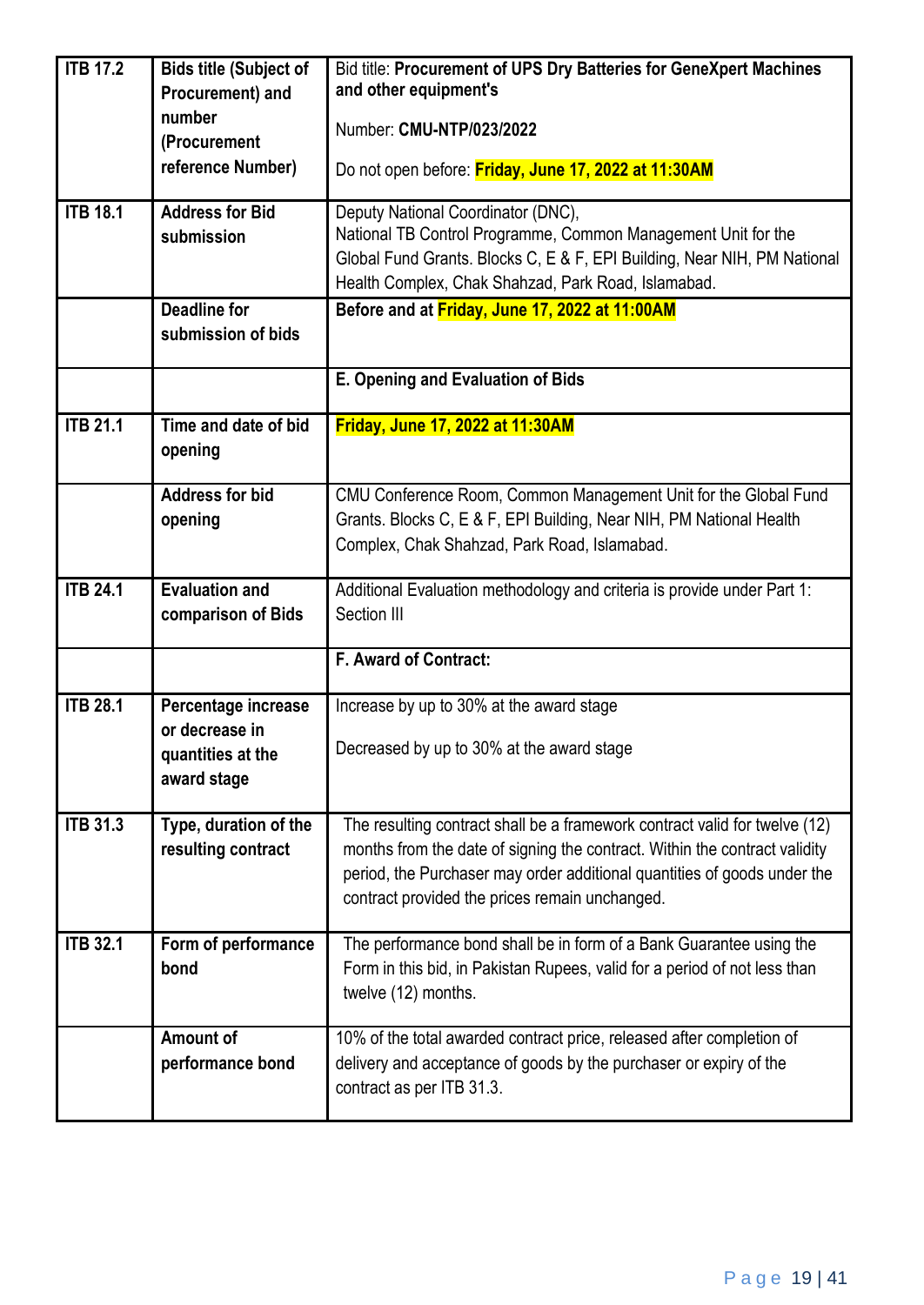# **Part 1. Section III**

# **Summary Evaluation Methodology and Criteria**

|     |     | Preliminary (bidder) and Technical (Product) Evaluation Methodology                                                                                                                                                                                                                                                             |
|-----|-----|---------------------------------------------------------------------------------------------------------------------------------------------------------------------------------------------------------------------------------------------------------------------------------------------------------------------------------|
| 1.  |     | <b>Methodology Used</b>                                                                                                                                                                                                                                                                                                         |
|     |     | The evaluation methodology to be used for the technical proposals evaluation of bids received shall be the<br><b>Quality Based Selection.</b>                                                                                                                                                                                   |
| 2.  |     | <b>Summary of Methodology</b>                                                                                                                                                                                                                                                                                                   |
| 2.1 |     | The Quality Based Selection methodology recommends the lowest priced bid, which is eligible, compliant<br>and substantially responsive to the technical and commercial requirements of the Bidding<br>Document, provided that the Bidder is determined to be qualified to perform the contract satisfactorily.                  |
| 2.2 |     | The evaluation shall be conducted in three sequential stages -                                                                                                                                                                                                                                                                  |
|     | (a) | a preliminary evaluation shall determine the eligibility of bidders and the administrative compliance<br>of bids received;                                                                                                                                                                                                      |
|     | (b) | Technical evaluation to determine the technical responsiveness of the eligible and compliant bids;<br>and                                                                                                                                                                                                                       |
|     | (c) | a financial and commercial evaluation compare costs of the eligible, compliant, technically qualified<br>bids received and determine the best evaluated bid.                                                                                                                                                                    |
| 2.3 |     | Failure of a bid at any stage of the evaluation shall prevent further consideration at the next stage of<br>evaluation. Substantial responsiveness shall be considered a pass.                                                                                                                                                  |
|     |     |                                                                                                                                                                                                                                                                                                                                 |
|     |     | <b>Evaluation criteria</b>                                                                                                                                                                                                                                                                                                      |
| 3.  |     | Preliminary Examination Criteria to be evaluated based on the technical proposal                                                                                                                                                                                                                                                |
| 3.1 |     | Preliminary evaluation shall determine the eligibility of bidders and the administrative compliance of bids<br>received to the requirements of the bid as listed below, and shall be evaluated on a pass or fail basis. The<br>purchaser may request for clarifications and additional historical documents pursuant to ITB 22. |
|     |     | (a) The bid is sealed and submitted the bid in line with the single stage-two envelope bidding procedure; that<br>is, a bid comprises a single package containing two separate envelopes. Each envelope shall contain<br>separately the financial proposal and the technical proposal.                                          |
|     |     | (b) The bidder has submitted a copy of the company registration or incorporation certificate or current trading<br>license; any other legal registration document whenever applicable;                                                                                                                                          |
|     |     | (c) Bidder is registered with Income Tax and General Sales Tax (GST) Departments and are on Active                                                                                                                                                                                                                              |

Taxpayers List of the Federal Board of Revenue (FBR), with a National Tax Number (NTN). Bidder to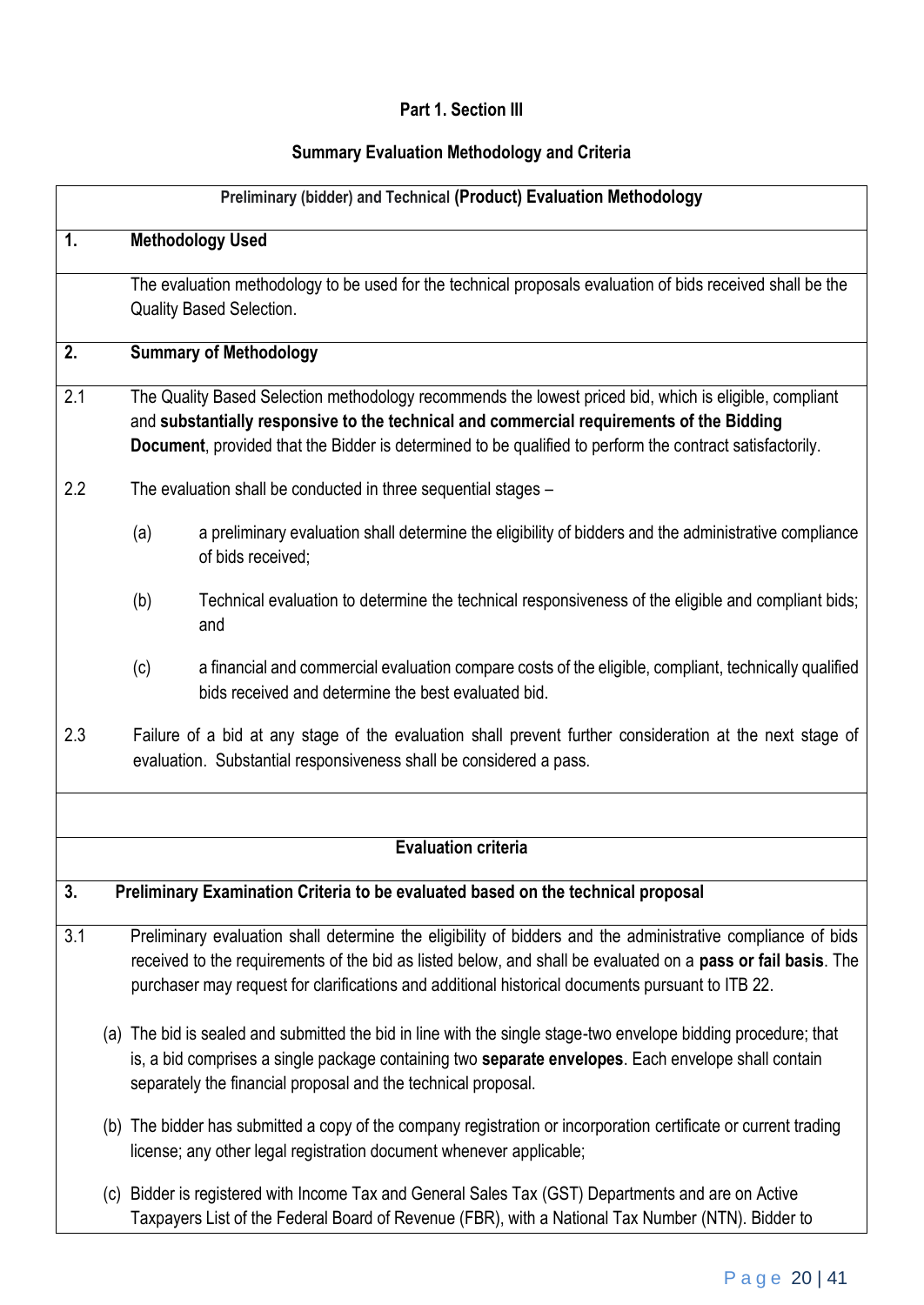submit copies of certificates and a printed copy of proof of Active Taxpayer List (ATL);

- (d) Bidder prepared and submitted the Bid Submission Sheet (Bid Form), duly filled, signed and sealed/stamped, in accordance with ITB. No alteration is to be made in the Bid Submission Sheet (Bid Form) except in filling up the blank space as directed.
- (e) Bidder prepared and submitted a detailed Specification and Compliance Sheet duly filled, signed and sealed/stamped, in accordance with ITB, showing the extent of compliance to the Purchasers specifications. Bidder shall submit product catalogues and printed literature. Bidder shall clearly indicate the extent to which the products offered differ or deviate from requirements and specifications of the purchaser.
- (f) **The supplier bid shall be accompanied with compliant samples for each of the product bidded for, or else products quoted shall be rejected. The sample should be accompanied with product quality reports or quality assurance test reports and product information sheets (catalogues, brochures or manuals)**
- (g) Bid is valid for a period of 120 calendar days counted from the date of the deadline for submission of bids.
- (h) The bidder has submitted valid copy of the Bid Security or Earnest money in the shape of Bank Demand Draft, Call Deposit Receipt or Bank Guarantee in the name of National TB Control Program, valid for at least 148 days (120 days of bid validity plus 28 days). Only a copy of the Earnest money should be attached with the technical bid, completely concealed and blank un-readable amount. **In case, a copy of the bid security attached to the technical bid has readable earnest money amounts, the entire bid shall be rejected.**
- (i) The bidder shall not be under a declaration of ineligibility for corrupt and fraudulent practices in ITB 33 and should not be black listed by any Government or non-government organization. **An affidavit duly attested by notary public shall be attached with the bidding document as evidence. The text in the body should state, "***Bidder by the names of….…………. declares not to have been barred, blacklisted, suspended by any procuring entity with regard to their professional conduct, making of false statement, misrepresentation, corruption during any procurement process or contract performance. The company is not in a procurement or contract dispute or legal proceeding with any procurement entity over the poor performance of its contract, delivery of poor quality products, failure to meet delivery schedules, failure to meet warranty claims, failure to provide timely defect replacements, failure to declare the origin and source of products. The company declares that the company no conflict of interest in participating in this procurement process and has not colluded with another vendor participating in this bid*". **The content of the text in the affidavit shall be examined for completeness**. For the conformation of blacklisting of any firm, the procuring agency will solely rely on the list available on PPRA website or Provincial PPRA websites and shall not approach any public or private organization for clarifications.
- (j) Bidders' Directors, Managing Partners, Chief Executives Officer have no relationship with any staff working in CMU or worked with **CMU** during the last seven (07) years.
- (k) Bidder has signed and attached the Integrity Pact statement as provided under the section for sample forms,
- (l) There are no claims against the bidder of poor market reputation or previous default on quality while supplying goods to CMU.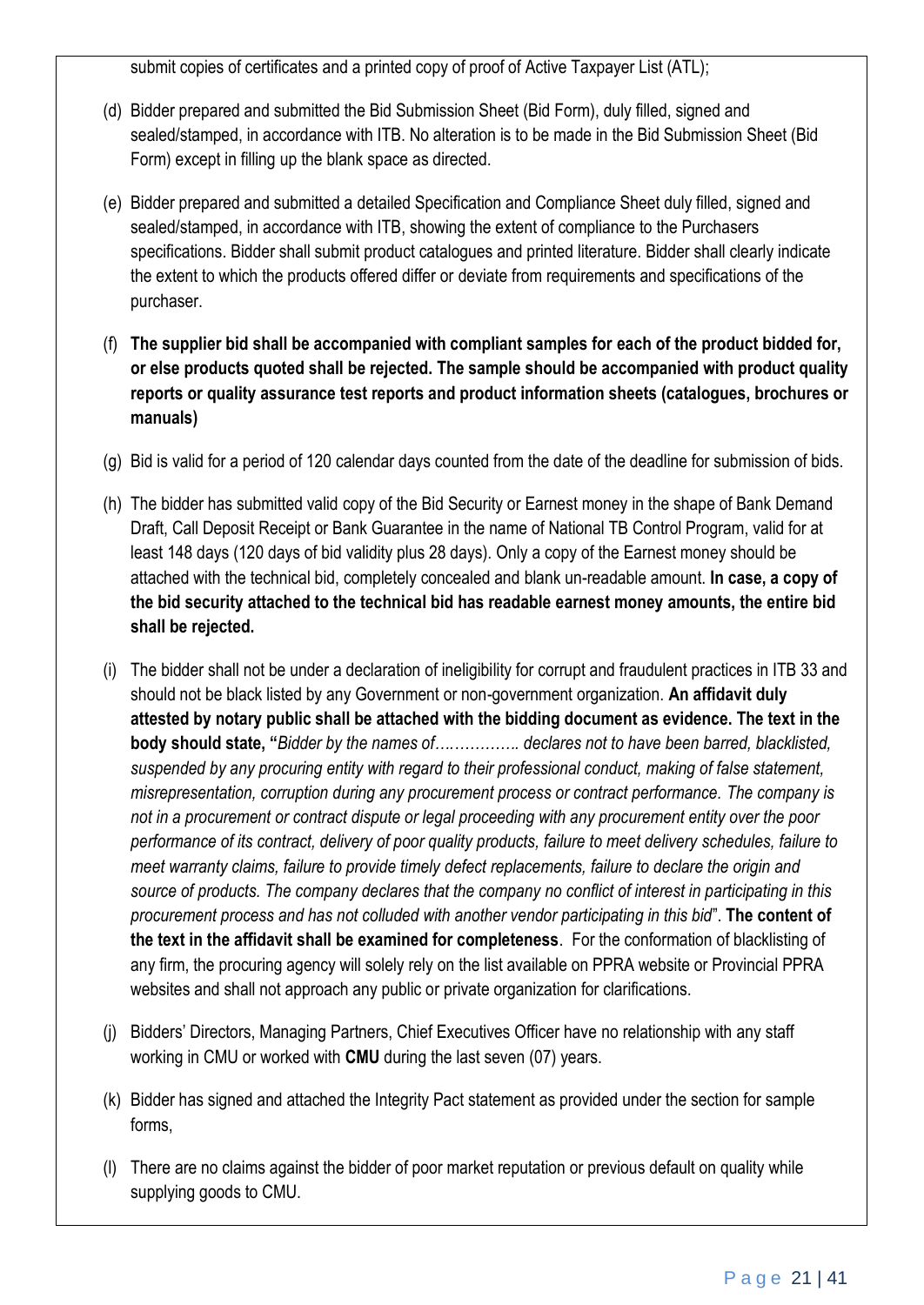- (m) Copies of contracts, purchase orders, work orders or certificates of performance for similar goods bidded for, performed for a reputable organization in Pakistan within the **last** three (03) years. **The information shall be used to determine if the bidder has at least three (03) years of specific experience in the supplying similar products.**
- (n) The bidder shall submit complete product catalog of the required product and shall must present the sample. Where applicable, **in case all samples presented for a particular product fail technical evaluation, all qualified bidders who quoted for that particular product may be given a second chance to submit new samples, but bidder shall not be allowed to amend the quoted prices.**
- (o) Bidder is an original manufacturer, authorized distributing firm (s), with attached evidence below;
	- i. Original manufacturers or producers (if applicable) should attach together with the technical bid licenses or authorization of manufacturer (if any) for each or a range of products in the bid;
	- ii. Authorized distributors / authorized dealers (if applicable) should attach together with their technical bid a copy of the Letter of Manufacturers' Authorizations;
	- iii. Secondary authorized dealers (sub-dealers) should attach both a letter of authorization from the Primary authorized dealers, plus a copy of the Letter of Manufacturers' Authorizations that was issued to the Primary authorized dealer
- (p) The bidder shall submit proper documentary evidence for financial soundness of the firm since as Bank statement for the last twelve (12) months and bank certificates or Alternatively, Audited Books of Accounts for at least the last two financial years from 2019-2020; 2020-2021

# **4. Technical Evaluation Criteria based on documents and samples in the technical bid**

**Technical responsiveness** shall be evaluated through merit point systems by award of marks based on the bidder's demonstrated experience, knowledge, skills as shown in contents of documents and sample, **with a pass mark of 70%**. The criteria below shall be applied to each product bidded for and not to the entire bid.

| Sr# | <b>Criteria</b>                                                                                               | <b>Maximum Marks</b> |  |
|-----|---------------------------------------------------------------------------------------------------------------|----------------------|--|
|     | The submitted sample and specifications stated by the vendor in the Specifications and Compliance sheet       |                      |  |
|     | match the specifications stated in the product quality reports and the specification of the purchaser. Please | 50 Marks             |  |
|     | attach complete product catalog / manual as an evidence.                                                      |                      |  |
|     | Bidder has experience of supplying the same or related products based on copies of contracts, purchase        |                      |  |
|     | orders, work orders or certificates of performance.                                                           |                      |  |
| li. | Three (03) marks for each contract, maximum of five (05 contracts, purchase orders or work orders             | 15 Marks             |  |
|     | of similar or related products. Each contract or Purchase Order for one product or a group of products        |                      |  |
|     | should be valued at PKR 500,000.00 (0.5 million PKR) and above.                                               |                      |  |
|     | Financial worth of firm.                                                                                      |                      |  |
|     | Option 1: Attach last twelve (12) months bank statement=7.5mks and Bank Certificate =7.5 marks, total         |                      |  |
| Ш.  | Option 2: Alternatively, attach audited Books of Accounts for at least the last two financial years from      | 15 Marks             |  |
|     | 2019-2020; 2020-2021= 7.5mrks for each financial year books of accounts, maximum 15marks                      |                      |  |
| iv. | Annual Sale/turnover: below PKR 5 million = 10 marks; PKR 05-10 million= 15 marks                             | 20 marks             |  |
|     | Above PKR 10 million =20 marks                                                                                |                      |  |
|     | Total Marks (Pass mark 70% and above)                                                                         | 100 Marks            |  |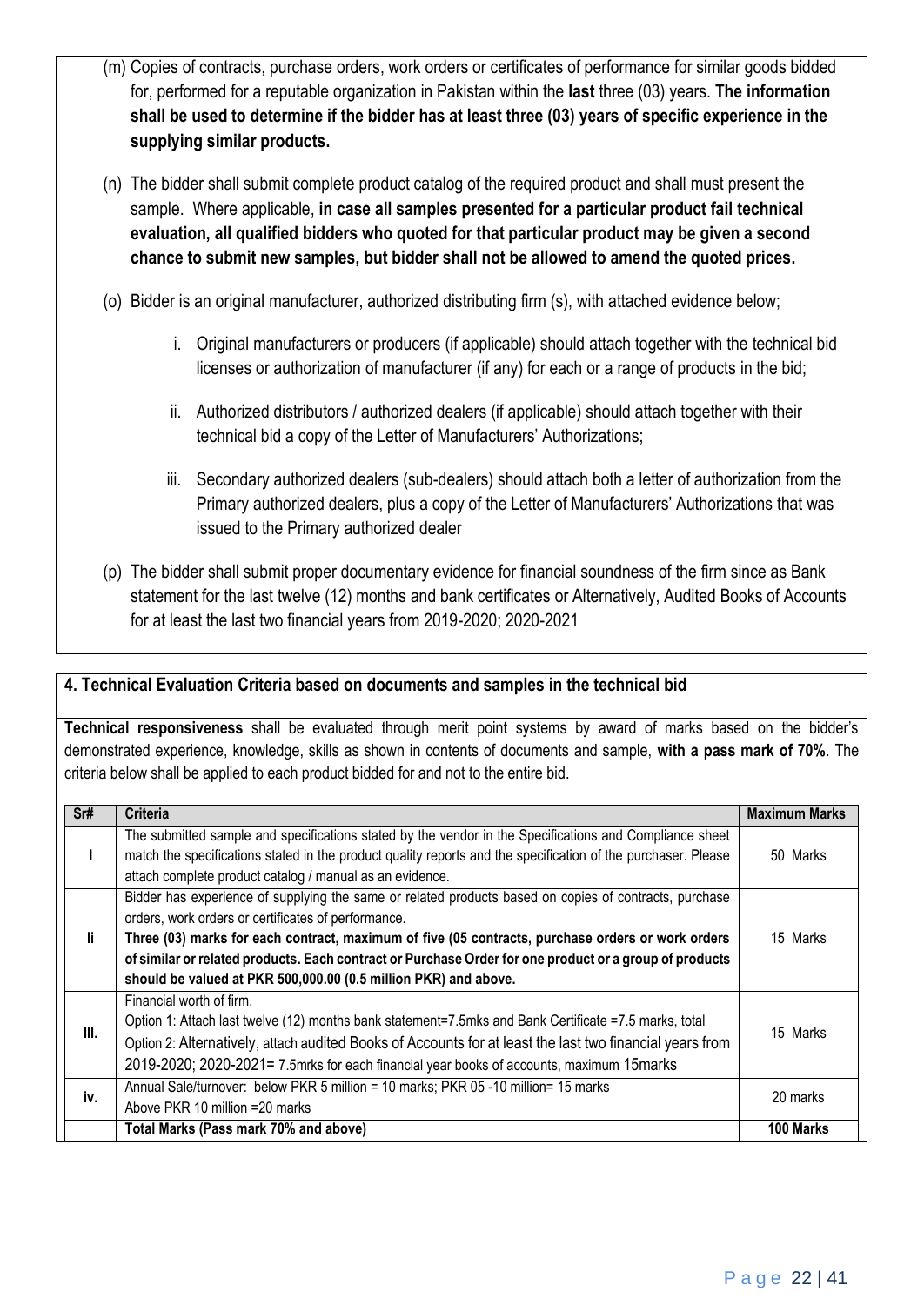# **5. Financial and Commercial Comparison Criteria based on contents of the financial bid**

Bids that pass technical evaluation shall be opened in the presence of bidders at a time and date to be communicated to bidders, and bids shall be assessed for financial and commercial responsiveness as below:

- 5.1. The supplier's bid shall be reviewed to confirm that the bidder has accepted to meet all the general and special conditions of the contracts without any material deviation or reservations.
- 5.2. Bidder prepared and submitted a **Price Schedule** and **Delivery Schedule** duly filled, signed and sealed/stamped, in accordance with ITB, with prices quoted as Delivered Duty Paid (DDP) price inclusive of prevailing duties, taxes and transportation charges, and it will exclude any allowance for price adjustment during the period of execution of the contract, if provided in the bid.
- 5.3. The bidder has submitted in the financial bid **an original valid Bid Security or Earnest money** of **at least two percent (02%)** of the total bid value in Pakistan Rupees in the shape of Bank Demand Draft, Call Deposit Receipt or Bank Guarantee in the name of **National TB Control Program, valid for at least 148 days (120 days of bid validity plus 28 days)**. A correction of non-material arithmetic errors in the suppliers bid that may increase the total bid price shall not invalidate a valid bid security submitted based on an original bid price.
- 5.4. Bidders passing financial criteria 5.1 to 5.3, and have the lowest evaluated price, from among those which are eligible, compliant and technically qualified shall be the best evaluated bid for each product under the tender.
- 5.5. Preference in awarding shall be given to original manufacturers or producers; followed with Primary authorized dealers, Stationary suppliers; and lastly General Order Suppliers.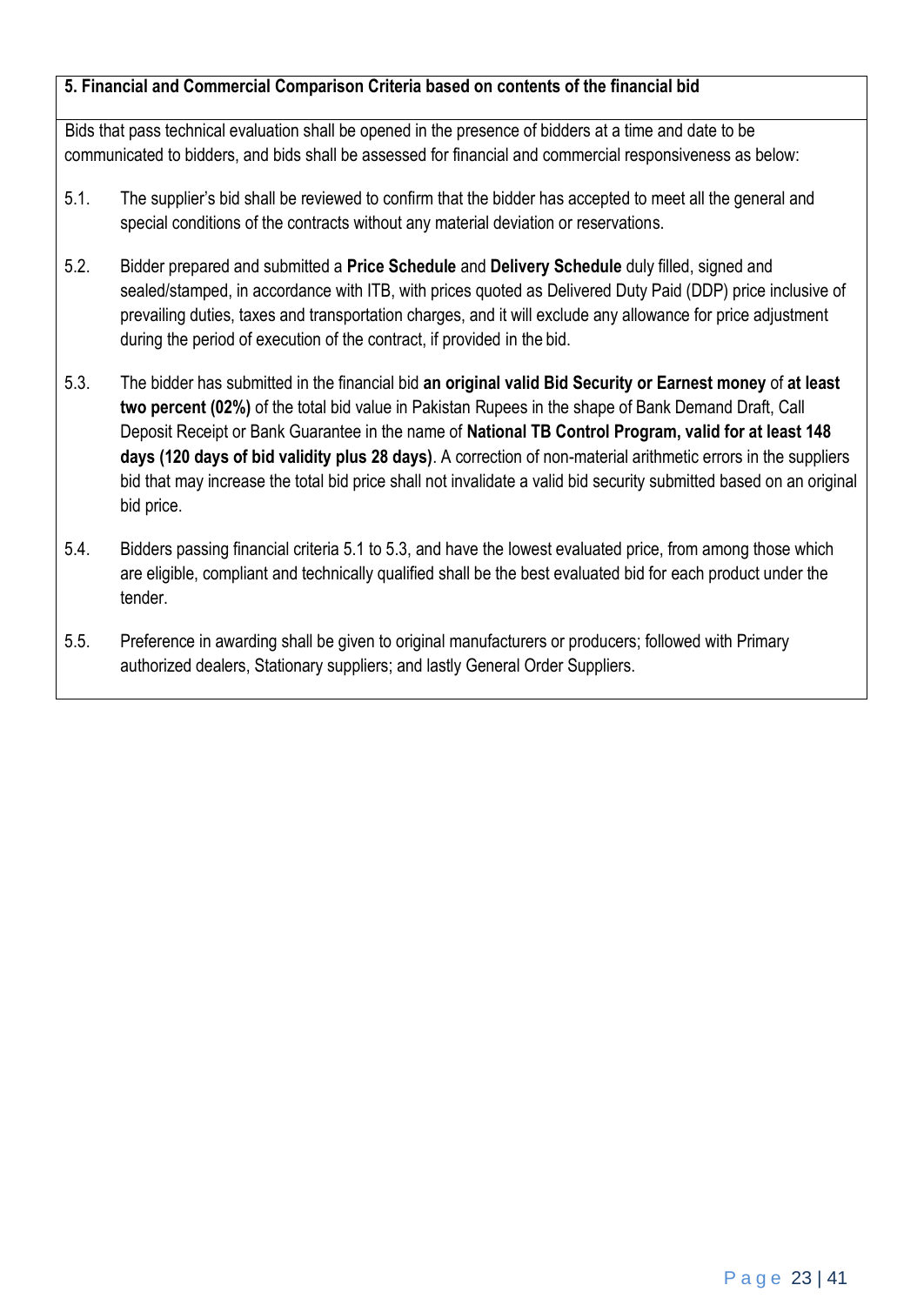# **PART 2: Section I.**

# **Schedule of Requirements**

The Schedule of requirements provides a summary list of requirements under the tender as shown below, for specifications, see under the Specifications and Compliance sheet.

| S# | <b>Item Name</b>             | <b>Measuring</b><br>Unit | <b>No. of Units</b><br>per Pack | <b>Packing</b><br>Unit | Qty  |
|----|------------------------------|--------------------------|---------------------------------|------------------------|------|
|    | UPS Dry Battery 12 V, 07 Amp | Piece                    |                                 | No.                    | 4014 |
|    | UPS Dry Battery 12 V, 65 Amp | Piece                    |                                 | No.                    | 0009 |
|    | UPS dry Battery 12 V, 05 Amp | Piece                    | 01                              | No.                    | 0288 |

#### **Schedule of requirements Authorised by:**

| Signature:                       | Name:          |            |
|----------------------------------|----------------|------------|
| Position:                        | Date:          | (DD/MM/YY) |
| Authorized for and on behalf of: |                |            |
| Company:                         | Stamp or seal: |            |

# **PART 2: Section II.**

# **Technical Specifications and Compliance sheet**

(a) The bidder must fill and submit the schedule of specification and compliance sheet by providing detailed specifications of the product(s) offered in comparison to the specifications required by the purchaser.

(b) The provider shall not make any alternations, deletion or insertions in the specifications provided in the purchaser's column. However, the provider is free to provide additional or detailed specifications under the column "*Specifications offered by the bidder, including the manufacturer's name and Country of Origin*"

(b) Use of the words "yes" by the vendor shall be deemed to mean that the product offered by the vendor complies with all the specifications stated by the vendor.

(e) The use of a brand name in the specification schedule is to provide guidance to the vendors of the minimum specifications required by the purchaser and not an endorsement or preference for the stated brands.

**(g) The provider shall and must indicate clearly parameters where the offered product does not meet the specifications of the purchaser. The vendor's failure to highlight the differences between specifications required by the purchaser and specifications offered by the vendor shall be construed to mean that the product offered by the vendor meets all the specifications of the purchaser.** 

**(h) The Purchaser shall not accept vendor's request(s) for change of specifications during evaluation or after contract award; All such vendor's requests shall lead to cancellation of the bid and/or award and forfeiture of the bid security and/or performance bond.** 

(i) The purchaser shall reject bids of vendors who fail to complete and submit the schedule of specifications together with the bidding document.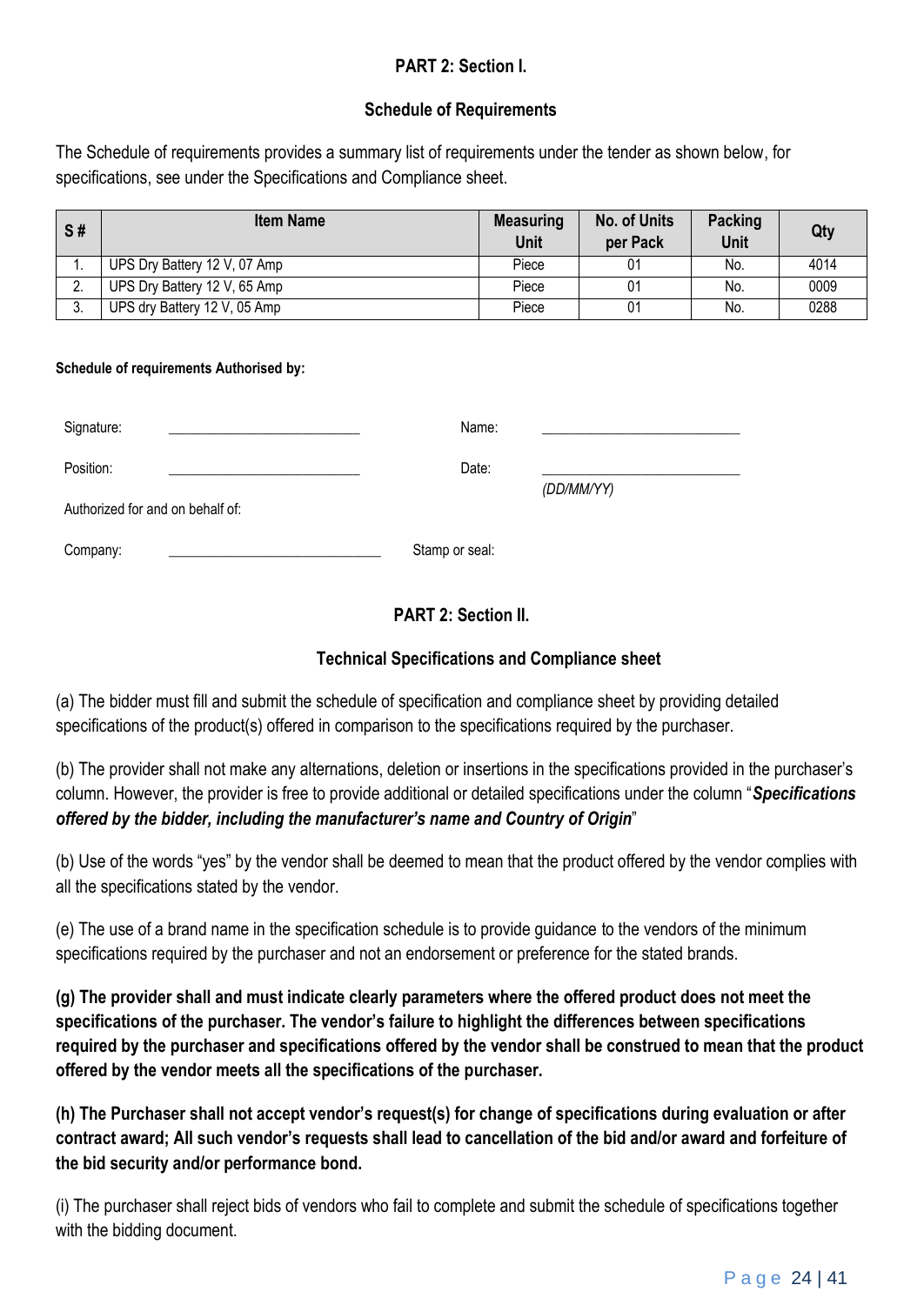# **(j) For each quoted product, the vendor should attach a sample, including detailed product information and previous/current quality test reports**

| S<br># | <b>Brief product</b><br>description | Minimum Specifications required by the Purchaser                                            | Specifications offered by the<br>bidder, including the<br>manufacturer's name and<br><b>Country of Origin</b> |
|--------|-------------------------------------|---------------------------------------------------------------------------------------------|---------------------------------------------------------------------------------------------------------------|
|        | UPS Dry Battery 12 V, 07            | Peak Current: 2.8 to 3.8 amps,                                                              |                                                                                                               |
|        | Amp                                 | Peak Voltage: 13.8 to 14.5 Volts,                                                           |                                                                                                               |
|        |                                     | Power: 45 watt, Terminal: T2,                                                               |                                                                                                               |
| 1      |                                     | Battery Type: Maintenance-free, leak proof, sealed lead battery,                            |                                                                                                               |
|        |                                     | <b>Operating Environment:</b> - 30 °C to + 50°C, recommended + 10 °C to                     |                                                                                                               |
|        |                                     | $+30^{\circ}$ C.                                                                            |                                                                                                               |
|        |                                     | <b>Dimension +/ 1:</b> 15.1(L) $\times$ 6.5(W) $\times$ 9.4(H)cm                            |                                                                                                               |
|        |                                     | Warranty: 06 months                                                                         |                                                                                                               |
|        | UPS Dry Battery 12 V, 65            | Maximum Charge Current: 19.5 A,                                                             |                                                                                                               |
|        | Amp                                 | Nominal Voltage: 12 A,                                                                      |                                                                                                               |
|        |                                     | Capacity: 65 AH,                                                                            |                                                                                                               |
| 2      |                                     | Battery Terminal: M6,                                                                       |                                                                                                               |
|        |                                     | Battery Type: Maintenance-free, leak proof, sealed lead battery,                            |                                                                                                               |
|        |                                     | <b>Operating Environment:</b> - 30 °C to + 50°C, recommended + 10 °C to                     |                                                                                                               |
|        |                                     | $+30^{\circ}$ C.                                                                            |                                                                                                               |
|        |                                     | <b>Dimension +/ 1:</b> 31.75(L) x 15.24(W) x 17.78(H)                                       |                                                                                                               |
|        |                                     | Warranty: 06 months                                                                         |                                                                                                               |
|        | UPS Dry Battery 12 V, 05            | Maximum Charge Current: 1.5 A,                                                              |                                                                                                               |
|        | Amp                                 | Nominal Voltage: 12 A,                                                                      |                                                                                                               |
|        |                                     | Capacity: 6 AH,                                                                             |                                                                                                               |
| 3      |                                     | Battery Terminal: T2 Faston 250 (6.3 mm),                                                   |                                                                                                               |
|        |                                     | Battery Type: Maintenance-free, leak proof, sealed lead battery,                            |                                                                                                               |
|        |                                     | <b>Operating Environment:</b> - 30 °C to + 50°C, recommended + 10 °C to<br>$+30^{\circ}$ C. |                                                                                                               |
|        |                                     | <b>Dimension +/ 1:</b> 90(L) x 70(W) x 101(H)mm                                             |                                                                                                               |
|        |                                     | Warranty: 06 months                                                                         |                                                                                                               |

## **The Specification and Compliance sheet is Authorised By:**

| Signature:                       | Name:          |
|----------------------------------|----------------|
| Position:                        | Date:          |
|                                  | (DD/MM/YY)     |
| Authorized for and on behalf of: |                |
| Company:                         | Stamp or seal: |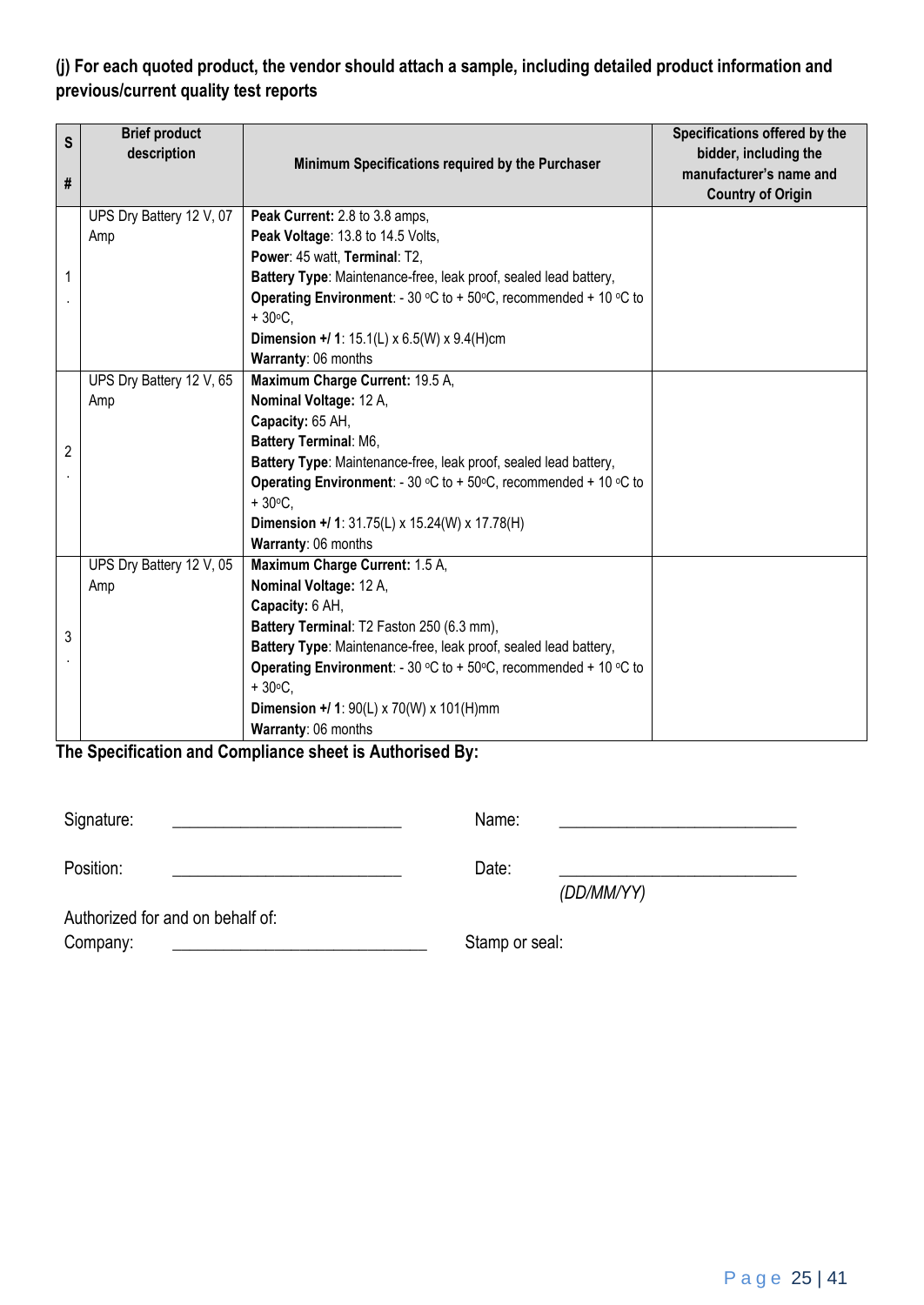# **Part 2: Section III**

# **Standard Forms**

# **Form 1: Bid Form/ Cover Letter/Signed & Stamped)**

| Date: |  |
|-------|--|
| No:   |  |

To,

The National Coordinator, National TB Control Programme, CMU PR-GFATM, Islamabad.

Dear Sir,

Having examined the bidding documents for ……. (Subject of Procurement) ………under procurement reference……………….and all addendums where applicable, the receipt of which is hereby duly acknowledged, we, the undersigned, offer to supply and deliver the goods in conformity with the said bidding documents for the sum of Rs……………………………………………..

We undertake, if our Bid is accepted, to deliver the goods in accordance with the delivery schedule specified in the Schedule of Requirements.

If our Bid is accepted, we hereby agree that our Bid Security as being provided herewith this "Bid Form", will remain with the Purchaser according to Clause 14 of Instructions to Bidders.

We also agree to abide by this Bid for a bid validity period of One Hundred and Twenty (120) days from the date fixed for Bid opening under Clause 18 of the Instructions to Bidders, and it shall remain binding upon us and may be accepted at any time before the expiration of that period.

Until formal Contract is prepared and executed, this Bid, together with your written acceptance thereof and your notification of award, shall constitute a binding Contract between us.

Dated this day of 20 .

[in the capacity of/ Designation] [signature]

Duly authorized to sign Bid for and on behalf of

**Firm's stamp:**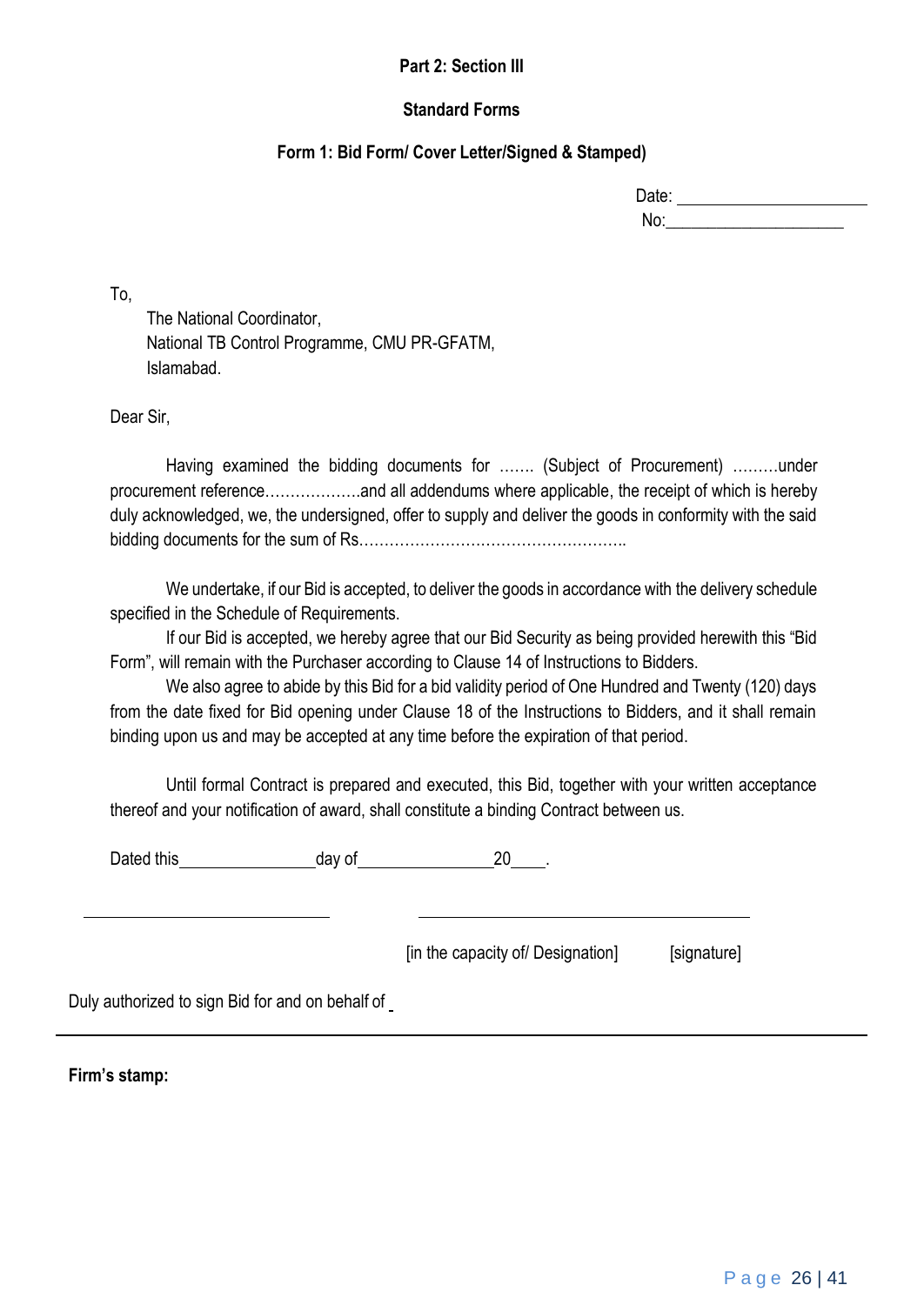# **Form 2: Price Schedule**

| Subject of Procurement:              |  |
|--------------------------------------|--|
| <b>Procurement Reference Number:</b> |  |
| Name of Bidder                       |  |

| S#     | <b>Item Name</b>                        | Name of the<br>Manufacturer/Brand | <b>UoM</b> | Preferred No.<br>of Units per<br>Pack | Offered No.<br>of Unit per<br>Pack | Packing<br>Unit | Qty<br>Req. | <b>Unit Price</b><br>(exclusive<br>of GST)<br><b>PKR</b> | <b>Total DDP</b><br>Cost<br>exclusive of<br><b>GST (PKR)</b> | <b>Unit Price</b><br>including GST<br>(PKR) | <b>Total DDP Cost</b><br>inclusive of GST<br>(PKR) |
|--------|-----------------------------------------|-----------------------------------|------------|---------------------------------------|------------------------------------|-----------------|-------------|----------------------------------------------------------|--------------------------------------------------------------|---------------------------------------------|----------------------------------------------------|
| ------ | Example for filling this price schedule | --------------                    | <b>Nos</b> | 01                                    | 01                                 | Unit            | 2954        | 10.00                                                    | 29,540/=                                                     | 11.60<br>(if GST 16%)                       | 34,266.40/=                                        |
| 1.     | UPS Dry Batteries, 12 V, 07 amp         |                                   | Piece      | 01                                    |                                    | No.             | 4014        |                                                          |                                                              |                                             |                                                    |
| 2.     | UPS Dry Batteries, 12 V, 65 amp         |                                   | Piece      | 01                                    |                                    | No.             | 0009        |                                                          |                                                              |                                             |                                                    |
| 3.     | UPS Dry Batteries, 12 V, 05 amp         |                                   | Piece      | 01                                    |                                    | No.             | 0288        |                                                          |                                                              |                                             |                                                    |
|        | <b>Total Bid Value (PKR)</b>            |                                   |            |                                       |                                    |                 |             |                                                          |                                                              |                                             |                                                    |
|        | Bid Security @ 2 % (PKR)                |                                   |            |                                       |                                    |                 |             |                                                          |                                                              |                                             |                                                    |

# **The Price Schedule is authorised by:**

| Signature:                       | Name: |            |
|----------------------------------|-------|------------|
| Position:                        | Date: |            |
|                                  |       | (DD/MM/YY) |
| Authorized for and on behalf of: |       |            |

| Company: | Stamp or seal: |
|----------|----------------|
|          |                |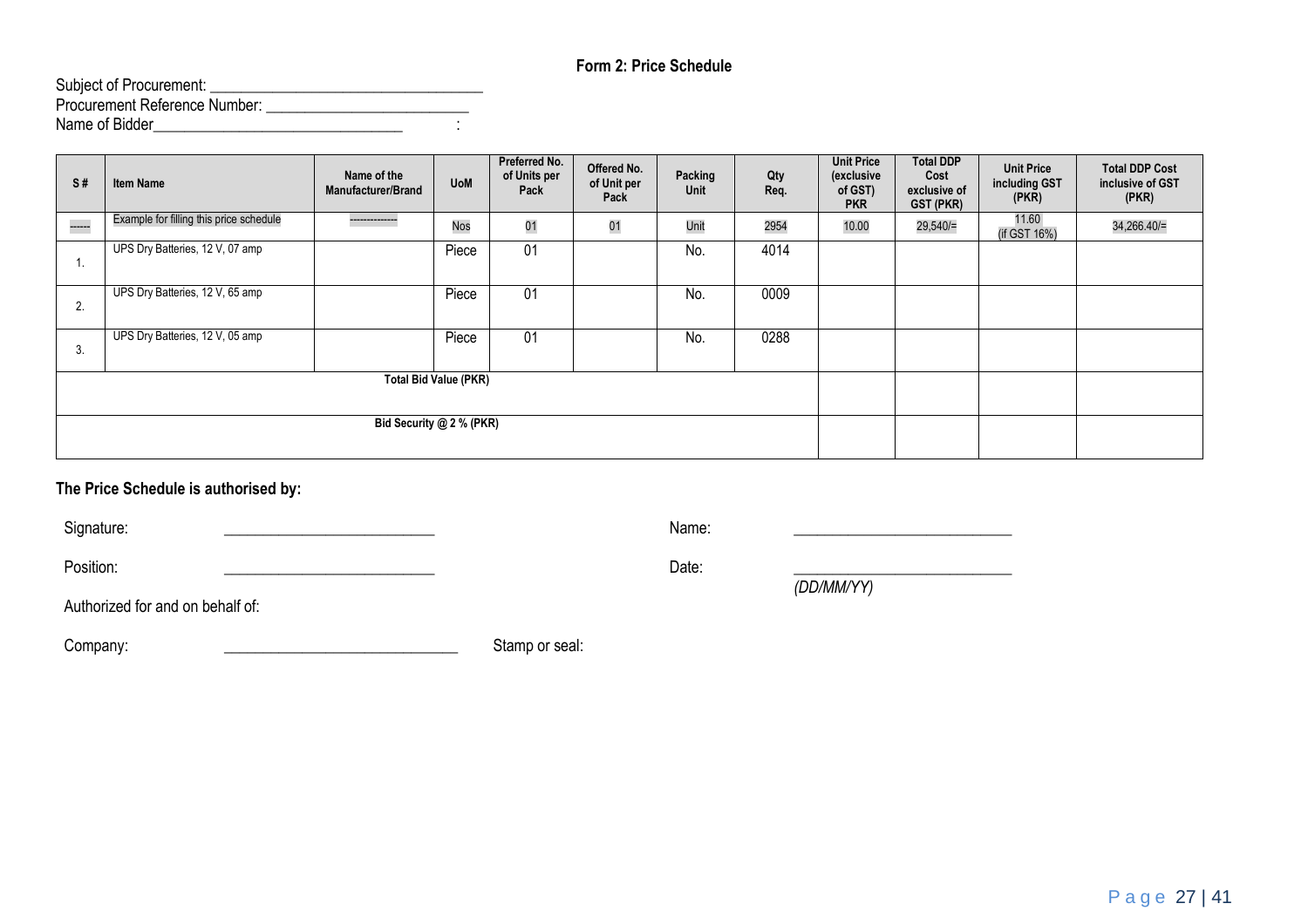# **Form 3: Delivery Schedule**

Subject of Procurement: \_\_\_\_\_\_\_\_\_\_\_\_\_\_\_\_\_\_\_\_\_\_\_\_\_\_\_\_\_\_\_\_\_\_\_

Procurement Reference Number: \_\_\_\_\_\_\_\_\_\_\_\_\_\_\_\_\_\_\_\_\_\_\_\_\_\_

Name of Bidder\_\_\_\_\_\_\_\_\_\_\_\_\_\_\_\_\_\_\_\_\_\_\_\_\_\_\_\_\_\_\_\_ :

| S# | <b>Item Name</b>                | <b>UoM</b> | <b>Preferre</b><br>d No. of<br><b>Units</b><br>per Pack | Packing<br><b>Unit</b> | Qty<br>Req. | Ex-<br>stock<br>quantiti<br>es for<br>immedi<br>ate<br>delivery | <b>Earliest</b><br>delivery<br>period<br>(Weeks) | Last<br>delivery<br>period<br>(weeks) |
|----|---------------------------------|------------|---------------------------------------------------------|------------------------|-------------|-----------------------------------------------------------------|--------------------------------------------------|---------------------------------------|
| 1. | UPS Dry Batteries, 12 V, 07 amp | Piece      | 01                                                      | No                     | 4014        |                                                                 |                                                  |                                       |
| 2. | UPS Dry Batteries, 12 V, 65 amp | Piece      | 01                                                      | No                     | 0009        |                                                                 |                                                  |                                       |
| 3. | UPS Dry Batteries, 12 V, 05 amp | Piece      | 01                                                      | No                     | 0288        |                                                                 |                                                  |                                       |

# **The Delivery Schedule is authorised by:**

| Signature:                       | Name:          |            |
|----------------------------------|----------------|------------|
| Position:                        | Date:          | (DD/MM/YY) |
| Authorized for and on behalf of: |                |            |
| Company:                         | Stamp or seal: |            |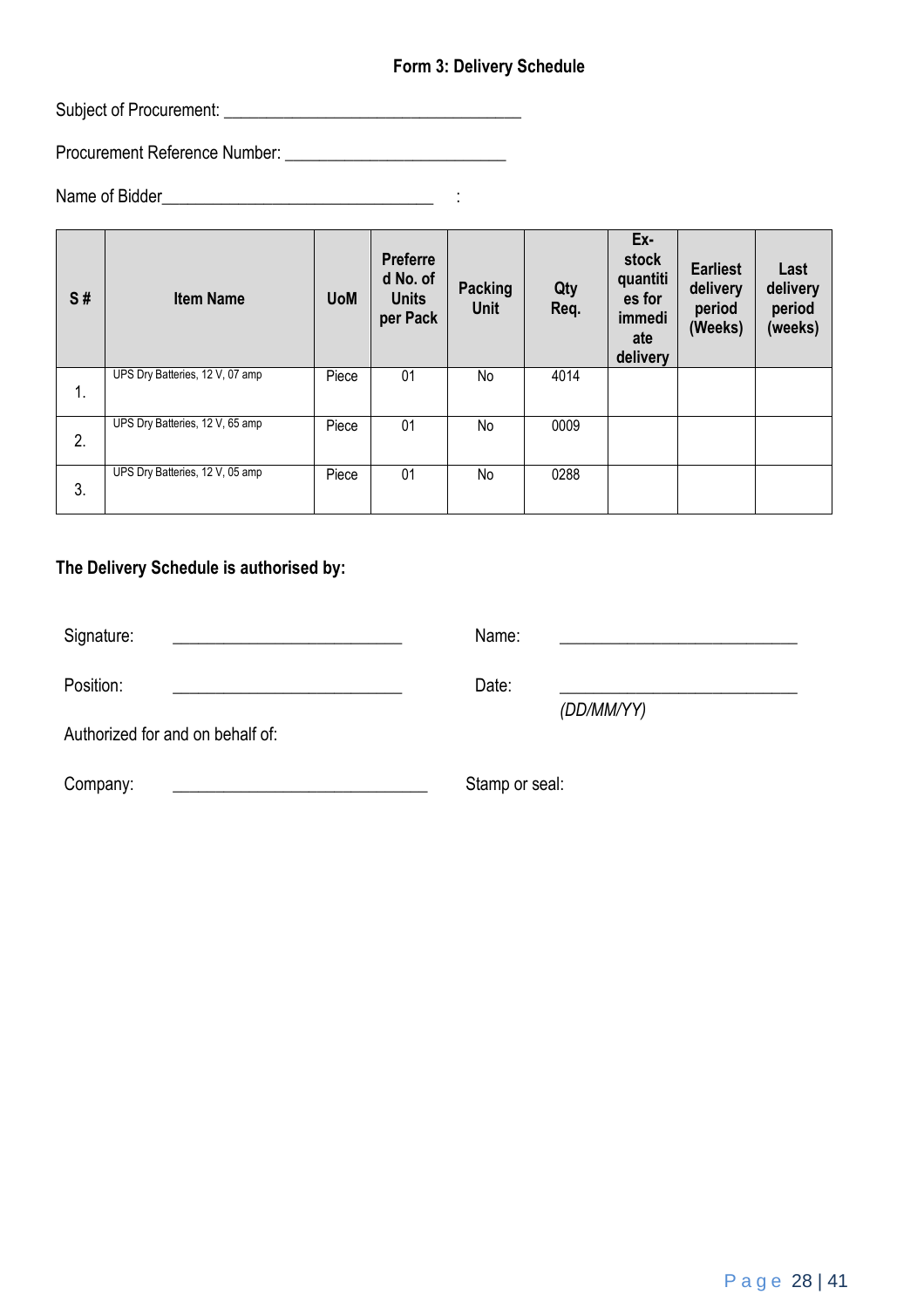# **Form 4. Contract Form**

THIS AGREEMENT made the day of 2022 between Office of the Principal Recipient, National Tuberculosis Control Program, Common Management Unit, Blocks C,E & F, EPI Building, NIH Chak Shahzad, Islamabad (hereinafter called "the Purchaser") of the one part and [**name of Supplier**] (hereinafter called "the Supplier") of the other part:

WHEREAS the Purchaser invited bids for certain Goods and has accepted a bid by the Manufacturer/ Supplier/ Authorized Dealer/ general order supplier firm for the supply of those Goods in the sum of [contract price in words and figures] (hereinafter called "the Contract Price".)

NOW THIS AGREEMENT WITNESSETH AS FOLLOWS:

1. In this Agreement words and expressions shall have the same meanings as are respectively assigned to them in the conditions of Contract referred to.

2. The following documents shall be deemed to form and be read and constructed as part of this agreement, viz.:

(a) The Bid Form and the Price Schedule submitted by the Bidder;

(b) The Schedule of Requirements;

(c) The Technical Specifications;

(d) The General Conditions of Contract;

(e) The Special Conditions of Contract;

(f) The Purchaser's Notification of Award.

3. In consideration of the payments to be made by the Purchaser to the Supplier as hereinafter mentioned, the Supplier hereby covenants with the Purchaser to provide the Goods and to remedy defects therein in conformity in all respects with the provisions of the Contract.

4. The supplier shall deliver all goods at mentioned place of delivery in original packing, valid warranty /service cards, product catalog/manual along with delivery challan and invoice(s).

5. The Purchaser hereby covenants to pay the Supplier in consideration of the provision of the goods the remedying of defects therein, the Contract Price or such other sum as may become payable under the provisions of the contract at the times and in the manner prescribed by the Contract.

6. The parties agree that this is a framework contract valid for a period of twelve (12) months from the date of signing the contract; therefore, within the contract validity period, the Purchaser may order for quantities over and above the contracted quantities provided that the product prices remain fixed.

IN WITNESS. whereof the parties hereto have caused this Agreement to be executed in accordance with their respective laws the day and year first above written.

Signed, sealed, delivered by example and the form the Furchaser) Signed, sealed, delivered by the for the Manufacturer/Supplier/ Authorized

Dealer/ General Order Supplier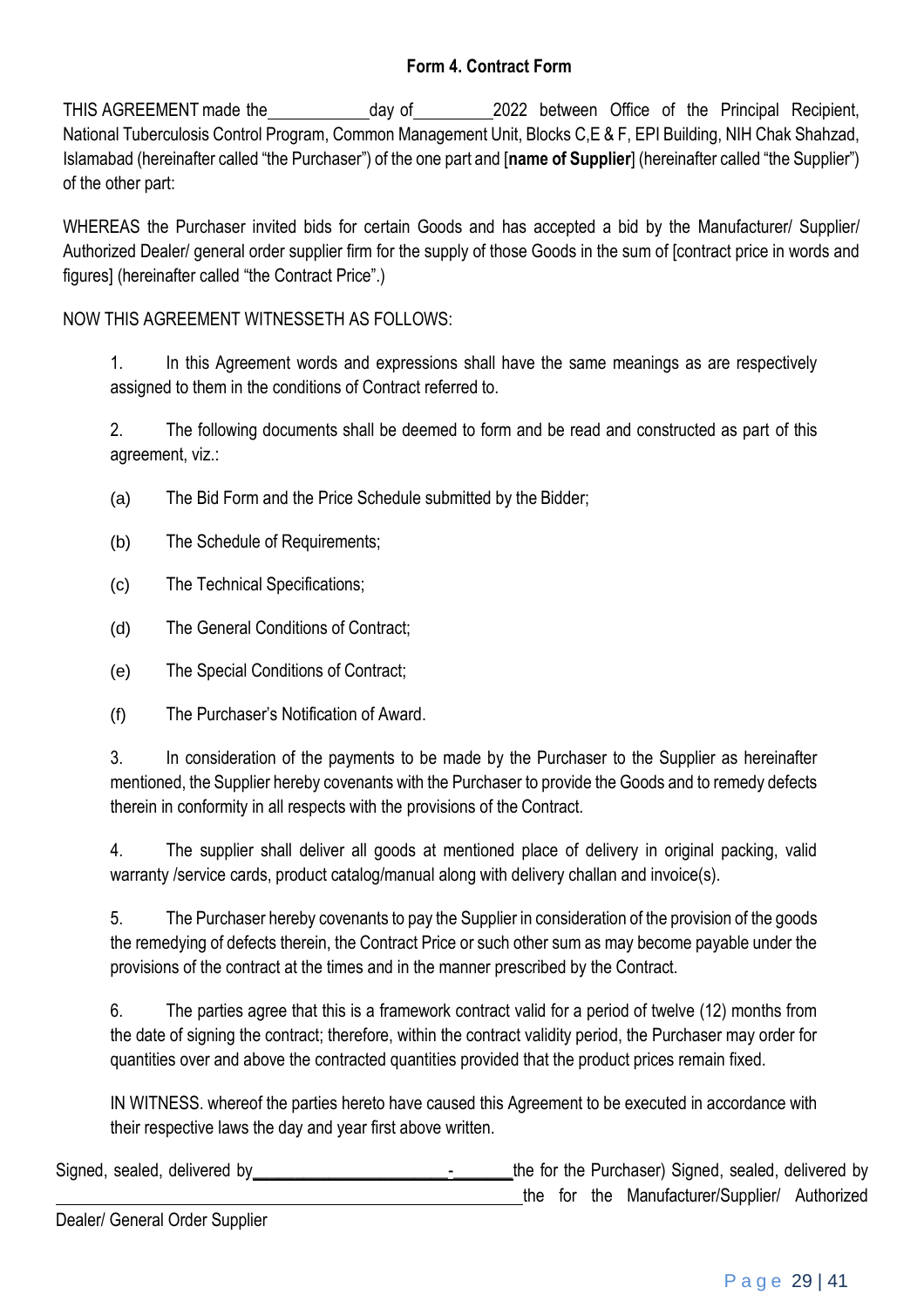# **Form 5: Form of Integrity Pact**

| Contract No.           |                 |
|------------------------|-----------------|
|                        | Dated           |
|                        | Contract Value: |
| <b>Contract Title:</b> |                 |

………………………………… [**name of Supplier**] hereby declares that it has not obtained or induced the procurement of any contract, right, interest, privilege or other obligation or benefit from Government of Pakistan (GoP) or any administrative subdivision or agency thereof or any other entity owned or controlled by GoP through any corrupt business practice.

Without limiting the generality of the foregoing, [**name of Supplier**] represents and warrants that it has fully declared the brokerage, commission, fees etc. paid or payable to anyone and not given or agreed to give and shall not give or agree to give to anyone within or outside Pakistan either directly or indirectly through any natural or juridical person, including its affiliate, agent, associate, broker, consultant, director, promoter, shareholder, sponsor or subsidiary, any commission, gratification, bribe, finder's fee or kickback, whether described as consultation fee or otherwise, with the object of obtaining or inducing the procurement of a contract, right, interest, privilege or other obligation or benefit in whatsoever form from GoP, except that which has been expressly declared pursuant hereto.

[**name of Supplier**] certifies that it has made and will make full disclosure of all agreements and arrangements with all persons in respect of or related to the transaction with GoP and has not taken any action or will not take any action to circumvent the above declaration, representation or warranty.

[**name of Supplier**] accepts full responsibility and strict liability for making any false declaration, not making full disclosure, misrepresenting facts or taking any action likely to defeat the purpose of this declaration, representation and warranty. It agrees that any contract, right, interest, privilege or other obligation or benefit obtained or procured as aforesaid shall, without prejudice to any other rights and remedies available to GoP under any law, contract or other instrument, be voidable at the option of GoP.

Notwithstanding any rights and remedies exercised by GoP in this regard, [**name of Supplier**] agrees to indemnify GoP for any loss or damage incurred by it on account of its corrupt business practices and further pay compensation to GoP in an amount equivalent to ten time the sum of any commission, gratification, bribe, finder's fee or kickback given by [**name of Supplier**] as aforesaid for the purpose of obtaining or inducing the procurement of any contract, right, interest, privilege or other obligation or benefit in whatsoever form from GoP.

| Name of Buyer: | Name of Seller/Supplier: |
|----------------|--------------------------|
| Signature:     |                          |
| [Seal]         | [Seal]                   |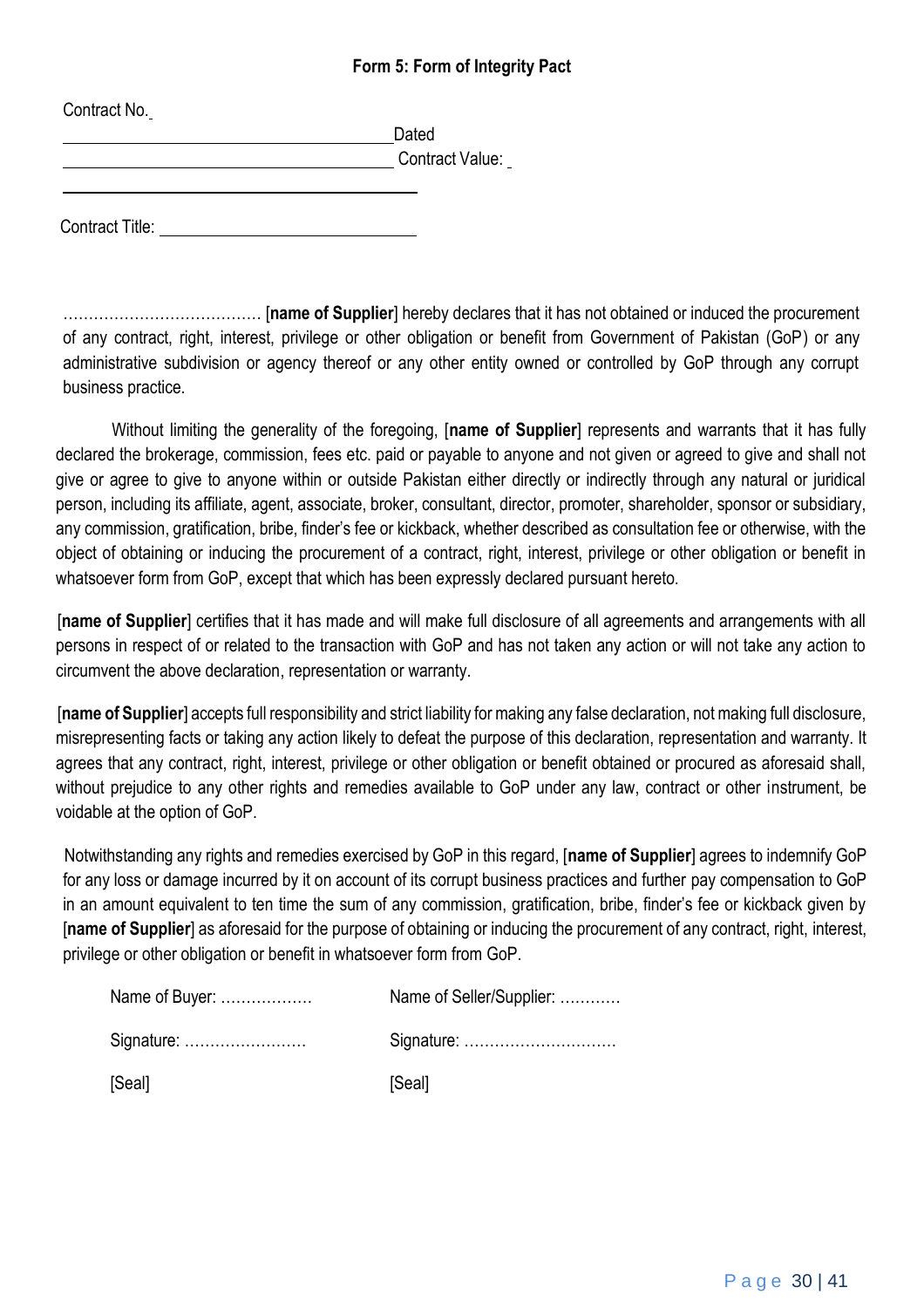# **Form 6: Form of Bank Guarantee as Bid Security**

|                    |      | Guarantee No.<br>Executed on <u>example and the set of the set of the set of the set of the set of the set of the set of the set of the set of the set of the set of the set of the set of the set of the set of the set of the set of the set of</u> |                                                                                                                                                                                                 |  |
|--------------------|------|-------------------------------------------------------------------------------------------------------------------------------------------------------------------------------------------------------------------------------------------------------|-------------------------------------------------------------------------------------------------------------------------------------------------------------------------------------------------|--|
|                    |      | Letter by the Guarantor to the Employer                                                                                                                                                                                                               |                                                                                                                                                                                                 |  |
|                    |      |                                                                                                                                                                                                                                                       |                                                                                                                                                                                                 |  |
|                    |      |                                                                                                                                                                                                                                                       |                                                                                                                                                                                                 |  |
|                    |      |                                                                                                                                                                                                                                                       | Penal Sum of Security (express in words and figures): <b>Figure 2018</b>                                                                                                                        |  |
|                    |      |                                                                                                                                                                                                                                                       | <u> 1989 - Johann Barn, amerikansk politiker (d. 1989)</u>                                                                                                                                      |  |
|                    |      |                                                                                                                                                                                                                                                       | KNOW ALL MEN BY THESE PRESENTS, that in pursuance of the terms of the Tender and at the request of the<br>said Principal, we the Guarantor above-named are held and firmly bound unto the       |  |
|                    |      | jointly and severally, firmly by these presents.                                                                                                                                                                                                      | (hereinafter called The "Employer") in the sum stated above, for the payment<br>of which sum well and truly to be made, we bind ourselves, our heirs, executors, administrators and successors, |  |
|                    |      | to the said Employer; and                                                                                                                                                                                                                             | THE CONDITION OF THIS OBLIGATION IS SUCH, that whereas the Principal has submitted the<br>accompanying Tender numbered dated as above for<br><u>Carticulars of Tender</u>                       |  |
|                    |      |                                                                                                                                                                                                                                                       | WHEREAS, the Employer has required as a condition for considering said Tender that the Principal furnish a<br>Tender Security in the above said sum to the Employer, conditioned as under:      |  |
| (1)<br>the tender; |      |                                                                                                                                                                                                                                                       | That the Tender Security shall remain valid for a period of 30 days beyond the period of validity of                                                                                            |  |
| (2)                |      | That in the event of;                                                                                                                                                                                                                                 |                                                                                                                                                                                                 |  |
|                    |      |                                                                                                                                                                                                                                                       | (a) The Principal withdraws his Tender during the period of validity of Tender, or                                                                                                              |  |
| Tenderers, or      |      |                                                                                                                                                                                                                                                       | (b) The Principal does not accept the correction of his Tender Price, pursuant to Instructions to                                                                                               |  |
|                    |      | (c) Failure of the successful tenderer to                                                                                                                                                                                                             |                                                                                                                                                                                                 |  |
|                    | (i)  |                                                                                                                                                                                                                                                       | Furnish the required Performance Security, in accordance with the Instructions to Tenderers, or                                                                                                 |  |
|                    | (ii) |                                                                                                                                                                                                                                                       | Sign the proposed Contract Agreement, in accordance with Instructions to Tenderers, then the entire                                                                                             |  |

sum be paid immediately to the said Employer for delayed Completion and not as penalty for the successful tenderer's failure to perform.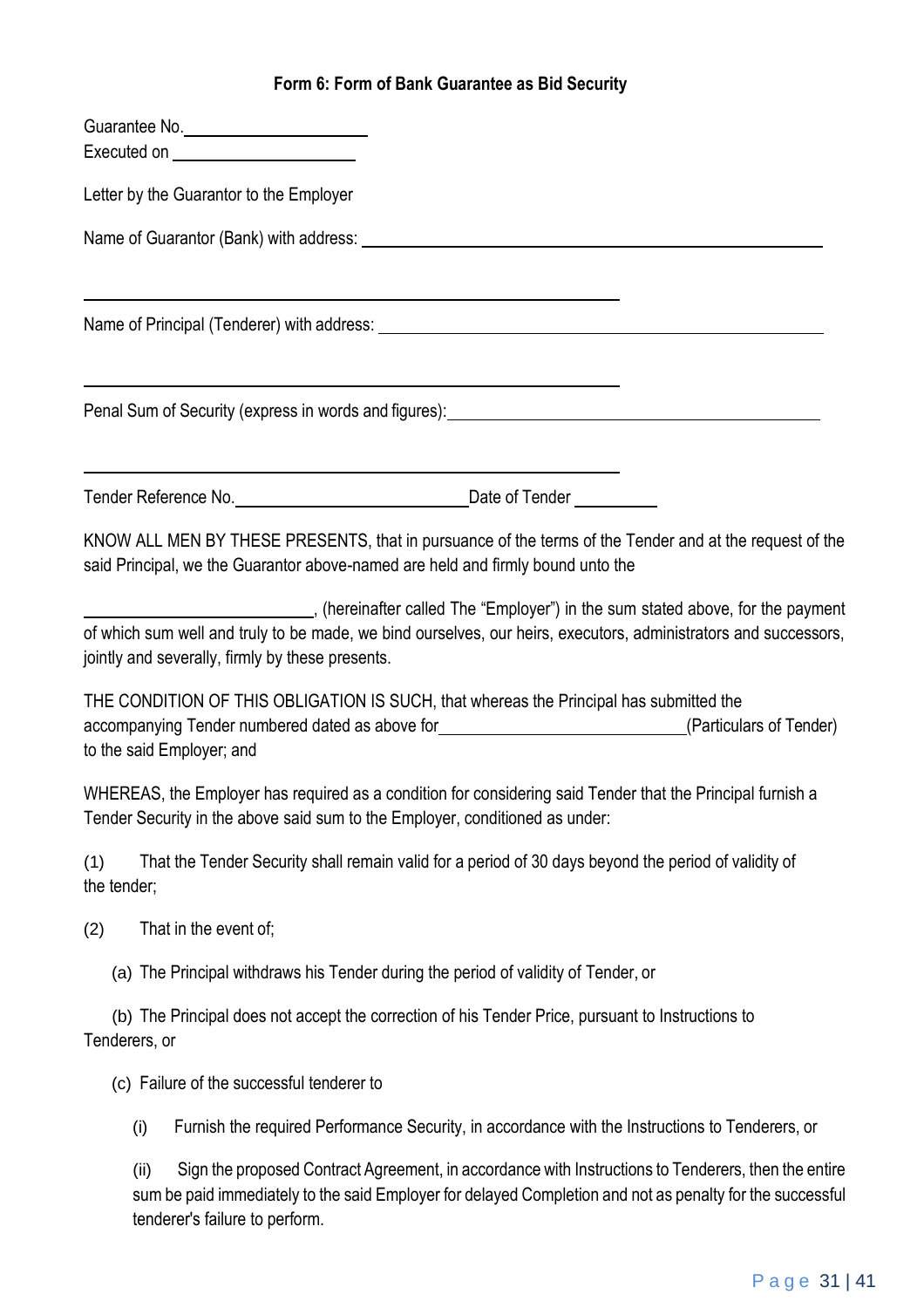NOW THEREFORE, if the successful tenderer shall, within the period specified there for, on the prescribed form presented to him for signature enter into a formal Contract with the said Employer in accordance with his Tender as accepted and furnish within thirty (30) days of his being requested to do so, a Performance Security with good and sufficient surety, as may be required, upon the form prescribed by the said Employer for the faithful performance and proper fulfillment of the said Contract or in the event of withdrawal of the said Tender within the time specified then this obligation shall be void and of no effect, but otherwise to remain in full force and effect.

PROVIDED THAT the Guarantor shall forthwith pay to the Employer the said sum stated above upon first written demand of the Employer without cavil or argument and without requiring the Employer to prove or to show grounds or reasons for such demand notice of which shall be sent by the Employer by registered post duly addressed to the Guarantor at its address given above.

PROVIDED ALSO THAT the Employer shall be the sole and final judge for deciding whether the Principal has duly performed his obligations to sign the Contract Agreement and to furnish the requisite Performance Security within the time stated above, or has defaulted in fulfilling said requirements and the Guarantor shall pay without objection the sum stated above upon first written demand from the Employer forthwith and without any reference to the Principal or any other person.

IN WITNESS WHEREOF, the above bounded Guarantor has executed the instrument under its seal on the date indicated above, the name and seal of the Guarantor being hereto affixed and these presents duly signed by its undersigned representative pursuant to authority of its governing body.

|                |                                   |    | <b>Guarantor (Bank)</b>    |  |
|----------------|-----------------------------------|----|----------------------------|--|
|                | Witness: 1                        |    |                            |  |
| 1              |                                   | 2. | Name                       |  |
|                | Corporate Secretary (Seal)        | 3. |                            |  |
| $\overline{2}$ |                                   |    |                            |  |
|                | (Name, Title & Address)<br>(Seal) |    | Corporate Guarantor (Seal) |  |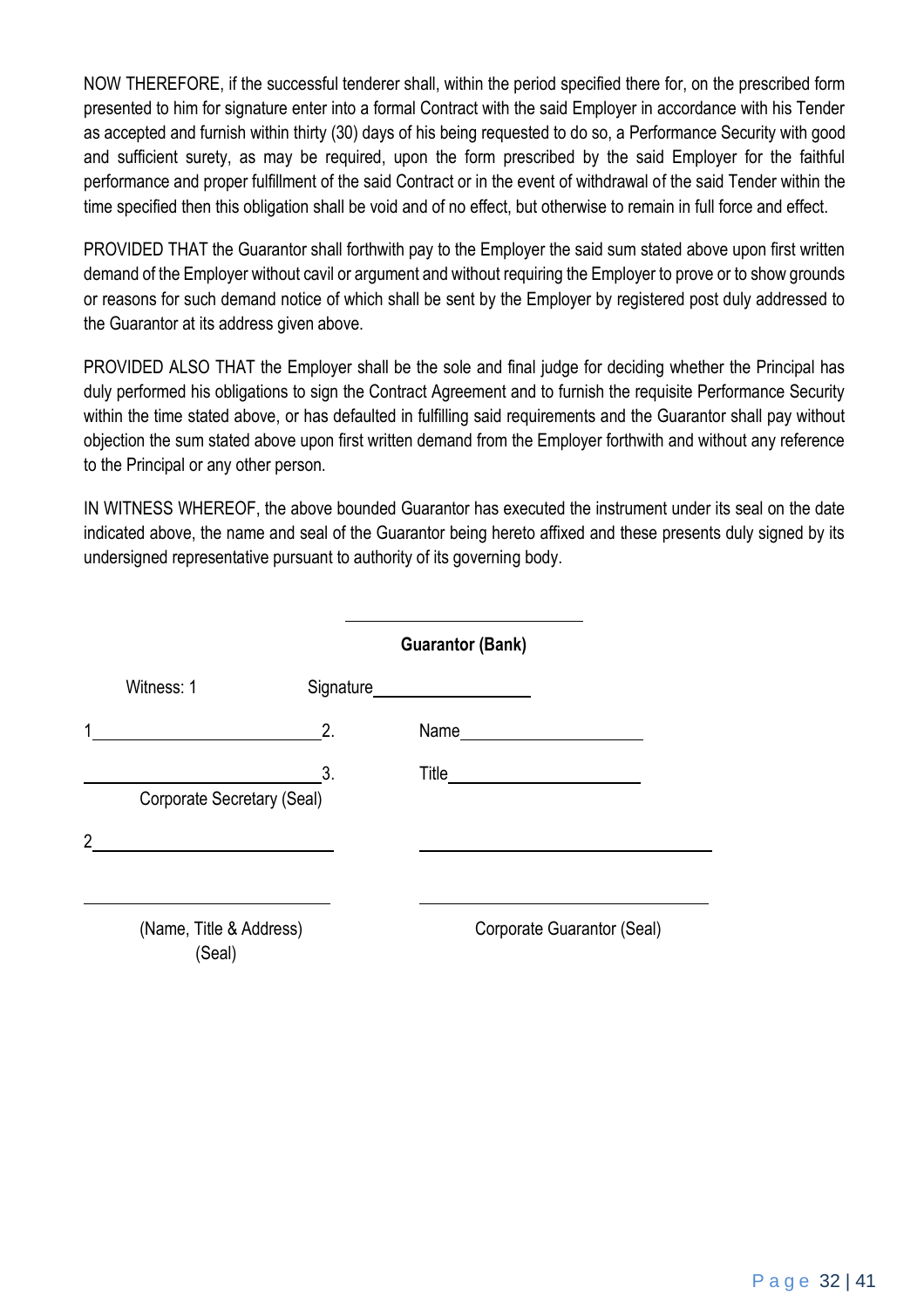# **Form 7: Form of Performance Security or Guarantee**

(On Non Judicial Stamp Paper of the Government of Pakistan of appropriate value)

| Guarantee No.         |  |
|-----------------------|--|
| Date of Issue         |  |
| Date of Expiry        |  |
| <b>Amount Secured</b> |  |

To:

National Coordinator, Office of the Principal Recipient, National Tuberculosis Control Program, Common Management Unit to Manage The Global Fund Grants on AIDS, TB & Malaria, Islamabad.

WHEREAS

"the Contractor") has undertaken in pursuance of Contract to execute

(Hereinafter

called "the Contract").

AND WHEREAS it has been stipulated in the said Contract that the Contractor shall furnish a Bank Guarantee by a recognized bank or Insurance Bond from an approved and duly recognized as AA rating insurance company for the sum specified therein as security for compliance with his obligations in accordance with the Contract.

# NOW THEREFORE, we (the bank)

affirm that we are the Guarantor and responsible, on behalf of the Contractor, up to a total of Rs. (Rupees only) such sum being payable in the types and proportions of such currencies in which the Contract Price is payable, and we undertake to pay, upon first written demand and without cavil or argument, any sum or sums within the limits of Rs (Rupees only) as aforesaid without needing to prove or to show grounds or reasons for demand of the sum specified therein.

We hereby waive the necessity of demanding the said debt from the Contractor before presenting us with the demand.

We further agree that no change or addition to or other modification of items of the Contract or of the work to be performed there under or any of the Contract Documents which may be made between The Principal Recipient for The Global Fund Grant, National Tuberculosis Control Program, Islamabad and the Contractor shall in any way release us from any liability under this guarantee, and we hereby waive notice of any such change, addition or modification.

This guarantee shall remain valid and in full effect up to the date of issuance of Taking Over Certificate or Works i. e. up to .

We further agree to replace this guarantee with a fresh guarantee 60 days prior to the date of expiry of the guarantee being replaced, for an amount equivalent to 50% of the amount of Performance Security valid from the date of issuance of Taking Over Certificate up to eight four (84) calendar days after issuance of Defects Liability Certificate. If the guarantee is not replaced 30 days prior to the expiry of this guarantee, The Principal Recipient for The Global Fund Grant, National Tuberculosis Control Program Islamabad shall have the right to call for encashment without any rhyme orreason.

SIGNATURE AND SEAL OF THE GUARANTOR **Date** Date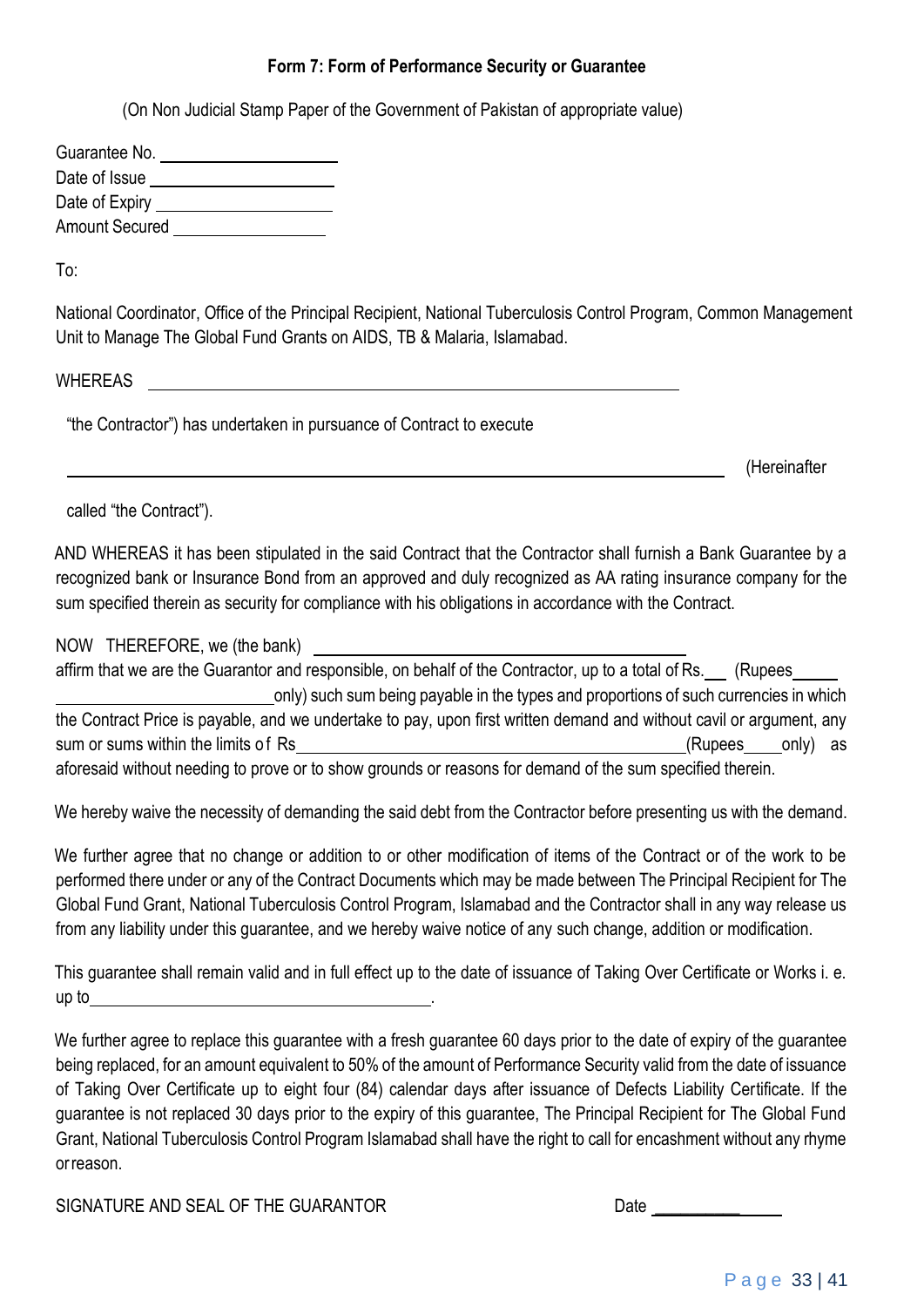# **Form 8: Undertaking**

I have read the terms and conditions thoroughly regarding "Tender dated **1998**, I hereby undertake to abide by these terms & conditions in letter and spirit.

Signature:

Name of Authorize Person:

Name of Firm & Full Address with Stamp:

Dated: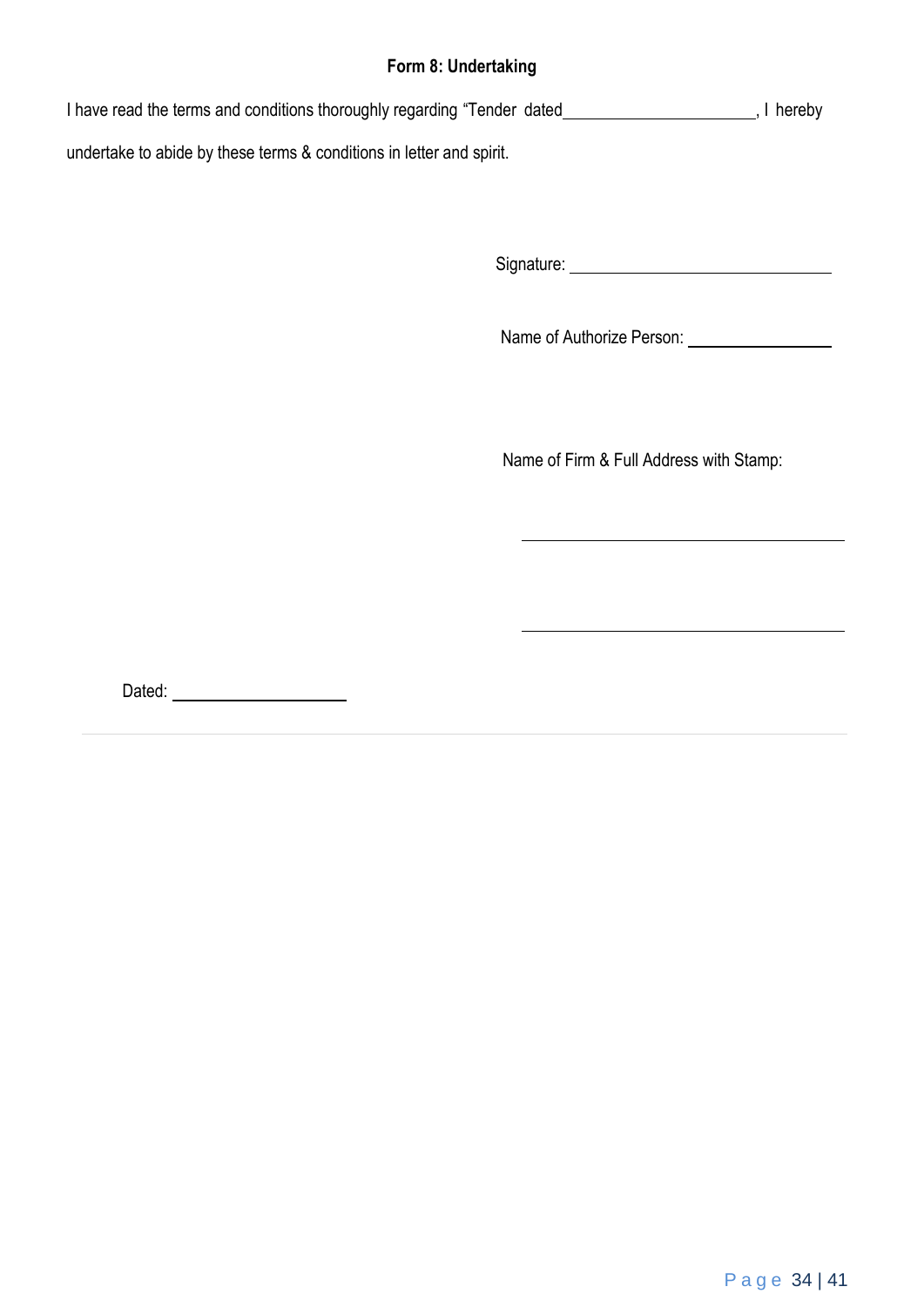# **General Conditions of Contract (GCC)**

|  | <b>Definitions</b> |  | In this Contract, the following terms shall be interpreted as indicate: |
|--|--------------------|--|-------------------------------------------------------------------------|
|--|--------------------|--|-------------------------------------------------------------------------|

"The Contract" means the agreement entered into between the Purchaser and the Supplier, as recorded in the Contract Form signed by the parties, including all attachments and appendices thereto and all documents incorporated by reference therein. "The Contract Price" means the price payable to the Supplier under the Contract for the full and proper performance of its contractual obligations.

"The Goods" means all of the equipment, machinery, and/or other materials which the Supplier is required to supply to the Purchaser under the Contract.

"The Services" means those services ancillary to the supply of the Goods, such as transportation and insurance, and any other incidental services, such as installation, commissioning, provision of technical assistance, training, and other such obligations of the Supplier covered under the Contract.

"GCC" means the General Conditions of Contract. "SCC" means the Special Conditions of Contract. "The Purchaser" means Office of the Principal Recipient-The Global Fund Grant-National Tuberculosis Control Program-CMU-Islamabad of Islamabad.

"The Supplier" means the individual or firm supplying the Goods and Services under this Contract.

"Day" means calendar day.

- **2. Application** 2.1 These General Conditions shall apply to the extent that they are not superseded by provisions of other parts of the Contract.
- **3. Standards** 3.1 The Goods supplied under this Contract shall conform to the standards mentioned in the Technical Specifications, and, when no applicable standard is mentioned, to the authoritative standards appropriate to the Goods' country of origin. Such standards shall be the latest issued by the concerned institution.
- **4. Inspections and Tests** 4.1 The inspections and tests may be conducted on the premises of the Supplier or its subcontractor(s), at point of delivery, and/or at the Goods' final destination. If conducted on the premises of the Supplier or its subcontractor(s), all reasonable facilities and assistance, including access to allied documentary evidence and production data,

shall be furnished to the inspectors at no charge to the Purchaser.

4.2 Should any inspected or tested Goods fail to conform to the

Specifications, the Purchaser may reject the Goods, and the Supplier shall either replace the rejected Goods or make alterations necessary to meet specification requirements free of cost to the Purchaser.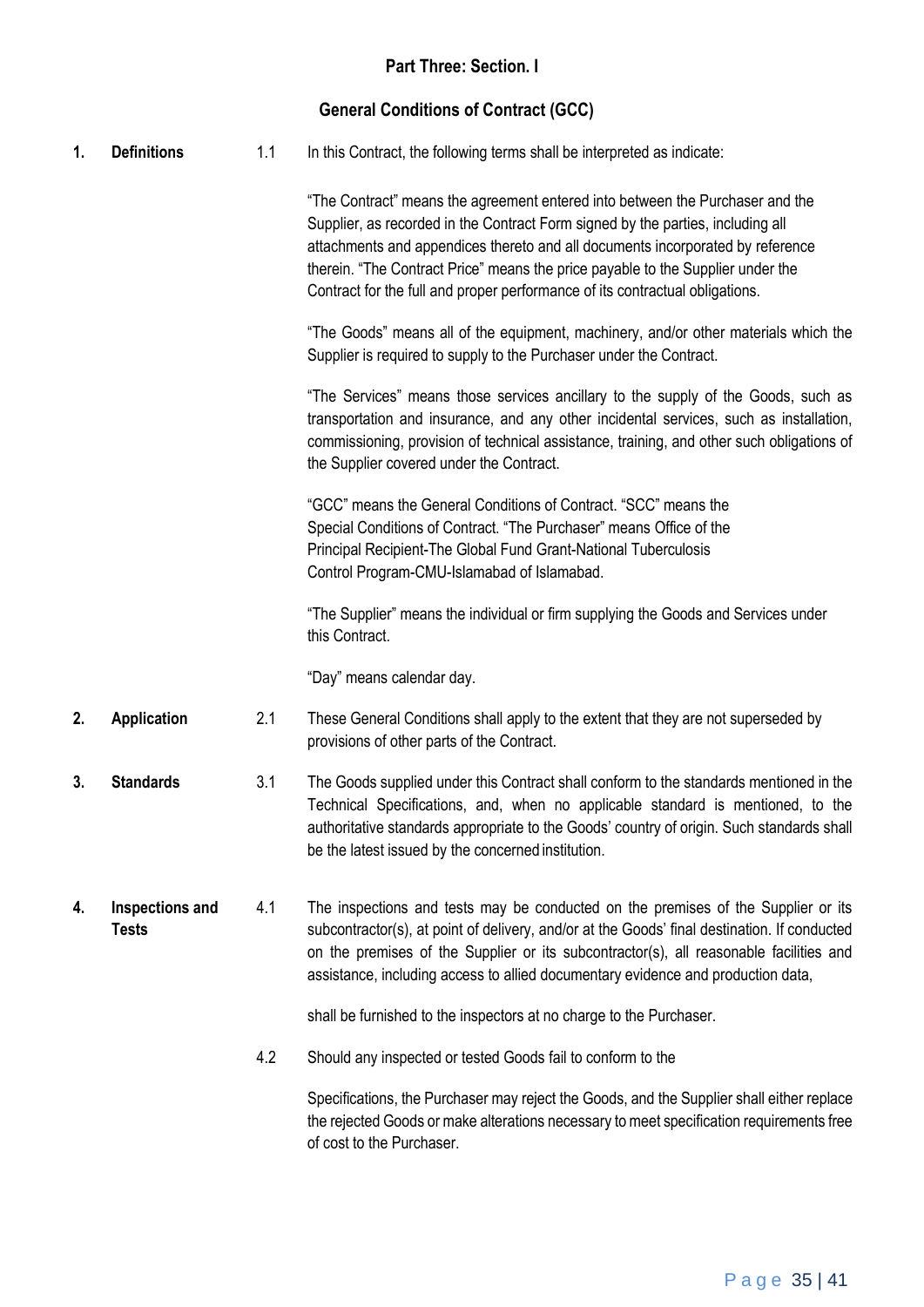4.3 The Purchaser's right to inspect, test and, where necessary, reject the Goods after the Goods' arrival at the Purchaser's delivery point shall in no way be limited or waived by reason of the Goods

having previously been inspected, tested, and passed by the Purchaser or its representative prior to the Goods' shipment from

the factory/warehouse.

- 4.4 Nothing in GCC Clause 4 shall in any way release the Supplier from any warranty or other obligations under this Contract.
- **5. Packing** 5.1 The Supplier shall provide such packing of the Goods as is required to prevent their damage or deterioration during transit to their final destination, as indicated in the Contract. The packing shall be sufficient to withstand, without limitation, rough handling during transit and exposure to extreme temperatures, salt and precipitation during transit, and open storage. Packing case size and weights shall take into consideration, where appropriate, the remoteness of the Goods' final destination and the absence of heavy handling facilities at all points in transit.
	- 5.2 The packing, marking, and documentation within and outside the packages shall comply strictly with such special requirements as shall be expressly provided for in the Contract, including additional requirements, if any, specified in SCC, and in any subsequent instructions ordered by the Purchaser.
- **6. Delivery and Documents** 6.1 Delivery of the Goods shall be made by the Supplier in accordance with the terms specified in the Schedule or Requirements.
- **7. Transportation** 7.1 The Supplier is required under the Contact to transport the Goods to a specified place of destination i.e. Central warehouse of CMU, Islamabad.
- **8. Warranty** 8.1 The Supplier warrants that the Goods supplied under the Contract are new, unused, of the most recent or current models, and that they incorporate all recent improvements in design and materials unless provided otherwise in the Contract. The Supplier further warrants that all Goods supplied under this Contract shall have no defect, arising from design, materials, or workmanship (except when the design and/or material is required by the Purchaser's specifications) or from any act or omission or the Supplier, that may develop under normal use of the supplied Goods in the conditions prevailing in the country of final destination.
	- 8.2 The earnest money submitted by the supplier shall be retained during the warranty period as mentioned in technical specification and will be released after expiry of warranty period.

#### **9. Payment** 9.1 The method and conditions of payment to be made to the Supplier under this Contract shall be specified in SCC.

9.2 The Supplier's request(s) for payment shall be made to the Purchaser in writing, accompanied by a sales tax invoice describing, as appropriate, the Goods delivered and Services performed and upon fulfillment of other obligations stipulated in the Contract.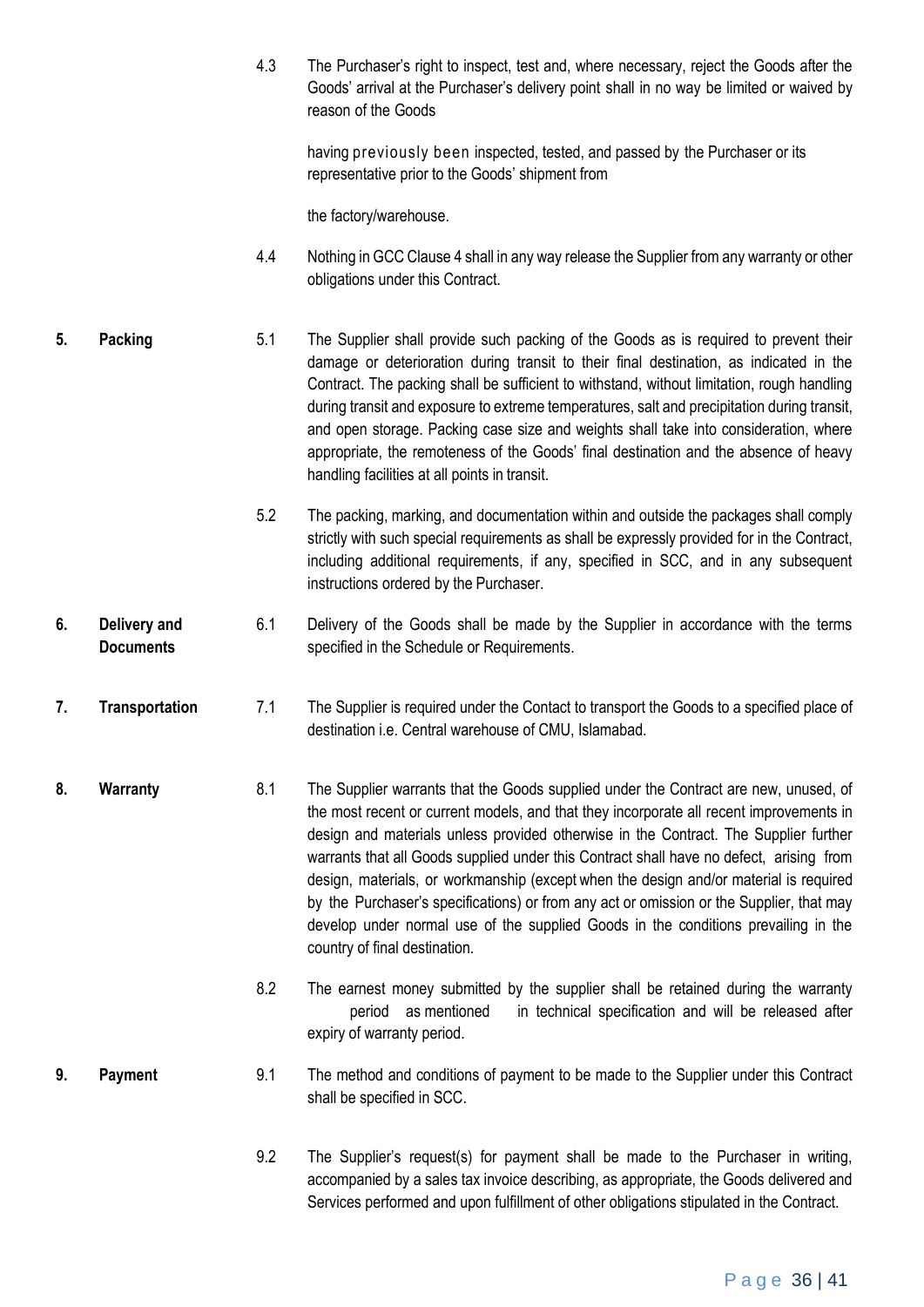- 9.3 Payments shall be made promptly by the Purchaser, but in no case later than forty five (45) days after submission of an invoice or claim by the Supplier.
- 9.4 The currency of payment is Pakistan Rupees.
- **10. Prices** 10.1 Prices charged by the Supplier for Goods delivered and Services performed under the Contract shall not vary from the prices quoted by the Supplier in its bid, with the exception of any price adjustments authorized in SCC or on the Purchaser's request for bid validity extension, as the case may be.
- **11. Charge Orders** 11.1 The Purchaser may at any time, by a written order given to the Supplier pursuant to GCC Clause 21, make changes within the general scope of the Contract.
	- 11.2 If any such change causes an increase or decrease in the cost of, or the time required for, the Supplier's performance of any provisions under the Contract, and equitable adjustment shall be made in the Contract Price or delivery schedule, or both, and the Contract shall accordingly be amended. Any claims by the Supplier for adjustment under this clause must be asserted within fifteen (15) days from the date of the Supplier's receipt of the Purchaser's change order.
- **12. Contract Amendments** 12.1 No variation in or modification of the terms of the Contract shall be made except by written amendment signed by the parties.
- **13. Assignment** 13.1 The Supplier shall not assign, in whole or in part, its obligations to perform under this Contract.
- **14. Delays in the Supplier's Performance** 14.1 Delivery of the Goods and performance of Services shall be made by Supplier in accordance with the time schedule prescribed by Purchaser in the Schedule of Requirements.
	- 14.2 If at any time during performance of the Contract, the Supplier or

its Subcontractor(s) should encounter conditions impeding timely delivery of the Goods and performance of services, the supplier shall promptly notify the Purchaser in writing of the fact of the delay, its likely duration and its cause (s).

- 14.3 Except as provided under GCC Clause 17, a delay by the Supplier in the performance of its delivery obligations shall render the Supplier liable to the imposition of liquidated damages pursuant to GCC Clause 15, unless an extension of time is agreed upon pursuant to GCC Clause 14.2 without the application of liquidated damages.
- 15. **Liquidated Damages** 15.1 Subject to GCC Clause 17, if the supplier fails to deliver any or all of the Goods or to perform the Services within the period(s) specified in the Contract, the Purchaser shall, without prejudice to its other remedies under the Contract, deduct from the Contract Price, as liquidated damages, a sum equivalent to the percentage specified in SCC of the delivered price of the delayed Goods or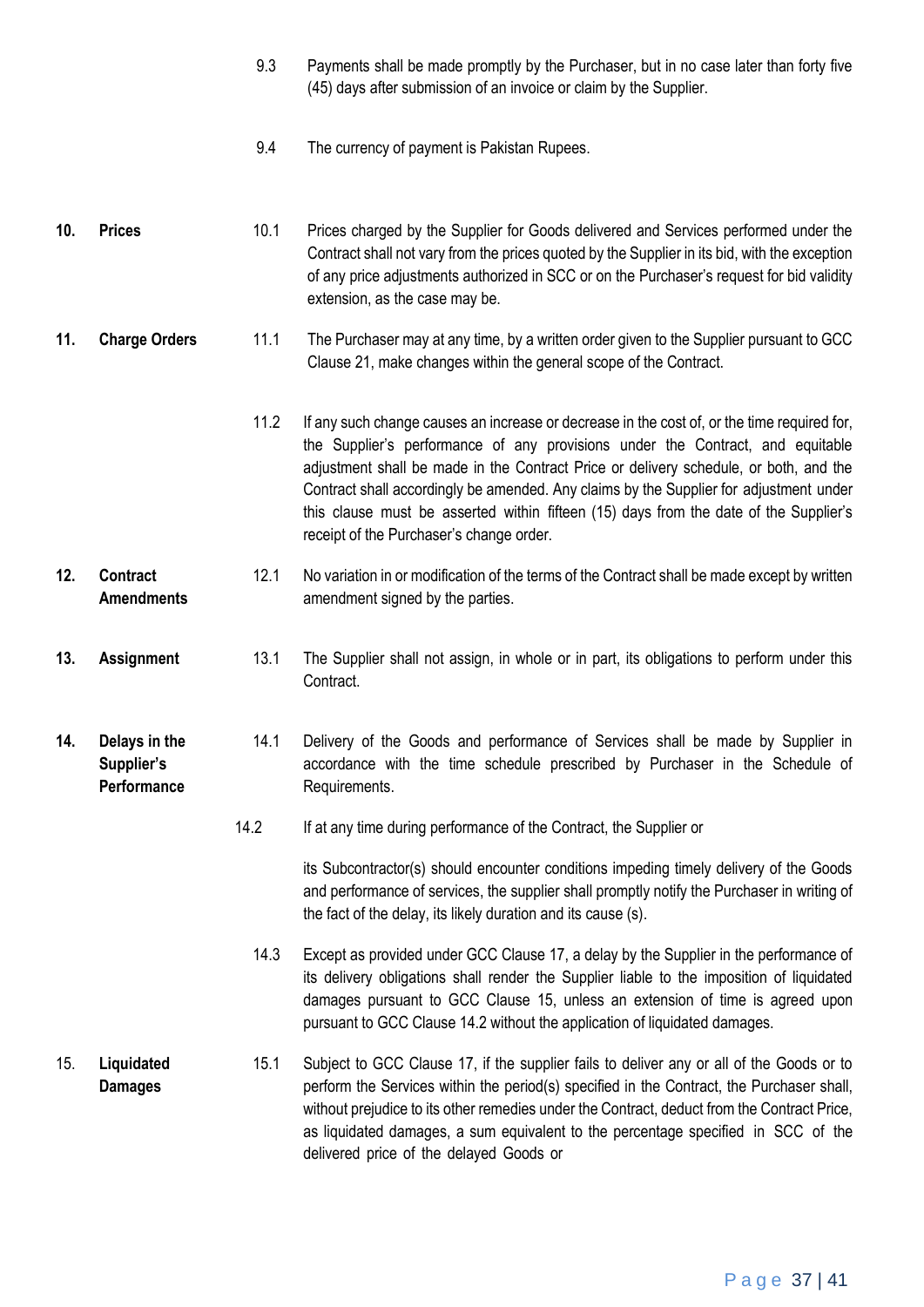Un-performed Services -. If not delivered within the specified period, penalty  $@1\%$  per week or any part thereof up to initial maximum delay of 5 weeks; then 2% per each subsequent week of delay, thereafter, procuring agency may terminate order after total "10" weeks of delay and procure order on account of supplier.

16. **Termination for Default** 16.1 The Purchaser, without prejudice to any other remedy for breach of Contract, by written notice of default sent to the Supplier, may terminate this Contract in whole or in part:

> If the Supplier fails to deliver any or all of the Goods within the period(s) specified in the Contract, or within any extension thereof granted by the Purchaser pursuant to GCC Clause 14.2; or

If the Supplier fails to perform any other obligation(s) under the Contract.

If the Supplier, in the judgment of the Purchaser has engaged in corrupt and fraudulent practices in competing for or in executing the Contract.

For the purpose of this clause:

"corrupt and fraudulent practices" includes the offering, giving, receiving, or soliciting of anything of value to influence the action of a public official or the supplier or contractor in the procurement process or in contract execution to the detriment of the procuring agencies; or misrepresentation of facts in order to influence a procurement process or the execution of a contract, collusive practices among bidders (prior to or after bid submission) designed to establish bid prices at artificial, non- competitive levels and to deprive the procuring agencies of the benefits of free and open competition and any request for, or solicitation of anything of value by any public official in the course of the exercise of his duty.

- 16.2 In the event the Purchaser terminates the Contract in whole or in part, pursuant to GCC Clause 16.1, the Purchaser may procure, upon such terms and in such manner as it deems appropriate, Goods or Services similar to those undelivered, and the Supplier shall be liable to the Purchaser for any excess costs for such similar Goods or Services. However, the Supplier shall continue performance of the Contract to the extent not terminated.
- 17 **Force Majeure** 17.1 For purposes of this clause, "Force Majeure" means an event beyond the control of the Supplier and not involving the Supplier's fault or negligence and not foreseeable. Such events may include, but are not restricted to, acts of the Purchaser in its sovereign capacity, wars or revolutions, fires, floods, epidemics, quarantine restrictions, and freight embargoes.
	- 17.3 If a Force Majeure situation arises, the Supplier shall promptly notify the Purchaser in writing of such condition and the cause

thereof. Unless otherwise directed by the Purchaser in writing, the Supplier shall continue to perform its obligations under the Contract as far as is reasonably practical, and shall seek all reasonable alternative means for performance not prevented by the Force Majeure event.

18. **Resolution of Disputes** 18.1 The Purchaser and the Supplier shall make every effort to resolve amicably by direct informal negotiation any disagreement or dispute arising between them under or in connection with the Contract.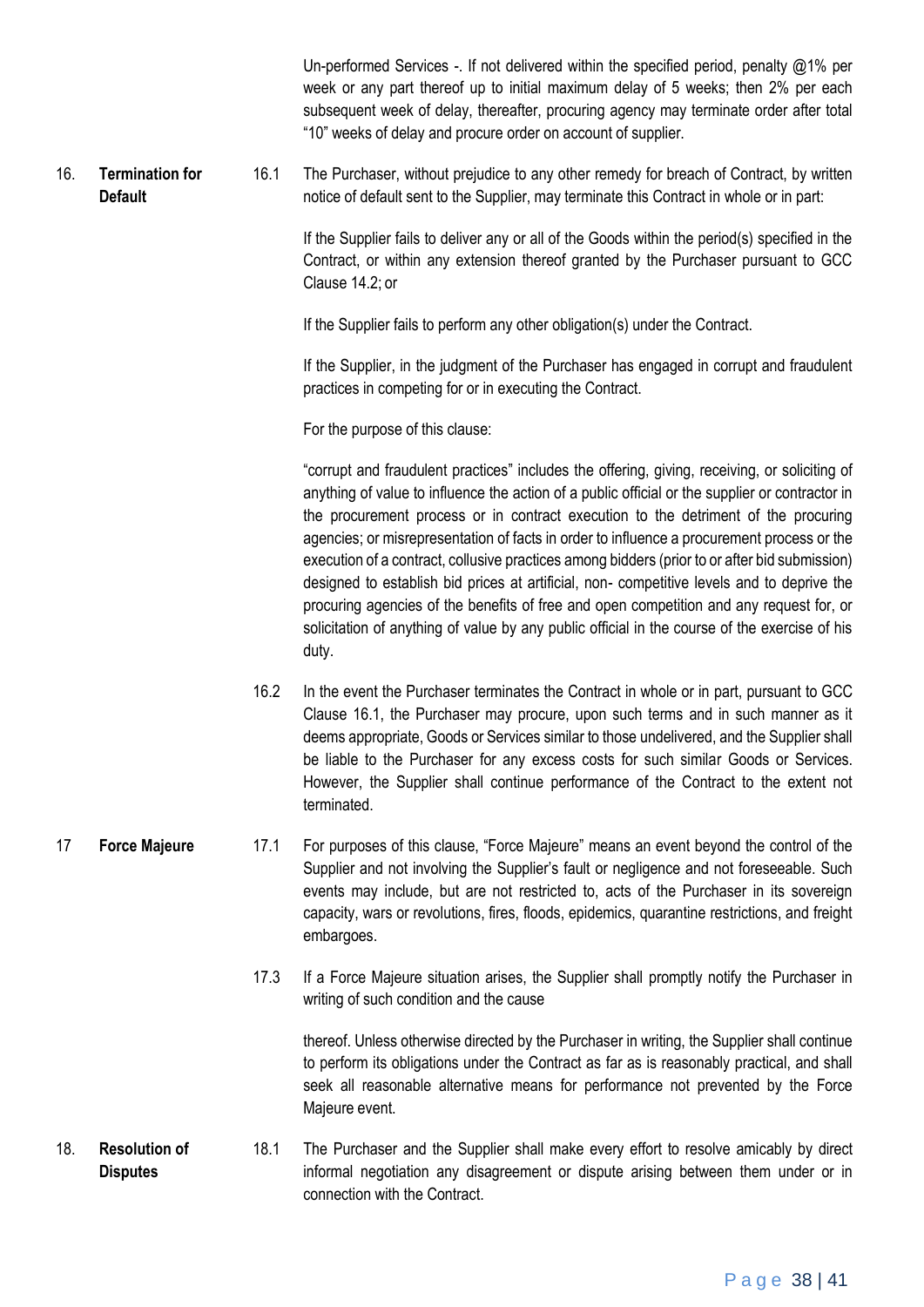- 18.2 If, after thirty (30) days from the commencement of such informal negotiations, the Purchaser and the Supplier have been unable to resolve amicably a Contract dispute, either party may require that the dispute be referred for resolution to the formal mechanisms specified in SCC. These mechanisms may include, but are not restricted to, conciliation mediated by a third party, adjudication in an agreed manner and/or arbitration. 19. **Governing Language** 19.1 The Contract shall be written in the language specified in SCC. Subject to GCC Clause 20, the version of the Contract written in the specified language shall govern its interpretation. All correspondence and other documents pertaining to the Contract which are exchanged by the parties shall be written in the same language. 20. **Applicable Law** 20.1 The Contract shall be interpreted in accordance with PPRA Ordinance 2002, Public Procurement Rules 2004 and other laws of Islamic Republic of Pakistan. If there is any discrepancy between the laws and these bidding documents, the provisions of the laws and rules will prevail. 21. **Notices** 21.1 Any notice given by one party to the other pursuant to this Contract shall be sent to the other party in writing or by cable, telex, or facsimile and confirmed in writing to the other party's address specified in SCC. 21.2 A notice shall be effective when delivered or on the notice's effective date, whichever is later.
- 22 **Taxes and Duties** 22.1 Supplier shall be entirely responsible for all taxes, duties, license fees, etc., incurred until delivery of the contracted Goods to the Purchaser.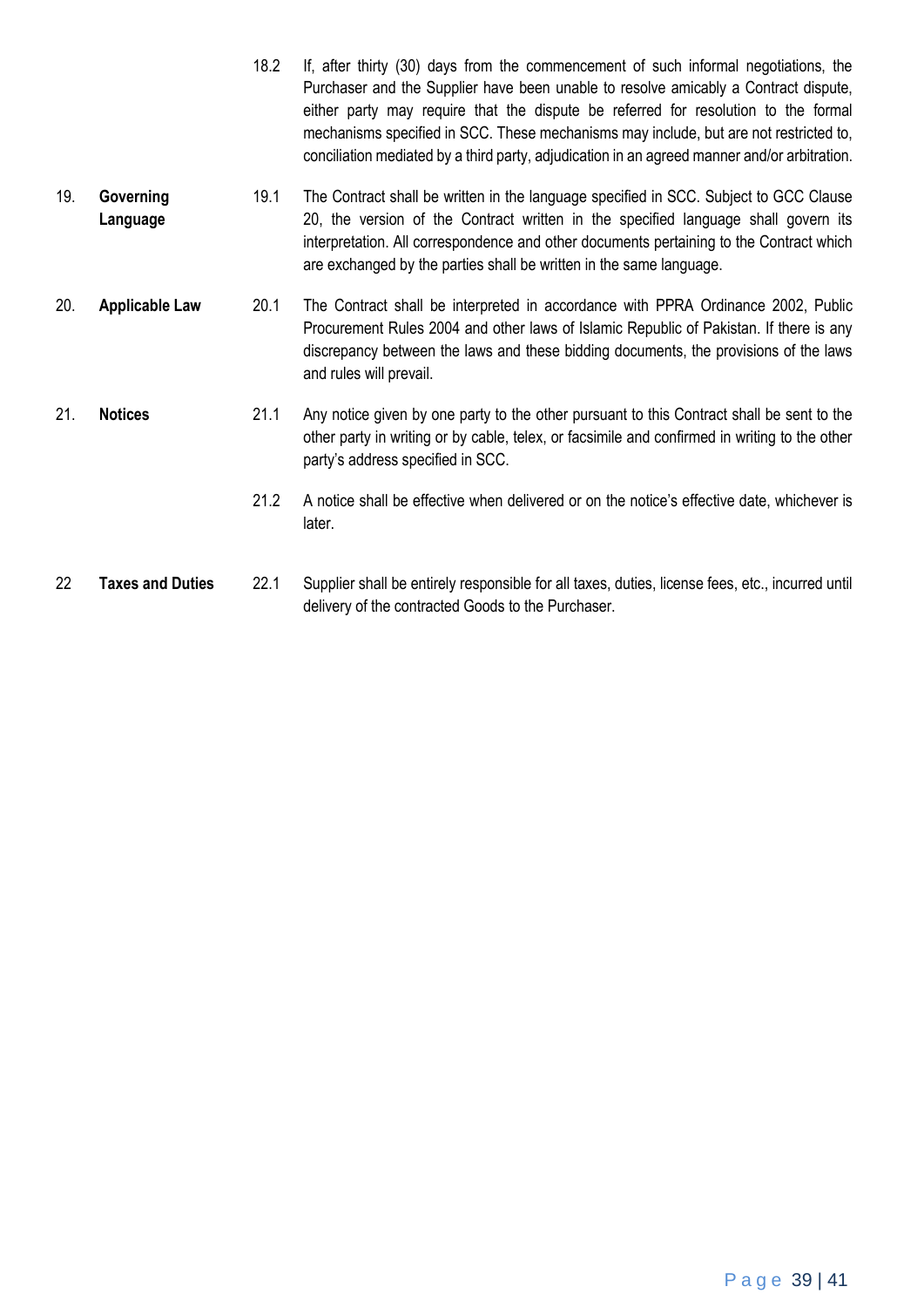# **Part Three: Section II.**

# **Special Conditions of Contract (SCC)**

The following Special Conditions of Contract shall supplement the General Conditions of Contract. Whenever there is a conflict, the provision herein shall prevail over those in the General Conditions of Contract. The Corresponding clause number of the GCC is indicated in parentheses.

# **1. Inspection and Tests (GCC Clause 4)**

# GCC 4.1 **Inspection and test prior to supply of Goods and at final acceptance are as follows:**

The Purchaser or its representative shall have the right to inspect and or to test the supplies at the destination to confirm their conformity to the Contract specifications at no extra cost to the Purchaser.

# **2. Packing (GCC Clause 5)**

GCC 5.2 **Packing & accessories:** The bidder shall deliver the supplies at the destination in scratch-less condition with all the manufacturer supplies accessories.

# **3. Payment (GCC Clause 9)**

GCC 9.1 & 9.3  $\phantom{1}$  \_ The method and conditions of payment to be made to the Supplier under this Contract shall be as follows:

Payment for Goods supplied: Payment shall be made in Pakistani. Rupees in the following manner:

(i) **On Acceptance: Hundred (100%)** percent of the supply order Price of the supplies delivered and received shall be paid within Sixty (60) days of submission of claim supported by the acceptance certificate issued by the purchaser. Partial deliveries and partial payments shall be accepted.

# **6. Price (GCC Clause 10)**

GCC 10.1 **Price shall be:** Fixed.

# **7. Liquidated Damages (GCC Clause 15)**

GCC 15.1 **Applicable rate**: 01% of the ordered product value per week of delayed delivery, up to 04 weeks, and then 2% of the ordered product value per week for the subsequent 04 weeks, and after that, the order shall be canceled and bid performance guarantee will be forfeited to program accounts, and the firm will be Black Listed. Delayed delivery shall be calculated from the delivery deadline provided in the supplier's bid.

# **8. Resolution of Disputes (GCC Clause 18)**

GCC 18.2 The dispute resolution mechanism to be applied pursuant to GCC Clause 18.2 shall be as follows:

In the case of a dispute between the Purchaser and the Supplier, the dispute shall be referred to arbitration in accordance with the laws of the Islamic Republic of Pakistan.

# **9. Governing Language (GCC Clause 19)**

GCC 19.1 The Governing Language shall be: English.

Supplier's address for notice purpose

Page 40 | 41